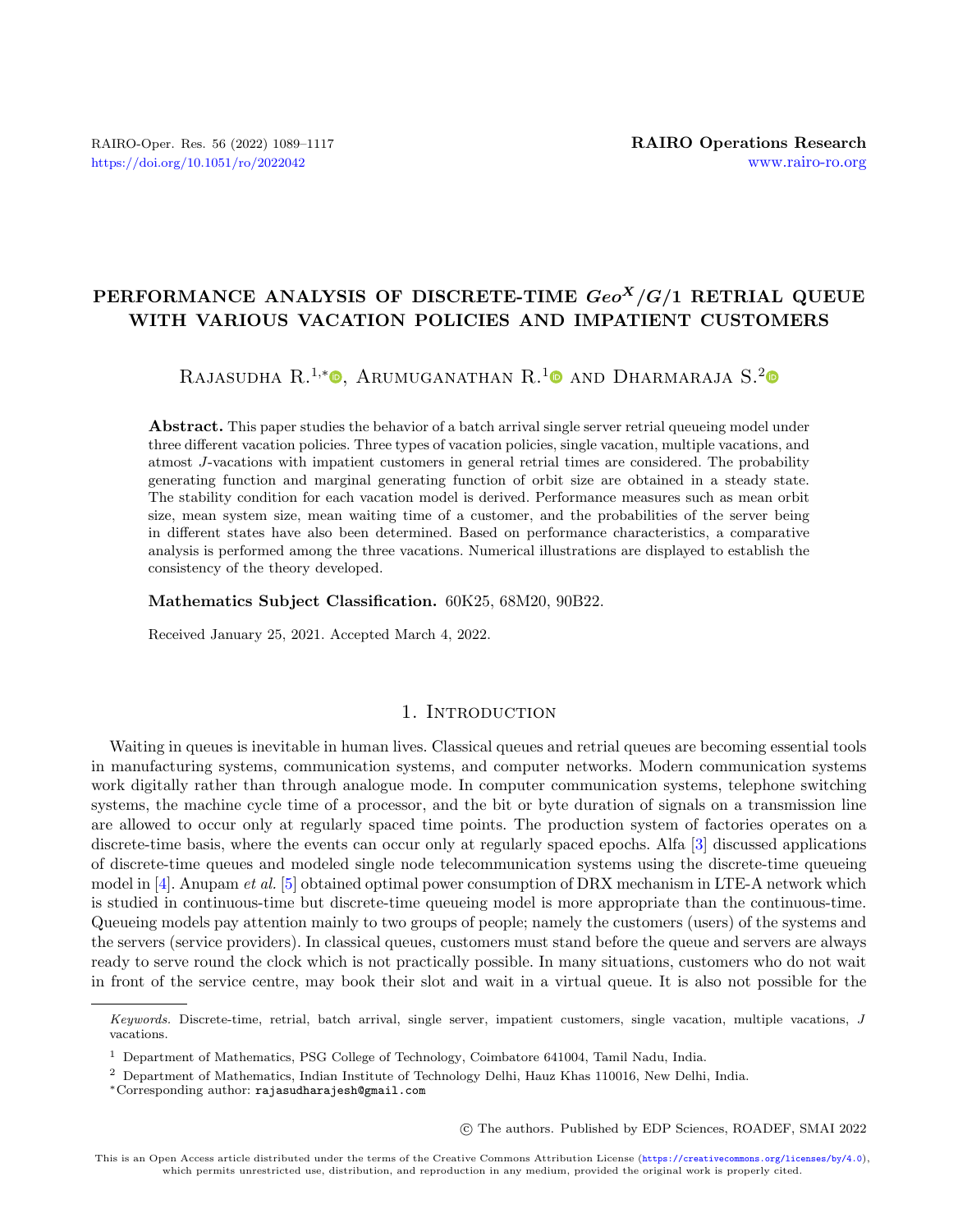#### 1090 RAJASUDHA R. ET AL.

server to be present in the service station always. Further, the server may not be available for a certain duration due to many reasons. The service provider wishes that the customers are reasonably satisfied. To address this issue, discrete-time retrial queuing model with vacations would be an appropriate solution. Single, multiple, and atmost J-vacations are the most common vacation policies. In designing queueing models, the selection of suitable vacation and analyzing its performance characteristics would be the biggest challenges to the designer. Literature shows that most contributions are either based on any one of the vacation models or queueing models designed for one particular application. In multiple working or production environments, assigning the server with a suitable vacation based on the demand is one of the most important tasks. The goal of the proposed model is to provide a simple tool for allocating a server with appropriate vacation time.

#### 1.1. Motivation

A single vacation policy can be seen in the flexible manufacturing system such that the machine (server) takes up maintenance activity (single vacation) after completing service, and when no items remain in the queue waiting for being processed. In the same flexible manufacturing system, consider a machine that is mainly used for producing customized products. If there is no arrival of customer's orders, the facility may be used to produce the items in stock. The machine will not back to process until the system receives the orders. In this model, "producing the customized products" is a service process and "producing the items in stock" (the secondary job of server) can be modeled as servers multiple vacations. In the production system, the machine (server) is kept in an idle state (vacation) after completing the service and no items are in the queue to get processed. The machine cannot remain in an idle state and as one of the measure of preventive maintenance, the machine should be brought to the service mode after completing maximum vacations  $(J$ -vacations).

Primary Health Care (PHC) is a vital component of the health-care system in which a doctor is available and the patient will be given consultation. Sometimes, the doctors may be availing the physical break but diagnoze the patients in online mode (working vacation) or the doctors may be working in some other patients (multiple vacations). Some of the patients (impatient customers) who are unable to wait due to many reasons will leave the PHC. This motivated the authors to study the different vacation policy queueing models and impatient customers.

The objective of the proposed model is to develop a simple tool for the allocation of servers with suitable vacation. As far as the author's knowledge is concerned, the literature reveals reported work on a discrete-time bulk arrival retrial queue with different vacation policies and comparative analysis of them. This paper will help the designers to select the appropriate model suitable for their work and determine performances of the system, particularly the mean orbit size. This motivated the authors to research  $Geo<sup>X</sup>/G/1$  retrial queue with various vacation policies.

The paper is structured as follows. Model description and preliminary notations used are given in Section [2.](#page-2-0) In Sections [3](#page-4-0)[–5,](#page-16-0) the probability generating function for orbit size under three types of vacations with impatient customers are analyzed. In steady-state, performance characteristics such as mean orbit size, mean waiting time, and orbit size probabilities are obtained. In Section [6,](#page-22-0) a comparative analysis among vacations is done. In Section [7,](#page-24-0) numerical illustrations have been presented for the consistency of the theory developed. The conclusion of the research work with future direction is given in Section [8.](#page-26-0)

#### 1.2. Related literature study

In the recent years, discrete-time retrial queues have grown rapidly due to their potential applications in digital communication systems. Performances of queueing models with the various patterns of arrivals, different kinds of services along with vacation policies have been explored by many researchers. Falin and Templeton [\[13\]](#page-27-3) contributed a classical retrial queue and Yang and Li [\[30\]](#page-27-4) emerged with the first work in discrete-time retrial queue. A detailed discussion on retrial can be viewed in Artalejo [\[6\]](#page-27-5), Atencia and Morena [\[8\]](#page-27-6), Gomez-Corral [\[15\]](#page-27-7), Rein Nobel [\[22\]](#page-27-8), and Ioannis Dimitriou [\[11\]](#page-27-9). The type of arrival is an important behavior in both classical and retrial queueing models. Queueing models differ based on different types of arriving customers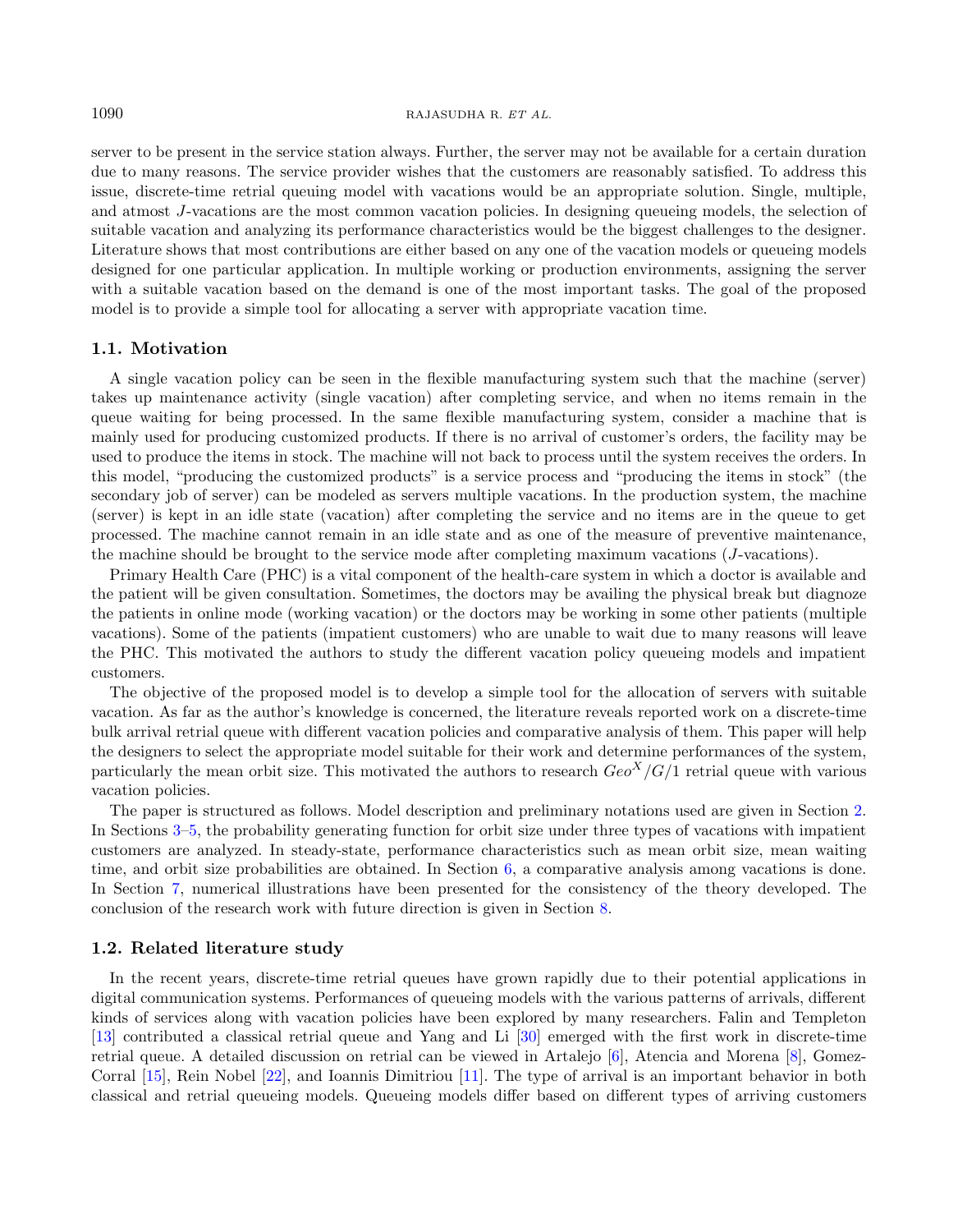such as balking, preemptive, feedback, positive, negative, recurrent, etc.. In many applications, customers arrive in bulk, for instance, a random size of packets is transmitted in digital communication systems. Takahashi et al. [\[28\]](#page-27-10) considered a  $Geo<sup>X</sup>/G/1$  retrial queue with non-preemptive priority. Artalejo *et al.* [\[7\]](#page-27-11) investigated a batch arrival  $Geo<sup>X</sup>/G/1$  retrial queue with control of admission using the maximum entropy method. Aboul Hassan *et al.* [\[1,](#page-27-12) [2\]](#page-27-13) focus on the effect of balking customers and batch arrivals in  $Geo/G/1$  retrial queueing model. Choudhury *et al.* [\[10\]](#page-27-14) derived the distribution of orbit size of a batch arrival retrial queueing system with two phases of service and server interruption. Non-persistent customers will occur due to the long waiting time in the queue or orbit. Queues with non-persistent behavior tend to arise in many situations, particularly in the telecommunication industry where impatient customers tend to hang up their calls even before getting a response from a service station. Liu and Song [\[20\]](#page-27-15) derived the recursive formulae for a steady-state distribution of  $Geo/Geo/1$  retrial queueing model with vacation interruption and non-persistent retrial customers. Tao Jiang [\[19\]](#page-27-16) investigated the polling system by modeling a bulk service retrial queue with impatient customers and obtained the joint probability distribution using a matrix geometric approach.

The interest in studying the queueing model with vacations has increased inorder to the utilize the idle time of the server and to optimize the total average cost. In a queuing system, when the queue length or orbit size is empty, the server will switch over to some other job – this period is referred to as the vacation period. In the last few decades, performances of queueing models with various vacation policies have been explored. Queues with various types of vacations were developed by Hunter [\[17\]](#page-27-17), Doshi [\[12\]](#page-27-18) and Takagi [\[27\]](#page-27-19). Servi and Finn [\[24\]](#page-27-20) initiated a  $M/M/1$  queue with a single working vacation in which the server gives a smaller service rate in the vacation period.  $M/G/1$  queueing system with multiple working vacations was analyzed by Wu and Takagi [\[26\]](#page-27-21). After the completion of the service period, the server avails a vacation if no customer is waiting in the orbit and returns to the idle state – such a model is known as a single vacation policy. Zhang *et al.* [\[33\]](#page-28-0) studied a discrete-time  $Geo/G/1$  retrial queue with single vacation and starting failure. Shweta Upadhyaya and Geetika Malik [\[21\]](#page-27-22) obtained the expected orbit size for a single-vacation retrial queueing model with preferred and impatient customers. In the J-vacations model, the server avails the first vacation if no customer is in the orbit after the service is completed. The server continues the vacation until it finds a customer for service or completes  $J$ -vacations following which the server returns to an idle state. Chang and Ke  $[9]$  discussed the characteristics of the batch arrival retrial queue with J-vacations in continuous time. Performance analysis of retrial model with  $J$ -vacations in discrete-time contributed by Yue and Zhang [\[31\]](#page-27-24). Randomized  $J$ -vacations in the discrete-time  $Geo/G/1$  queue was modeled by Wang *et al.* [\[29\]](#page-27-25) and the authors also obtained the waiting time and optimum cost analysis. In multiple vacations policy, if there is no customer waiting in the orbit at the time of server's vacation completion epoch, the server avails of another vacation and this state of vacation continues until the server finds another customer or a new customer to start the service.

Rosenberg and Yechiali [\[23\]](#page-27-26) studied both single and multiple vacations. Jinting and Gao [\[14\]](#page-27-27) focused onorbit size distribution and sojourn time for a discrete-time bulk arrival retrial model with a working vacation policy. Arumuganathan et al. [\[16,](#page-27-28)[18\]](#page-27-29) derived queue size probability generating function for batch arrival retrial queue and bulk state-dependent arrival  $M^X/G/1$  retrial queue with multiple vacations using the supplementary variable technique. Zhang and Zhu [\[32\]](#page-28-1) contributed a steady-state analysis of a queueing model with two different types of vacations out which one is a regular vacation and the other, a non-exhaustive urgent vacation. Sudhesh et al. [\[25\]](#page-27-30) obtained time-dependent system size for queue under single and multiple working vacations with impatient customers.

## 2. Model description

<span id="page-2-0"></span>The proposed model consists of batch arrival, single server retrial queue with impatient customers, and three types of vacations. Primary customers arrive in batches at the service station according to a geometric process with the parameter  $\alpha$ , where  $\alpha$  is the probability that a bulk of customers will arrive in the slot  $(m, m<sup>+</sup>)$ . An arrival of batch of  $L$  customers find the server to be free, one of the customers from the arrival batch gets its service immediately, while the remaining  $L-1$  customers join the orbit with probability  $\beta$ . On the other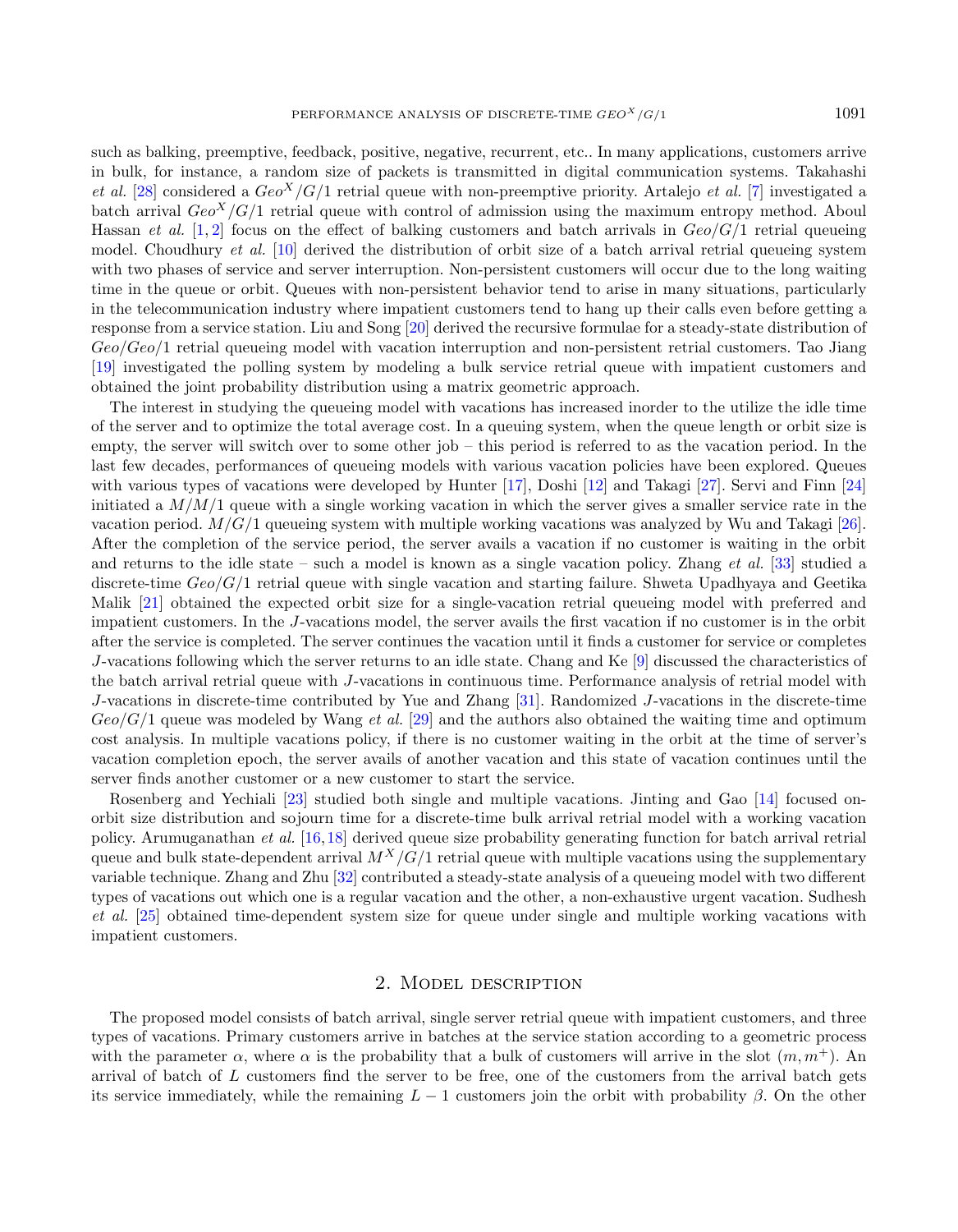

Figure 1. Schematic diagram – Model.

<span id="page-3-0"></span>hand, if the server is not available at the time of batch arrival, the batch decides whether to join the orbit with probability  $\beta$  or to abandon the system with the probability  $1 - \beta = \overline{\beta}$ . The customers who leave the system never return later. It is assumed that customers in the orbit are usually persistent. At the time of service completion, the server avails of a vacation if the orbit size is zero. This paper aims to investigate batch arrival with impatient customers single server retrial queue with three policies namely single vacation, multiple vacations, and  $J$ -vacations policy.

- Case (i). In a single vacation policy, the server avails of a single vacation when the orbit size is zero. After completing the vacation, if there is no arrival at the service station, the server returns to an idle state. Otherwise, the server starts a service when the server finds at least one arrival in the system.
- Case (ii). The server avails of the first vacation when there are no customers in the orbit. Once the server is completed vacation, the server avails another vacation and continues to be on vacation untill there is a new arrival to the service station at each vacation completion time. The server returns to the service state only when the server finds at least one arrival to the system. This is called multiple vacations.
- **Case (iii).** Under the J-vacations policy, the server avails the first vacation if the orbit size is zero at the time of service completion. The server either returns to the service state when the server finds at least one arrival to the system or the server is permitted to avail at most  $J$  number of vacations if there is no arrival of the customer at the end of each vacation completion period.

The batch size L is identically distributed random variable with the probability mass function  $b_i = P(L =$  $(i)$ ,  $i \geq 1$ , with probability generating function  $B(X) = \sum_{h=1}^{\infty} b_h x^h$ . It is assumed that inter-arrival times, service times, retrial times, and vacation times follow the general distribution and are independent of one another. Let  $S(x) = \sum_{h=1}^{\infty} s_h x^h$ , and  $V(x) = \sum_{h=1}^{\infty} v_h x^h$  be the probability generating function of regular service time and vacation time, respectively. Let  $B_i, S_i$  and  $V_i$  are *i*th order factorial moment of batch size, service time and vacation time, respectively. The inter-retrial time is considered to be general with the probability distribution function  $R(x) = \sum_{h=1}^{\infty} r_h x^h$ . The schematic diagram of the model and vacation types are shown in Figures [1](#page-3-0) and [2,](#page-4-1) respectively.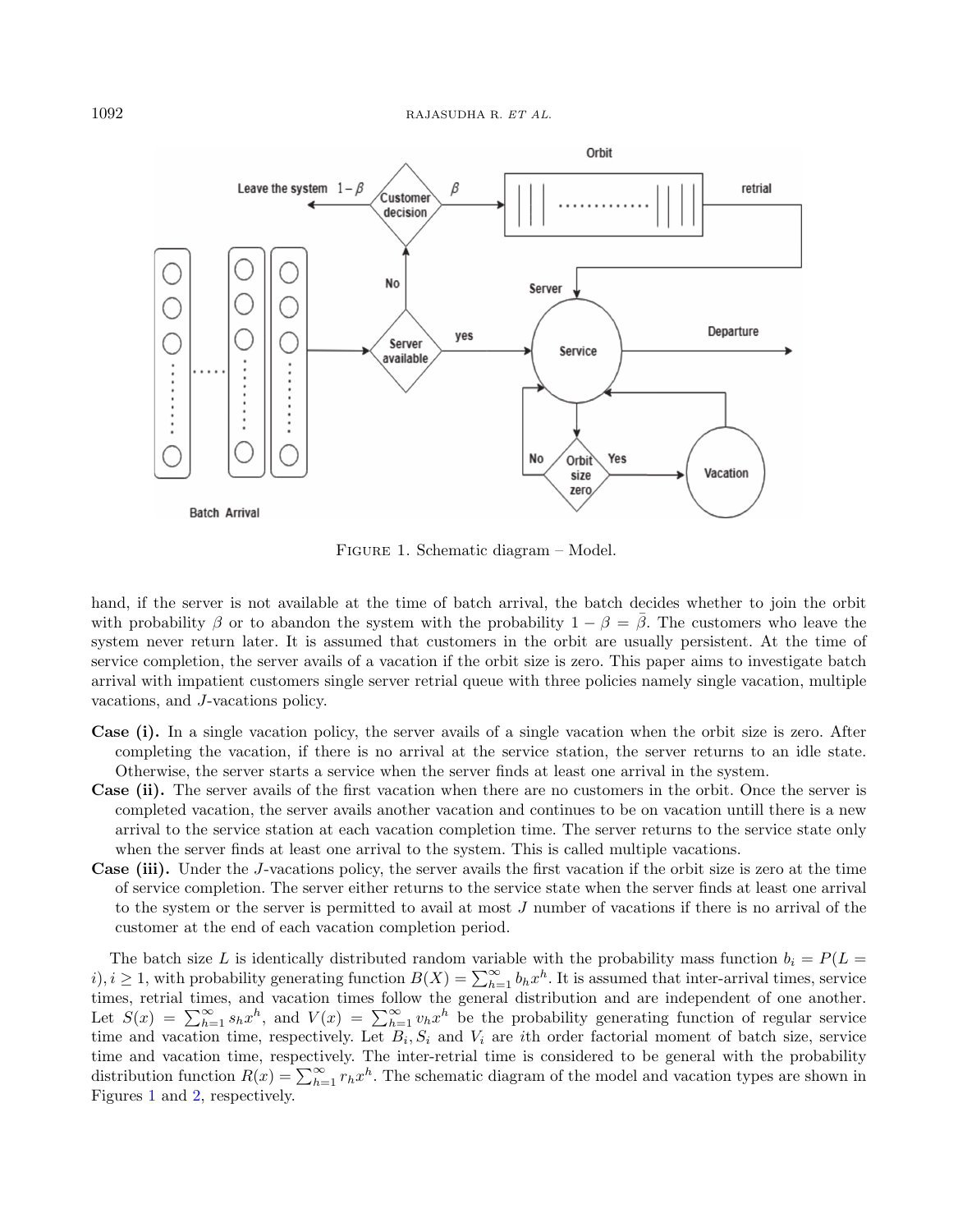

FIGURE 2. Schematic diagram – Different types of vacations.

# 3. Single vacation model (SVM)

<span id="page-4-1"></span><span id="page-4-0"></span>In this section, a  $Geo<sup>X</sup>/G/1$  retrial queue with impatient customers and a single vacation is studied. A geometric arrival of bulk customers with rate  $\alpha$  is considered. An arriving batch of L customers, if find the server free, one of the customers from the batch gets its service immediately and the remaining  $L-1$  customers join the orbit with probability  $\beta$ . On the other hand, if the server is not free, the decision is made by the batch, with probability  $\beta$  joins the orbit or with probability,  $\beta$  the entire batch of L customers abandon from the system and never returns later. It is assumed that customers in the orbit are persistent. If the orbit is empty at the service completion epoch, the server avails a single vacation and resumes to an idle state immediately. The schematic diagram of the single vacation is shown in Figure [2.](#page-4-1) It is considered that service time, vacation time, and the inter-arrival time follow the general distribution and it is assumed that all are independent of one another.

At the time  $m^+$ , the state of the server is denoted as follows:

$$
S_m^{(1)} = \begin{cases} 0 & \text{if the server is idle;} \\ 1 & \text{if the server is busy;} \\ 2 & \text{if the server is on vacation.} \end{cases}
$$

Let  $N_o^{(1)}$  denote the number of customers in the orbit,  $R_{0,m}^{(1)}$  denote the remaining time for retrial,  $R_{1,m}^{(1)}$  denote the remaining service time of the customer,  $R_{2,m}^{(1)}$  denote the remaining vacation time of the server. The system is modeled by the stochastic process  $\Gamma_m^{(1)} = \left( S_m^{(1)}, R_{k,m}^{(1)}, N_o^{(1)} \right)$ .  $\Gamma_m^{(1)}$  is a Markov chain and state space is

$$
\zeta_m^{(1)} = \{ (0,0) \cup (0,i,k) \cup (1,i,k) \cup (2,i,k); i \ge 1, k \ge 0 \}.
$$

To find the stationary distribution, the system steady-state probabilities are defined as follows

$$
\Pi_{0,0}^{(1)} = \lim_{m \to \infty} P\Big\{S_m^{(1)} = 0, N_o^{(1)} = 0\Big\};
$$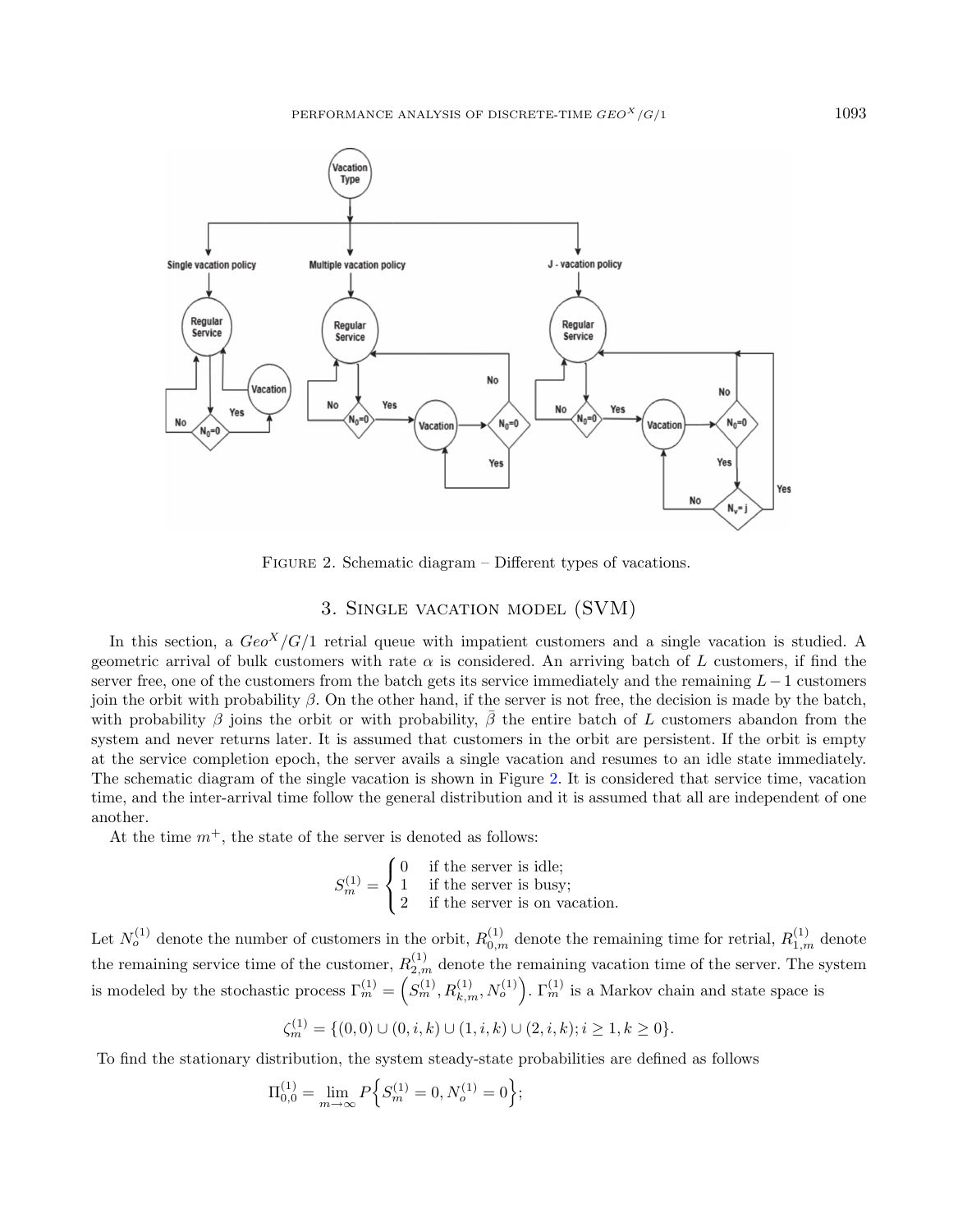<span id="page-5-2"></span><span id="page-5-1"></span>
$$
\Pi_{0,i,k}^{(1)} = \lim_{m \to \infty} P\Big\{ S_m^{(1)} = 0, R_{0,m}^{(1)} = i, N_o^{(1)} = k \Big\}; \quad i \ge 1, \ k \ge 1,
$$
  
\n
$$
\Pi_{1,i,k}^{(1)} = \lim_{m \to \infty} P\Big\{ S_m^{(1)} = 1, R_{1,m}^{(1)} = i, N_o^{(1)} = k \Big\}; \quad i \ge 1, \ k \ge 0,
$$
  
\n
$$
\Pi_{2,i,k}^{(1)} = \lim_{m \to \infty} P\Big\{ S_m^{(1)} = 2, R_{2,m}^{(1)} = i, N_o^{(1)} = k \Big\}; \quad i \ge 1, \ k \ge 0.
$$

The forward Kolmogorov equations are as follows:

$$
\Pi_{0,0}^{(1)} = \bar{\alpha} \Pi_{0,0}^{(1)} + \bar{\alpha} \Pi_{2,1,0}^{(1)},
$$
\n
$$
\Pi_{0,i,k}^{(1)} = \bar{\alpha} \Pi_{0,i+1,k}^{(1)} + \bar{\alpha} r_{i} \Pi_{1,1,k}^{(1)} + \bar{\alpha} r_{i} \Pi_{2,1,k}^{(1)};
$$
\n
$$
i \geq 1, k \geq 1,
$$
\n
$$
\Pi_{1,i,k}^{(1)} = \delta_{0,k} \alpha \beta b_{k+1} s_{i} \Pi_{0,0}^{(1)} + (1 - \delta_{0,k}) \alpha \beta s_{i} \sum_{l=1}^{k} b_{l} \sum_{j=1}^{\infty} \Pi_{0,j,k-l+1}^{(1)} + \bar{\alpha} s_{i} \Pi_{0,1,k+1}^{(1)}
$$
\n
$$
+ \alpha \bar{\beta} \sum_{l=1}^{\infty} b_{l} \Pi_{1,i+1,k}^{(1)} + \bar{\alpha} \Pi_{1,i+1,k}^{(1)} + (1 - \delta_{0,k}) \alpha \beta \sum_{l=1}^{k} b_{l} \Pi_{1,i+1,k-l}^{(1)}
$$
\n
$$
+ \alpha \beta s_{i} \sum_{l=1}^{k} b_{l} \Pi_{1,1,k-l+1}^{(1)} + \bar{\alpha} r_{0} s_{i} \Pi_{1,1,k+1}^{(1)}
$$
\n
$$
+ \bar{\alpha} r_{0} s_{i} \Pi_{2,1,k+1}^{(1)} + (1 - \delta_{0,k}) \alpha \beta s_{i} \sum_{l=1}^{k} b_{l} \Pi_{2,1,k-l+1}^{(1)};
$$
\n
$$
i \geq 1, k \geq 0,
$$
\n
$$
\Pi_{2,i,k}^{(1)} = \bar{\alpha} v_{i} \Pi_{1,1,0}^{(1)} + \alpha \bar{\beta} \sum_{l=1}^{\infty} b_{l} v_{i} \Pi_{1,1,0}^{(1)} + \bar{\alpha} \Pi_{2,i+1,k}^{(1)}
$$
\n
$$
+ (1 - \delta_{0,k}) \alpha \beta \sum_{l=1}^{k} b_{l} \Pi_{2,i+1,k-l}^{(1)} + \alpha \bar{\beta} \sum_{l=1}^{\infty} b_{l} \Pi_{2,i+
$$

where  $\bar{\alpha} = 1 - \alpha$ ,  $\bar{\beta} = 1 - \beta$  and  $\delta_{i,j}$  denotes the Kronecker delta and the condition is

<span id="page-5-4"></span><span id="page-5-3"></span>
$$
\Pi_{0,0}^{(1)} + \sum_{j=1}^{\infty} \sum_{k=1}^{\infty} \Pi_{0,j,k}^{(1)} + \sum_{j=1}^{\infty} \sum_{k=0}^{\infty} \Pi_{1,j,k}^{(1)} + \sum_{j=1}^{\infty} \sum_{k=0}^{\infty} \Pi_{2,j,k}^{(1)} = 1.
$$
\n(3.5)

## 3.1. Steady-state orbit size probabilities

<span id="page-5-0"></span>To determine the performance characteristics of the underlying model, the auxiliary generating functions and probability generating functions are considered as follows:

$$
\Phi_{0,i}^{(1)}(u) = \sum_{k=1}^{\infty} \Pi_{0,i,k}^{(1)} u^k; \quad i \ge 1,
$$
  

$$
\Phi_{h,i}^{(1)}(u) = \sum_{k=0}^{\infty} \Pi_{h,i,k}^{(1)} u^k; \quad \text{where } h = 1, 2, \text{ and,}
$$
  

$$
\Phi_h^{(1)}(x, u) = \sum_{i=1}^{\infty} \Phi_{h,i}^{(1)}(u) x^i; \quad \text{where } h = 0, 1, 2.
$$

This part describes how steady-state orbit size probability generating functions (PGF) are derived. The following theorem provides the result to find the PGF of the number of customers in the buffer under the single vacation model.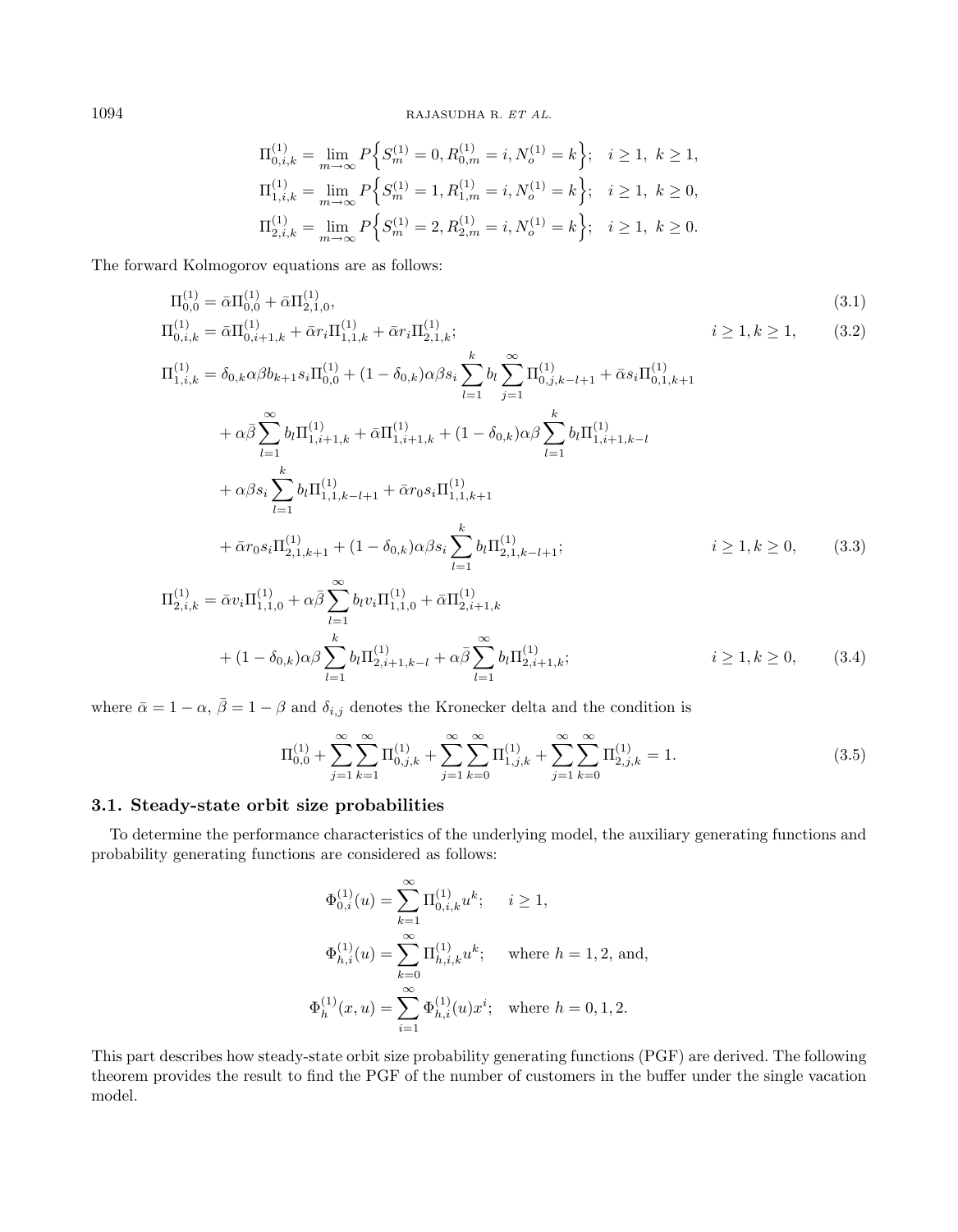**Theorem 3.1.** The steady-state probability distribution of the Markov chain  $\Gamma_m^{(1)} = (S_m^{(1)}, R_{k,m}^{(1)}, N_o^{(1)})$  at an arbitrary slot has the following probability generating functions:

<span id="page-6-7"></span>
$$
\Phi_0^{(1)}(x, u) = \frac{R(x) - R(\bar{\alpha})}{x - \bar{\alpha}} \frac{\alpha x [(u\nu(u) - \bar{\alpha}\beta B(u)S(\nu(u))V(\tau) + u(\nu(u) - \tau V(\nu(u)))]}{V(\tau)\Omega(u)} \Pi_{0,0}^{(1)},
$$
(3.6)

$$
\Phi_1^{(1)}(x,u) = \frac{S(x) - S(\nu(u))}{x - \nu(u)} \frac{+ (\nu(u) - \tau V(\nu(u))) (\bar{\alpha}(1 - \beta B(u))R(\bar{\alpha}) + \beta B(u))] }{\bar{\alpha}V(\tau)\Omega(u)} \Pi_{0,0}^{(1)},
$$
(3.7)

$$
\Phi_2^{(1)}(x,u) = \frac{V(x) - V(\nu(u))}{x - \nu(u)} \frac{\alpha x \tau}{\bar{\alpha} V(\tau)} \Pi_{0,0}^{(1)},
$$
\n(3.8)

where

$$
\Pi_{0,0}^{(1)} = \frac{\bar{\alpha}\bar{\beta}(1 - \bar{\alpha}R(\bar{\alpha}))V(\tau)}{(1 + V(\tau))T_1 - T_2 + T_3V(\tau)},
$$
\n(3.9)

<span id="page-6-6"></span>
$$
\tau = 1 - \alpha \beta, \tag{3.10}
$$
  

$$
\nu(u) = \bar{\alpha} + \alpha \bar{\beta} + \alpha \beta B(u), \tag{3.11}
$$

$$
\Omega(u) = \bar{\alpha}S(\nu(u))(1 - \beta B(u))R(\bar{\alpha}) + \beta B(u)S(\nu(u)) - u\nu(u),
$$
\n(3.12)

$$
T_1 = \beta \left[ \bar{\alpha} (1 - R(\bar{\alpha}) + \alpha^2 \beta B_1 S_1) \right],\tag{3.13}
$$

<span id="page-6-4"></span>
$$
T_2 = \alpha \beta \bar{\beta} (1 - \bar{\alpha} R(\bar{\alpha})) B_1(\alpha \beta S_1 + \tau V_1)), \qquad (3.14)
$$

$$
T_3 = \bar{\alpha}\beta\bar{\beta}(1 - \alpha\beta B_1 S_1),\tag{3.15}
$$

<span id="page-6-5"></span><span id="page-6-0"></span>
$$
T_4 = \beta \bar{\beta} [\bar{\alpha} R(\bar{\alpha})(1 - \alpha \beta B_1 \tau (S_1 - V_1)) - \alpha \beta B_1 (\alpha \beta B_1 (\alpha \beta S_1 + \tau V_1))]. \tag{3.16}
$$

*Proof of the Theorem [3.1.](#page-5-0)* From the Kolmogorov equation [\(3.1\)](#page-5-1), the condition  $\Pi_{2,1,0}^{(1)} = \frac{\alpha}{\bar{\alpha}} \Pi_{0,0}^{(1)}$  is obtained. Multiplying equations  $(3.2)$ – $(3.4)$  by  $u<sup>k</sup>$ , and summing up k, the set of equations in terms of auxiliary generating functions has been determined as

$$
\Phi_{0,i}^{(1)}(u) = \bar{\alpha}\Phi_{0,i+1}^{(1)}(u) + \bar{\alpha}r_{i} \Big[\Phi_{1,1}^{(1)}(u) - \Pi_{1,1,0}^{(1)}\Big] + \bar{\alpha}r_{i} \Big[\Phi_{2,1}^{(1)}(u) - \Pi_{2,1,0}^{(1)}\Big]; \qquad i \ge 1,
$$
\n(3.17)  
\n
$$
\Phi_{1,i}^{(1)}(u) = \alpha\beta \frac{B(u)}{u} s_{i} \Pi_{0,0}^{(1)} + \alpha\beta \frac{B(u)}{u} s_{i} \Phi_{0}^{(1)}(1, u) + \bar{\alpha} s_{i} \frac{\Phi_{0,1}^{(1)}(u)}{u} + \nu(u)\Phi_{1,i+1}^{(1)}(u)
$$
\n
$$
+ \left(\frac{\alpha\beta B(u) + \bar{\alpha}r_{0}}{u}\right) s_{i} \Big[\Phi_{1,1}^{(1)}(u) + \Phi_{2,1}^{(1)}(u)\Big]
$$
\n
$$
- \left(\frac{\alpha\beta B(u) + \bar{\alpha}r_{0}}{u}\right) s_{i} \Big(\Pi_{1,1,0}^{(1)} + \Pi_{2,1,0}^{(1)}\Big); \qquad i \ge 1,
$$
\n(3.18)  
\n
$$
\Phi_{2,i}^{(1)}(u) = \tau v_{i} \Pi_{1,1,0}^{(1)} + \nu(u)\Phi_{2,i+1}^{(1)}(u); \qquad i \ge 1,
$$
\n(3.19)

where  $\tau = \bar{\alpha} + \alpha \bar{\beta} = 1 - \alpha \beta$ ,  $\nu(u) = \bar{\alpha} + \alpha \bar{\beta} + \alpha \beta B(u)$ . Multiplying equation [\(3.19\)](#page-6-0) by  $x^i$ , summing over i,

<span id="page-6-1"></span>
$$
\frac{(x-\nu(u))\Phi_2^{(1)}(x,u)}{x} = \tau V(x)\Pi_{1,1,0}^{(1)} - \nu(u)\Phi_{2,1}^{(1)}(u). \tag{3.20}
$$

Substituting  $x = \nu(u)$  in [\(3.20\)](#page-6-1)

<span id="page-6-2"></span>
$$
\Phi_{2,1}^{(1)}(u) = \frac{(\tau)V(\nu(u))}{\nu(u)} \Pi_{1,1,0}^{(1)}.
$$
\n(3.21)

Substituting [\(3.21\)](#page-6-2) in [\(3.20\)](#page-6-1)

<span id="page-6-3"></span>
$$
\Phi_2^{(1)}(x,u) = \frac{\left(V(x) - V(\nu(u))\right)}{x - \nu(u)} x \tau \Pi_{1,1,0}^{(1)}.
$$
\n(3.22)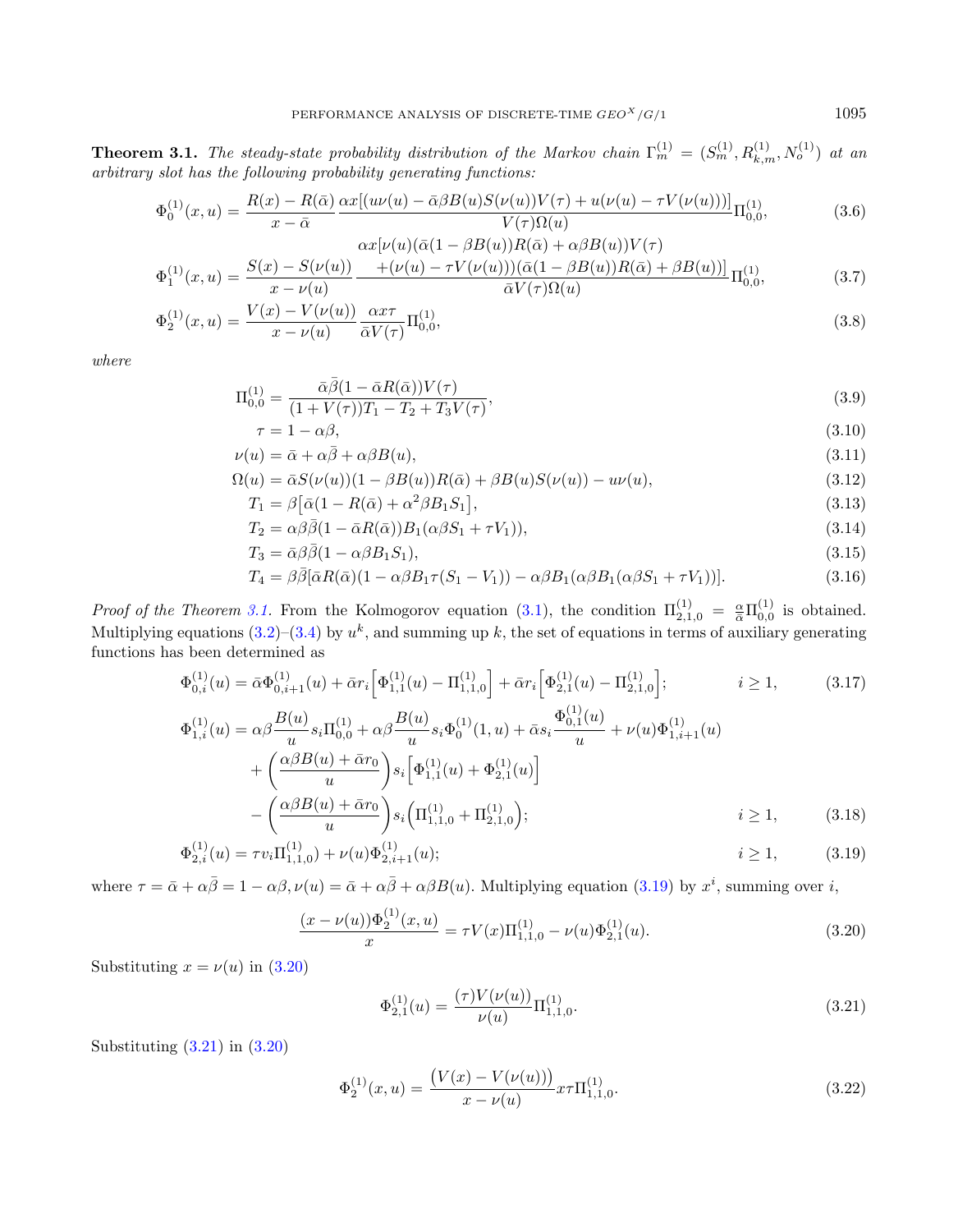Differentiating [\(3.22\)](#page-6-3) w.r.t x and taking  $x = u = 0$ , we get  $\Pi_{2,1,0}^{(1)} = V(\tau) \Pi_{1,1,0}^{(1)}$ .

Inserting the condition  $\Pi_{2,1,0}^{(1)} = \frac{\alpha}{\alpha} \Pi_{0,0}^{(1)}$ , it is obtained  $\Pi_{1,1,0}^{(1)} = \frac{\alpha}{\alpha V(\tau)} \Pi_{0,0}^{(1)}$ , and equation [\(3.21\)](#page-6-2) reduced as  $\Phi^{(1)}_{2,1}(u) = \frac{\alpha}{\bar{\alpha}} \frac{\tau}{V(\tau)}$  $\frac{V(\nu(u))}{\nu(u)} \prod_{0,0}^{(1)}$ 

The PGF of orbit size when the server is in vacation is derived as

<span id="page-7-3"></span><span id="page-7-1"></span>
$$
\Phi_2^{(1)}(x,u) = \frac{V(x) - V(\nu(u))}{x - \nu(u)} \frac{\alpha x \tau}{\bar{\alpha} V(\tau)} \Pi_{0,0}^{(1)}.
$$
\n(3.23)

To complete the theorem, multiplying the equation [\(3.17\)](#page-6-4) by  $x^i$ , summing over i from 1 to  $\infty$  and applying the results of  $\Pi_{1,1,0}^{(1)}$  and  $\Pi_{2,1,0}^{(1)}$ 

<span id="page-7-0"></span>
$$
\left(\frac{x-\bar{\alpha}}{x}\right)\Phi_0^{(1)}(x,u) = \bar{\alpha}(R(x)-r_0)\left[\Phi_{1,1}^{(1)}(u) + \Phi_{2,1}^{(1)}(u)\right] - \bar{\alpha}\Phi_{0,1}^{(1)}(u) - \alpha(R(x)-a_0)\frac{1+V(\tau)}{V(\tau)}\Pi_{0,0}^{(1)}.
$$
\n(3.24)

Multiplying equation [\(3.18\)](#page-6-5) by  $x^i$ , summing up i from 1 to  $\infty$  and using all boundary conditions.  $\Phi_0^{(1)}(1, u)$  can be obtained as follows from  $(3.24)$ , by substituting  $x = 1$ ,

$$
\begin{split}\n\left(\frac{x-\nu(u)}{x}\right) \Phi_{1}^{(1)}(x,u) &= \left(\frac{1}{u} - \frac{\beta B(u)}{u}\right) \bar{\alpha} S(x) \Phi_{0,1}^{(1)}(u) \\
&\quad + \left[ \left(\frac{\beta(1-\bar{\alpha}a_{0})B(u)}{u} + \frac{\bar{\alpha}r_{0}}{u}\right)S(x) - \nu(u) \right] \Phi_{1,1}^{(1)}(u) \\
&\quad + \left[ \left(\frac{\beta(1-\bar{\alpha}a_{0})B(u)}{u} + \frac{\bar{\alpha}r_{0}}{u}\right)S(x) \right] \Phi_{2,1}^{(1)}(u) \\
&\quad - \left[ \left(\frac{\alpha\beta(1-a_{0})B(u)}{u} + \frac{\alpha\beta B(u) + (1-\bar{\alpha}a_{0})}{u}\right) \frac{1+V(\tau)}{V(\tau)} - \left(\frac{\alpha\beta B(u)}{u}\right) \right] S(x) \Pi_{0,0}^{(1)}.\n\end{split} \tag{3.25}
$$

Taking  $x = \bar{\alpha}, x = \nu(u)$  in [\(3.24\)](#page-7-0) and [\(3.25\)](#page-7-1) respectively,  $\Phi_{0,1}^{(1)}(u)$  and  $\Phi_{1,1}^{(1)}(u)$  has been obtained as follows

$$
\Phi_{0,1}^{(1)}(u) = \frac{(R(\bar{\alpha} - r_0)\alpha[(u\nu(u) - \bar{\alpha}\beta B(u)S(\nu(u))V(\tau) + u(\nu(u) - \tau V(\nu(u)))]}{V(\tau)\Omega(u)}\Pi_{0,0}^{(1)},
$$
\n
$$
[\nu(u)(\bar{\alpha}(1 - \beta B(u))R(\bar{\alpha}) + \alpha\beta B(u))V(\tau)
$$
\n
$$
\Phi_{1,1}^{(1)}(u) = \frac{+(\nu(u) - \tau V(\nu(u)))(\bar{\alpha}(1 - \beta B(u))R(\bar{\alpha}) + \beta B(u))]}{\bar{\alpha}V(\tau)\Omega(u)}\Pi_{0,0}^{(1)},
$$
\n(3.27)

where  $\Omega(u) = \overline{\alpha}S(\nu(u))(1 - \beta B(u))R(\overline{\alpha}) + \beta B(u)S(\nu(u)) - u\nu(u).$ Substituting the above results in [\(3.24\)](#page-7-0) and [\(3.25\)](#page-7-1), the PGFs of number of customers in the orbit are concluded as

$$
\Phi_0^{(1)}(x,u) = \frac{R(x) - R(\bar{\alpha})}{x - \bar{\alpha}} \frac{\alpha x [(u\nu(u) - \bar{\alpha}\beta B(u)S(\nu(u))V(\tau) + u(\nu(u) - \tau V(\nu(u)))]}{V(\tau)\Omega(u)} \Pi_{0,0}^{(1)},
$$
(3.28)

<span id="page-7-2"></span>
$$
\Phi_1^{(1)}(x,u) = \frac{S(x) - S(\nu(u))}{x - \nu(u)} \frac{\alpha x[\nu(u)(\bar{\alpha}(1 - \beta B(u))R(\bar{\alpha}) + \alpha \beta B(u))V(\tau)}{(\bar{\alpha}(1 - \beta B(u))R(\bar{\alpha}) + \beta B(u))]}\Pi_{0,0}^{(1)}.
$$
\n(3.29)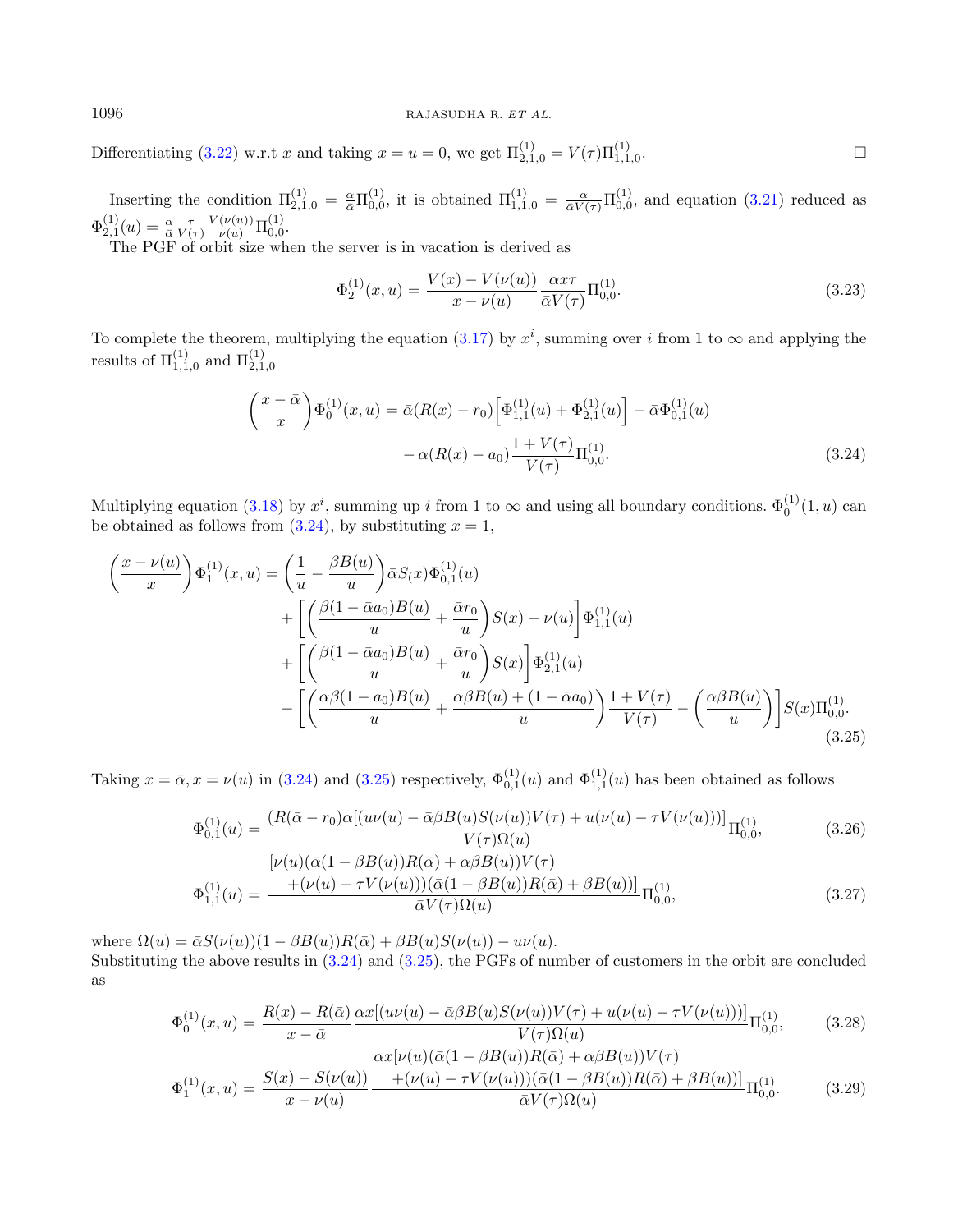The unknown constant  $\Pi_{0,0}^{(1)}$  can be obtained from the steady-state condition [\(3.5\)](#page-5-4). The equation (3.5) is given in terms of PGFs as

$$
\Pi_{0,0}^{(1)} + \Phi_0^{(1)}(1,1) + \Phi_1^{(1)}(1,1) + \Phi_2^{(1)}(1,1) = 1.
$$
\n(3.30)

 $\Phi_0^{(1)}(1,1), \Phi_1^{(1)}(1,1)$ , and  $\Phi_2^{(1)}(1,1)$  are obtained from [\(3.28\)](#page-7-2), [\(3.29\)](#page-7-2), and [\(3.23\)](#page-7-3) taking  $x = u = 1$ , it gives

$$
\Pi_{0,0}^{(1)} = \frac{\bar{\alpha}\bar{\beta}(1 - \bar{\alpha}R(\bar{\alpha}))V(\tau)}{(1 + V(\tau))T_1 - T_2 + T_3V(\tau)}.
$$
\n(3.31)

The values of  $T_i$ ,  $i = 1, 2, 3$ , and 4 are as follows

$$
T_1 = \beta [\bar{\alpha}(1 - R(\bar{\alpha}) + \alpha^2 \beta B_1 S_1)],
$$
  
\n
$$
T_2 = \alpha \beta \bar{\beta}(1 - \bar{\alpha}R(\bar{\alpha}))B_1(\alpha \beta S_1 + \tau V_1),
$$
  
\n
$$
T_3 = \bar{\alpha}\beta \bar{\beta}(1 - \alpha \beta B_1 S_1),
$$
  
\n
$$
T_4 = \beta \bar{\beta} [\bar{\alpha}R(\bar{\alpha})(1 - \alpha \beta B_1 \tau (S_1 - V_1)) - \alpha \beta B_1(\alpha \beta B_1(\alpha \beta S_1 + \tau V_1))].
$$

#### 3.2. Stability condition

Equation [\(3.5\)](#page-5-4) holds if the value of the constant  $\Pi_{0,0}^{(1)}$  in [\(3.9\)](#page-6-6) is greater than zero.  $\Pi_{0,0}^{(1)}$  =  $\frac{\bar{\alpha}\bar{\beta}(1-\bar{\alpha}R(\bar{\alpha}))V(\tau)}{(1+V(\tau))T_1-T_2+T_3V(\tau)} > 0$ , which implies  $\bar{\alpha}\bar{\beta}(1-\bar{\alpha}R(\bar{\alpha}))V(\tau) > 0$ . Since  $V(\tau)$  and  $R(\bar{\alpha})$ ) are probabilities which are always greater than 0. The stability condition of the Markov chain  $\Gamma_m^{(1)}$  is  $\bar{\alpha}R(\bar{\alpha}) < 1$ . It can be observed from the condition that the system is stable for any set of parameters.

# 3.3. Marginal generating functions

Taking limit  $x \to 1$ , from [\(3.6\)](#page-6-7) to [\(3.8\)](#page-6-7) in Theorem [3.1,](#page-5-0) under the stability condition, the marginal generating functions of the orbit size when the server in different states have been obtained as follows:

(1) The marginal generating function of the orbit size when the server is in idle state is given by

$$
\Pi_{0,0}^{(1)} + \Phi_0^{(1)}(1,u) = \frac{\left[ ((\bar{\alpha}S(\nu(u)) - u\nu(u))R(\bar{\alpha}) + \alpha\beta B(u)S(\nu(u)))V(\tau) \right.}{V(\tau)\Omega(u)} \Pi_{0,0}^{(1)} + \Pi_{0,0}^{(1)}.
$$

(2) The following result gives the marginal generating function of the orbit size when the server is in busy state with regular service is obtained as

$$
\Phi_1^{(1)}(1, u) = \frac{1 - S(\nu(u))}{1 - \nu(u)} \frac{\alpha[\nu(u)(\bar{\alpha}(1 - \beta B(u))R(\bar{\alpha}) + \alpha \beta B(u))V(\tau)}{N(\tau)\alpha(1 - \beta B(u))R(\bar{\alpha}) + \beta B(u))}\Pi_{0,0}^{(1)}.
$$

(3) When the server is under vacation, the marginal generating function of the orbit size is given by

$$
\Phi_2^{(1)}(1, u) = \frac{1 - V(\nu(u))}{1 - \nu(u)} \frac{\alpha \tau}{\bar{\alpha} V(\tau)} \Pi_{0,0}^{(1)}.
$$

(4) The probability generating function of the mean orbit size is derived by

<span id="page-8-0"></span>
$$
\Psi^{(1)}(u) = \Phi_0^{(1)}(1, u) + \Phi_1^{(1)}(1, u) + \Phi_2^{(1)}(1, u)
$$
\n(3.32)

$$
=\frac{N_1(u)-\xi_1(u)}{D_1(u)}\Pi_{0,0}^{(1)}.
$$
\n(3.33)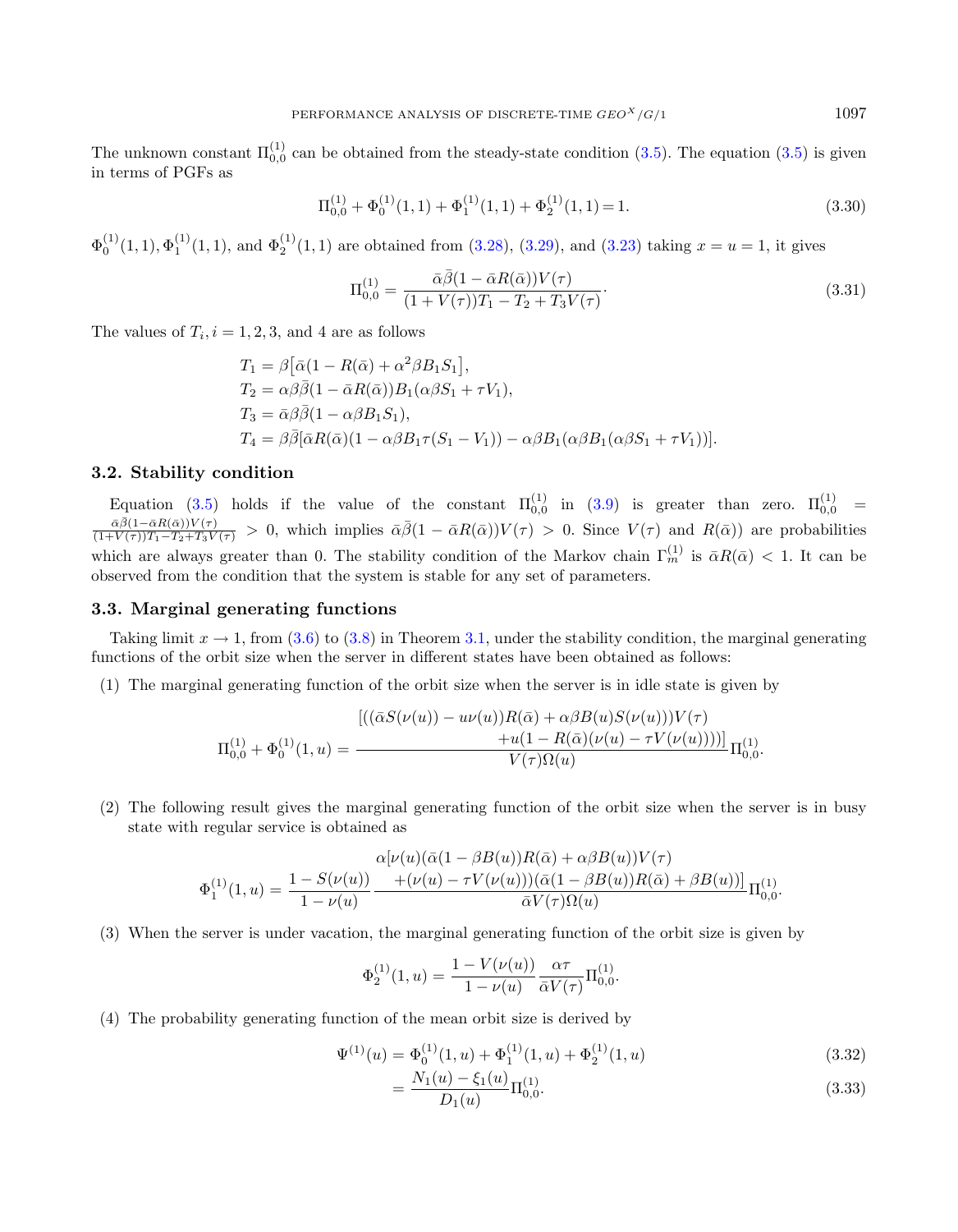where the values of  $N_1(u), \xi_1(u)$  and  $D_1(u)$  are

$$
N_1(u) = A_1u(B(u))^2 - A_2u(B(u)V(\nu(u)) + A_3u(B(u)) + A_4u(1 - V(\nu(u))) + \alpha A_5(B(u))^2 S(\nu(u))
$$
  
+  $A_6(B(u))^2 + A_7B(u)S(\nu(u)) + A_8B(u)V(\nu(u)) - A_9B(u) + A_{11}(1 - V(\nu(u))),$   
 $\xi_1(u) = \bar{\alpha}\alpha^2\beta^2 R(\bar{\alpha})V(\tau)u(B(u))^2 + \alpha\bar{\alpha}\beta(1 - 2\alpha\beta)R(\bar{\alpha})V(\tau)uB(u) + \alpha\bar{\alpha}\beta(\tau)R(\bar{\alpha})V(\tau))u$   
+  $\alpha^2\beta^2(1 - \bar{\alpha}R(\bar{\alpha}))(B(u))^2 S(\nu(u)) + \alpha^2\beta(\alpha - \bar{\alpha}R(\bar{\alpha})V(\tau))(B(u))^2$   
+  $\alpha^2\beta(1 - \beta(1 - \bar{\alpha}R(\bar{\alpha})))(B(u))S(\nu(u)) + \alpha\beta(\alpha^2 + \alpha\beta(1 + \beta))R(\bar{\alpha})V(\tau) - \alpha\bar{\alpha}\beta)B(u)$   
+  $A_{10}S(\nu(u)) + \alpha\bar{\alpha}(1 - \alpha\beta)R(\bar{\alpha})V(\tau),$   
 $D_1(u) = \bar{\alpha}(1 - \nu(u))V(\tau)\Omega(u),$ 

 $A_1 = \alpha^2 \beta^2 (1-\bar{\alpha}R(\bar{\alpha})); A_2 = \alpha \beta (1-\alpha \beta)(1-\bar{\alpha}R(\bar{\alpha})); A3 = \alpha \beta ((1-\bar{\alpha})-\alpha \beta (\alpha - 2 \bar{\alpha}R(\bar{\alpha})); A_4 = \alpha (1-\bar{\alpha})$  $(\alpha\beta)(\bar{\beta}+\bar{\alpha}\beta R(\bar{\alpha})); A_5=\alpha^2\beta^2(1-\bar{\alpha}R(\bar{\alpha})); A_6=\alpha^2\beta^2(\alpha(1-V(\tau))-(1-\bar{\alpha}R(\bar{\alpha})); A_7=\alpha^2\beta(1-\bar{\alpha}R(\bar{\alpha})(\beta(1-\bar{\alpha}N(\bar{\alpha})))$  $V(\tau)-1)+V(\tau)$ );  $A_8 = \alpha\beta(1-\alpha\beta)(1-\bar{\alpha}R(\bar{\alpha}))$ ;  $A_9 = \alpha\beta(\alpha\beta(\bar{\alpha}(1-(R(\bar{\alpha}))+\alpha V(\tau)+\alpha^2 R(\bar{\alpha})+(1-\alpha^2V(\tau)))$  $2R(\bar{\alpha}) - V(\tau)\alpha + R(\bar{\alpha}) - 1$ ));  $A_{10} = \alpha \bar{\alpha} \bar{\beta}(1 - R(\bar{\alpha}))V(\tau)$ ;  $A_{11} = \alpha(1 - \alpha \beta)\bar{\alpha}R(\bar{\alpha})$ .

(5) The probability generating function of the mean system size is obtained by

$$
\Phi^{(1)}(u) = \Pi_{0,0}^{(1)} + \Phi_0^{(1)}(1,u) + u\Phi_1^{(1)}(1,u) + \Phi_2^{(1)}(1,u).
$$

## 3.4. Performance characteristics

Using the steady solution derived in Theorem [3.1,](#page-5-0) performance measures such as system state probabilities, mean orbit size, mean system size, and waiting time in the orbit are obtained as follows:

(1) Probability that the server is in idle state is given by

<span id="page-9-2"></span>
$$
\Pi_{0,0}^{(1)} + \Phi_0^{(1)}(1,1) = \frac{\alpha((R(\bar{\alpha}) - \beta)V(\tau) - \beta(1 - R(\bar{\alpha})))}{\Omega(1)V(\tau)} \Pi_{0,0}^{(1)}.
$$
\n(3.34)

(2) Probability that the server is in busy state is given by

<span id="page-9-1"></span>
$$
\Phi_1^{(1)}(1,1) = \frac{\left[ (\bar{\alpha}\bar{\beta}R(\bar{\alpha}) + \alpha\beta)V(\tau) + (\bar{\alpha}\bar{\beta}R(\bar{\alpha}) + \beta)\alpha\beta \right]\alpha^2\beta B_1S_1}{\bar{\alpha}\Omega(1)V(\tau)}\Pi_{0,0}^{(1)}.
$$
\n(3.35)

(3) Probability that the server is under vacation is given by

<span id="page-9-0"></span>
$$
\Phi_2^{(1)}(1,1) = \frac{\alpha^2 \beta \tau B_1 V_1}{\bar{\alpha} V(\tau)} \Pi_{0,0}^{(1)}.
$$
\n(3.36)

(4) The rate of arrival of customers to the orbit is given by

$$
P_{\text{orbit}} = \alpha \beta \Phi_1^{(1)}(1,1),\tag{3.37}
$$

$$
P_{\text{orbit}} = \alpha \beta \frac{\alpha S_1 \left[ (\bar{\alpha}\bar{\beta}R(\bar{\alpha}) + \alpha\beta)V(\tau) + (\bar{\alpha}\bar{\beta}R(\bar{\alpha}) + \beta)\alpha\beta \right]}{\bar{\alpha}\Omega(1)V(\tau)} \Pi_{0,0}^{(1)}.
$$
(3.38)

- (5) The mean number of customers in the orbit is given by  $E(N) = \Psi'(1)$ .
- (6) Mean waiting time of a customer in the orbit is given by Little's formula

$$
W_{\text{orbit}} = \frac{E(N)}{P_{\text{orbit}}}.
$$
\n(3.39)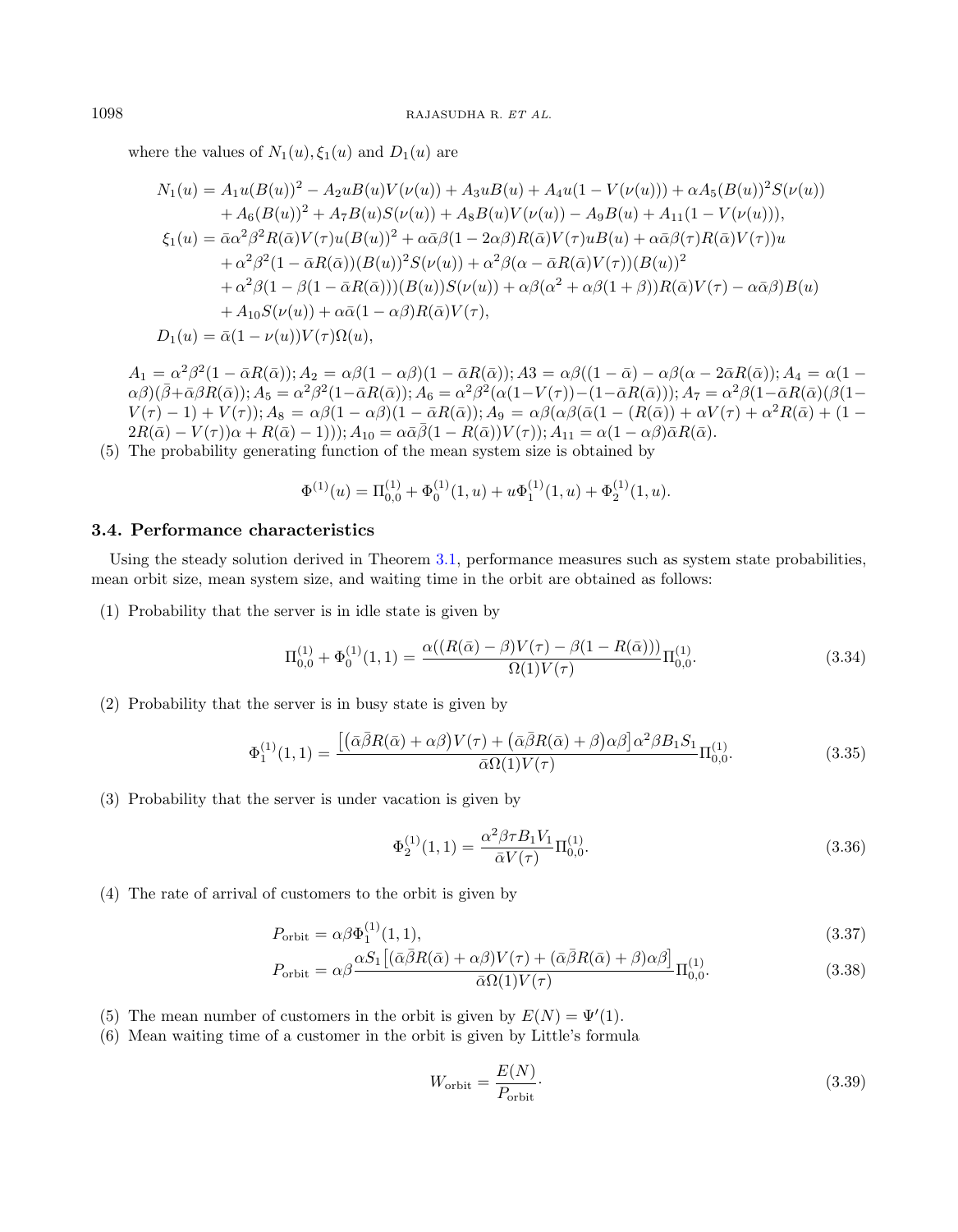#### 3.5. Particular cases

Assume that single arrival pattern, all the customers will join the orbit if server is busy, and no vacation. When  $B(u) = u, \beta = 1$ , and  $V(\nu(u)) = 1$ , the proposed model is become  $Geo/G/1$  with general retrial times. The equations [\(3.6\)](#page-6-7) and [\(3.7\)](#page-6-7) imply the following PGFs which coincide to Atencia and Moreno [\[8\]](#page-27-6).

$$
\Phi_0^{(1)}(x,u) = \frac{[R(x) - R(\bar{\alpha})] \alpha x u [\nu(u) - S(\nu(u))] \Pi_{0,0}^{(1)}}{[x - \bar{\alpha}] [(\bar{\alpha}R(\bar{\alpha}))(1 - u)S(\nu(u)) - u(\nu(u) - S(\nu(u)))]},
$$
\n(3.40)

$$
\Phi_1^{(1)}(x,u) = \frac{[S(x) - S(\nu(u))] \alpha x R(\bar{\alpha}))(1-u) \left(\nu(u)\Pi_{0,0}^{(1)}\right)}{[x - \nu(u)][(\bar{\alpha}R(\bar{\alpha}))(1-u)S(\nu(u)) - u(\nu(u) - S(\nu(u))]},
$$
\n(3.41)

where  $\Pi_{0,0}^{(1)} = \frac{\alpha + \bar{\alpha}R(\bar{\alpha}) - \alpha S_1}{R(\bar{\alpha})}$  and  $\nu(u) = \bar{\alpha} + \alpha u$ .

# 4. Multiple vacations model (MVM)

This section considers a  $Geo<sup>X</sup>/G/1$  retrial queue with impatient customers and multiple vacations. A geometric arrival of bulk customers with rate  $\alpha$  is considered. If an arriving batch of L customers find the server free, one of the customers from the arrival batch gets its service immediately and the remaining  $L-1$  customers join the orbit with probability  $\beta$ . If the server is not available at the time of batch arrival, the decision is made by the batch whether to join the orbit with probability  $\beta$  or to abandon from the system with the probability  $1 - \beta = \overline{\beta}$ . The customers who leave the system never return later. However, it is assumed that customers in the orbit are persistent. If the orbit size is zero at the service completion epoch, the server avails the first vacation. The server takes another vacation if there is no customer in the system at the end of the vacation completion period and continues for remain in vacation mode. The server returns to its regular service state when the server finds at least one arrival to the system. The schematic diagram of multiple vacations is shown in Figure [2.](#page-4-1) Service time, vacation time, retrial time, and inter-arrival times are considered to follow general probability distribution and is assumed to be independent of one another.

At the time  $m^+$ , the state of the server is denoted by,

$$
S_m^{(2)} = \begin{cases} 0 & \text{if the server is idle;} \\ 1 & \text{if the server is busy;} \\ 2 & \text{if the server is on vacation.} \end{cases}
$$

Let  $N_o^{(2)}$  denote the number of customers in the orbit,  $N_v^{(2)}$ , the number of vacations,  $R_{0,m}^{(2)}$ , the remaining time for retrial,  $R_{1,m}^{(2)}$ , the remaining service time of the customer, and  $R_{2,m}^{(2)}$ , the remaining vacation time of the server. The system has been modeled by the stochastic process  $\Gamma_m^{(2)} = \left( S_m^{(2)}, R_{k,m}^{(2)}, N_o^{(2)} \right)$ .

 $\Gamma_m^{(2)}$  is a Markov chain and its state space is

$$
\zeta_m^{(2)} = \{ (0,0) \cup (0,i,k) \cup (1,i,k) \cup (2,i,k); i \ge 1, k \ge 0 \}.
$$

To find the stationary distribution, the steady-state probabilities are defined as follows

$$
\Pi_{0,i,k}^{(2)} = \lim_{m \to \infty} P\Big\{ S_m^{(2)} = 0, R_{0,m}^{(2)} = i, N_o^{(2)} = k \Big\}; \qquad i \ge 1, k \ge 1,
$$
  
\n
$$
\Pi_{1,i,k}^{(2)} = \lim_{m \to \infty} P\Big\{ S_m^{(2)} = 1, R_{1,m}^{(2)} = i, N_o^{(2)} = k \Big\}; \qquad i \ge 1, k \ge 0,
$$

$$
w_{n,i,k}^{(1)} = \lim_{m \to \infty} P\Big\{ S_m^{(2)} = 2, N_v^{(2)} = n, R_{2,m}^{(2)} = i, N_o^{(2)} = k \Big\}; \quad i \ge 1, k \ge 0.
$$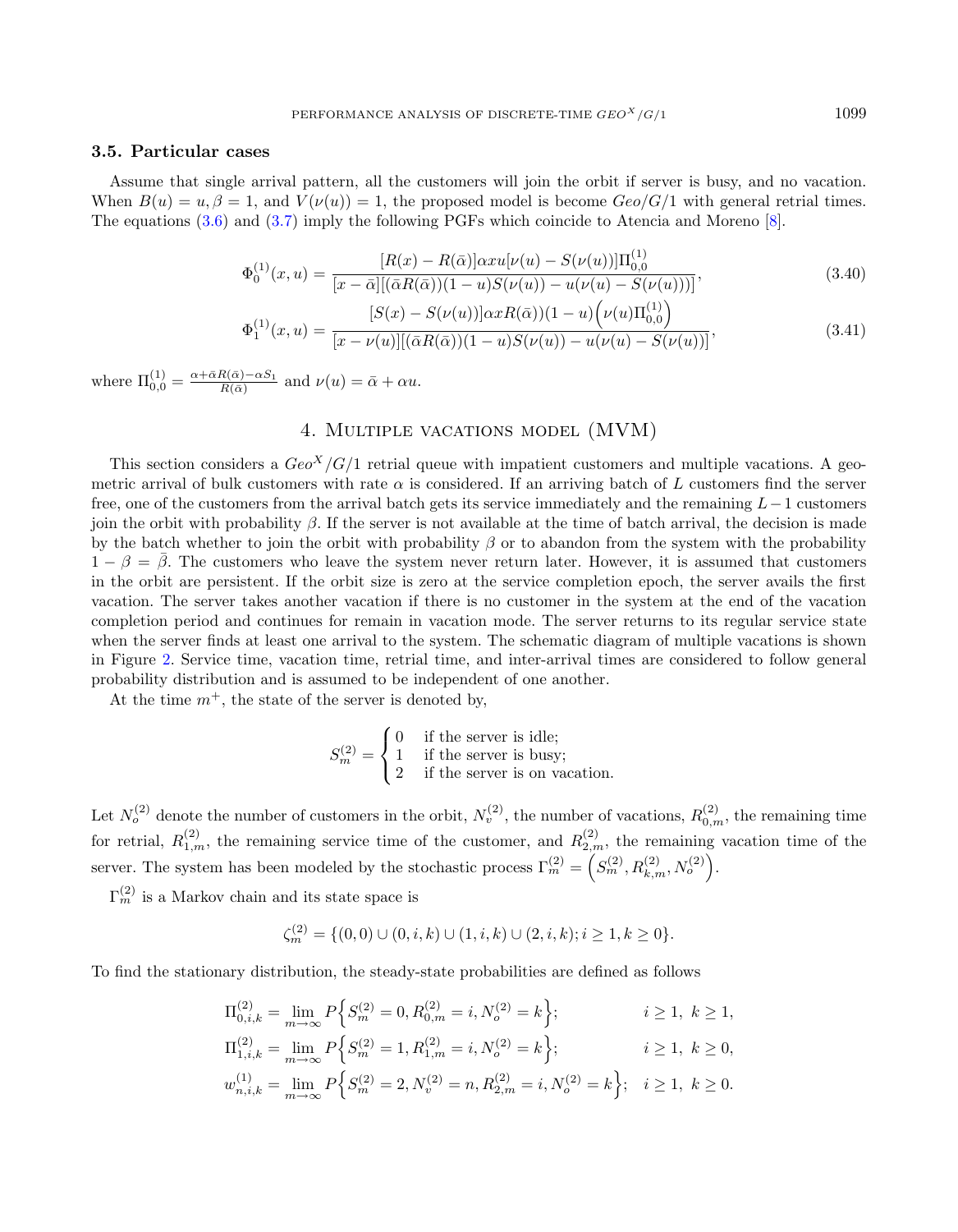The balance equations of the underlying system are obtained as follows:

$$
\Pi_{0,i,k}^{(2)} = \bar{\alpha} \Pi_{0,i+1,k}^{(2)} + \bar{\alpha} r_{i} \Pi_{1,1,k}^{(2)} + \bar{\alpha} r_{i} \sum_{n=1}^{\infty} w_{n,1,k}^{(1)}; \qquad i \geq 1, k \geq 1,
$$
\n
$$
\Pi_{1,i,k}^{(2)} = (1 - \delta_{0,k}) \alpha \beta s_{i} \sum_{l=1}^{k} b_{l} \sum_{j=1}^{\infty} \Pi_{0,j,k-l+1}^{(2)} + \bar{\alpha} s_{i} \Pi_{0,1,k+1}^{(2)} + \alpha \beta b_{k+1} s_{i} \Pi_{1,1,0}^{(2)}
$$
\n
$$
+ \bar{\alpha} \Pi_{1,i+1,k}^{(2)} + \alpha \bar{\beta} \sum_{l=1}^{\infty} b_{l} \Pi_{1,i+1,k}^{(2)} + (1 - \delta_{0,k}) \alpha \beta \sum_{l=1}^{k} b_{l} \Pi_{1,i+1,k-l}^{(2)}
$$
\n
$$
+ \bar{\alpha} r_{0} s_{i} \Pi_{1,1,k+1}^{(2)} + \alpha \beta \sum_{l=1}^{k} b_{l} s_{i} \Pi_{1,1,k-l+1}^{(2)}
$$
\n
$$
+ \bar{\alpha} r_{0} s_{i} \sum_{n=1}^{\infty} w_{n,1,k+1}^{(1)} + \alpha \beta s_{i} \sum_{l=1}^{k} b_{l} \sum_{n=1}^{\infty} w_{n,1,k-l+1}^{(1)}; \qquad i \geq 1, k \geq 0,
$$
\n
$$
w_{1,i,k}^{(1)} = \delta_{0,k} \bar{\alpha} v_{i} \Pi_{1,1,k}^{(2)} + \delta_{0,k} \alpha \bar{\beta} \sum_{l=1}^{\infty} b_{l} v_{i} \Pi_{1,1,k}^{(2)} + \bar{\alpha} w_{1,i+1,k}^{(1)} + \alpha \bar{\beta} \sum_{l=1}^{\infty} b_{l} w_{n,i+1,k}^{(1)}
$$
\n
$$
+ (1 - \delta_{0,k}) \alpha \beta \sum_{l=1}^{k} b_{l} w_{1,i+1,k-l}^{(1)}; \qquad i \geq 1, k \geq 0,
$$
\n
$$
w_{n,i,k}^{
$$

where  $\bar{\alpha} = 1 - \alpha, \bar{\beta} = 1 - \beta$ , and  $\delta_{i,j}$  denotes the Kronecker delta and the condition is

<span id="page-11-2"></span><span id="page-11-1"></span>
$$
\sum_{i=1}^{\infty} \sum_{k=1}^{\infty} \Pi_{0,i,k}^{(2)} + \sum_{i=1}^{\infty} \sum_{k=0}^{\infty} \Pi_{1,i,k}^{(2)} + \sum_{n=1}^{\infty} \sum_{i=1}^{\infty} \sum_{k=0}^{\infty} w_{n,i,k}^{(1)} = 1.
$$
\n(4.5)

# 4.1. Steady-state orbit size probabilities

The probability generating functions are introduced as following to determine the performance characteristics of the underlying model

$$
\begin{aligned} \Phi_{0,i}^{(2)}(u)&=\sum_{k=1}^{\infty}\Pi_{0,i,k}^{(2)}u^k; \quad \ \, i\geq 1, \Phi_{1,i}^{(2)}(u)=\sum_{k=0}^{\infty}\Pi_{1,i,k}^{(2)}u^k; \ \ \, i\geq 1,\\ w_{1,i}^{(1)}(u)&=\sum_{k=0}^{\infty}w_{1,i,k}^{(1)}u^k; \quad \ i\geq 1, w_{n,i}^{(1)}(u)=\sum_{k=0}^{\infty}w_{n,i,k}^{(1)}u^k; \ \ \, i\geq 1,\\ \Phi_{h}^{(2)}(x,u)&=\sum_{i=1}^{\infty}\Phi_{h,i}^{(2)}(u)x^i, \ \ \, \text{where }h=0,1;\\ w_{h}^{(1)}(x,u)&=\sum_{i=1}^{\infty}w_{h,i}^{(1)}(u)x^i, \ \ \, \text{where }h=1,n; \text{ and}\\ \Phi_{2}^{(2)}(x,u)&=\sum_{n=1}^{\infty}w_{n}^{(1)}(x,u). \end{aligned}
$$

<span id="page-11-0"></span>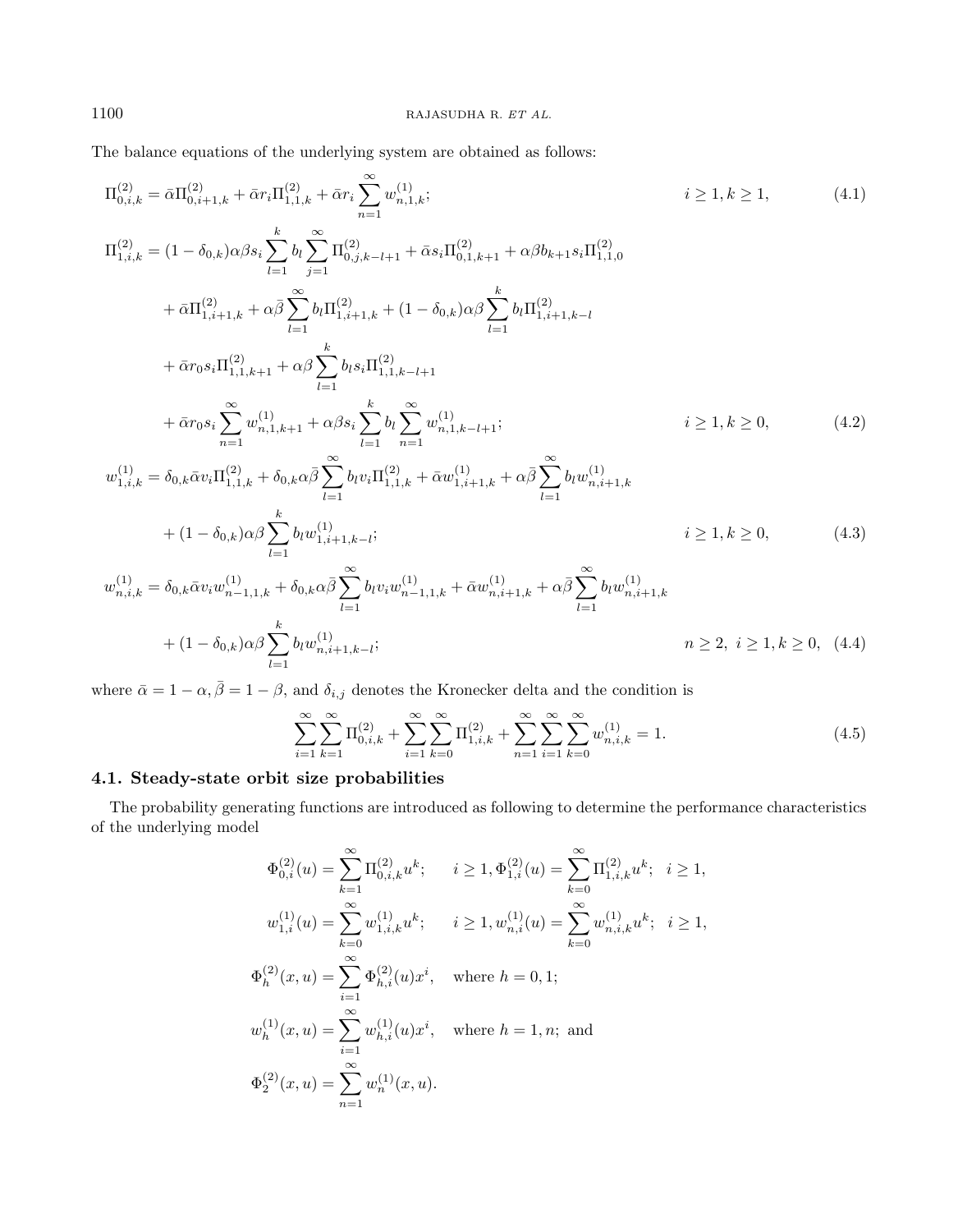The performance measures such as orbit size and waiting time in the orbit are obtained from the probability generating function of the number of customers in the orbit. The following theorem provides the results for probability generating function of orbit size of the underlying queueing model with multiple vacations.

Theorem 4.1. The steady-state probability distribution of the Markov chain

<span id="page-12-0"></span>
$$
\Gamma_m^{(2)} = \left( S_m^{(2)}, R_{k,m}^{(2)}, N_o^{(2)} \right)
$$

at an arbitrary slot has the following probability generating functions:

<span id="page-12-6"></span>
$$
\Phi_0^{(2)}(x,u) = \frac{R(x) - R(\bar{\alpha})}{x - \bar{\alpha}} \frac{\bar{\alpha}x[u(\nu(u) - (\tau)V(\nu(u))) - \alpha\beta B(u)S(\nu(u))(1 - V(\tau))]}{(1 - V(\tau))\Omega(u)} \Pi_{1,1,0}^{(2)},
$$
\n
$$
(4.6)
$$
\n
$$
x[\alpha\beta\nu(u)B(u)V(\tau) + \bar{\alpha}(1 - \beta B(u))(\nu(u))]
$$

$$
\Phi_1^{(2)}(x,u) = \frac{S(x) - S(\nu(u))}{x - \nu(u)} \frac{-(\tau)V(\nu(u))R(\bar{\alpha}) + \beta B(u)(\bar{\alpha}\nu(u) - (\tau)V(\nu(u)))}{(1 - V(\tau))\Omega(u)} \Pi_{1,1,0}^{(2)},\tag{4.7}
$$

$$
\Phi_2^{(2)}(x,u) = \frac{V(x) - V(\nu(u))}{x - \nu(u)} \frac{x\tau}{(1 - V(\tau))} \Pi_{1,1,0}^{(2)},
$$
\n(4.8)

where the unknown constant

<span id="page-12-5"></span><span id="page-12-4"></span><span id="page-12-1"></span>
$$
\Pi_{1,1,0}^{(2)} = \frac{(1 - \bar{\alpha}R(\bar{\alpha}))(1 - V(\tau))}{V(\tau)T_1 - T_2}.
$$
\n(4.9)

*Proof of the Theorem [4.1.](#page-12-0)* Multiplying the equations  $(4.1)$ – $(4.4)$  by  $u^k$ , summing over  $k, k = 0, 1, \ldots$  and the following set of equations are obtained

$$
\Phi_{0,i}^{(2)}(u) = \bar{\alpha}\Phi_{0,i+1}^{(2)}(u) + \bar{\alpha}r_{i} \left[ \Phi_{1,1}^{(2)}(u) - \Pi_{1,1,0}^{(2)} \right]
$$
\n
$$
+ \bar{\alpha}r_{i} \left[ \sum_{n=1}^{\infty} w_{n,1}^{(1)}(u) - \sum_{n=1}^{\infty} w_{n,1,0}^{(1)} \right]; \qquad i \ge 1,
$$
\n
$$
\Phi_{1,i}^{(2)}(u) = \alpha\beta \frac{B(u)}{u} s_{i} \Phi_{0}^{(2)}(1, u) + \bar{\alpha} s_{i} \frac{\Phi_{0,1}^{(2)}(u)}{u} + \alpha\beta \frac{B(u)}{u} s_{i} \Pi_{1,1,0}^{(2)} + \nu(u)\Phi_{1,i+1}^{(2)}(u)
$$
\n
$$
+ \left( \frac{\alpha\beta B(u) + \bar{\alpha}r_{0}}{u} \right) s_{i} \left[ \Phi_{1,1}^{(2)}(u) + \sum_{n=1}^{\infty} w_{n,1}^{(1)}(u) \right]
$$
\n
$$
- \left( \frac{\alpha\beta B(u) + \bar{\alpha}r_{0}}{u} \right) s_{i} \left( \Pi_{1,1,0}^{(2)} + \sum_{n=1}^{\infty} w_{n,1,0}^{(1)} \right); \qquad i \ge 1,
$$
\n(4.11)

$$
w_{1,i}^{(1)}(u) = \tau v_i \left( \Pi_{1,1,0}^{(2)} \right) + \nu(u) w_{1,i+1}^{(1)}(u); \qquad i \ge 1,
$$
\n(4.12)

$$
w_{n,i}^{(1)}(u) = \tau v_i \left( w_{n,1,0}^{(1)} \right) + \nu(u) w_{n,i+1}^{(1)}(u); \qquad i \ge 1, \ n \ge 2. \tag{4.13}
$$

To find  $\Pi_{1,1,0}^{(2)}$  and  $w_{n,1,0}^{(1)}$ , multiplying the equations  $(4.12)$  by  $x^i$ , summing over i from  $i = 1,2,...$ 

<span id="page-12-2"></span>
$$
\frac{(x-\nu(u))w_1^{(1)}(x,u)}{x} = \tau V(x)\Pi_{1,1,0}^{(2)} - \nu(u)w_{1,1}^{(1)}(u). \tag{4.14}
$$

Substituting  $x = \nu(u)$  in [\(4.14\)](#page-12-2),

<span id="page-12-3"></span>
$$
w_{1,1}^{(1)}(u) = \frac{(\tau)V(\nu(u))}{\nu(u)} \Pi_{1,1,0}^{(2)}.
$$
\n(4.15)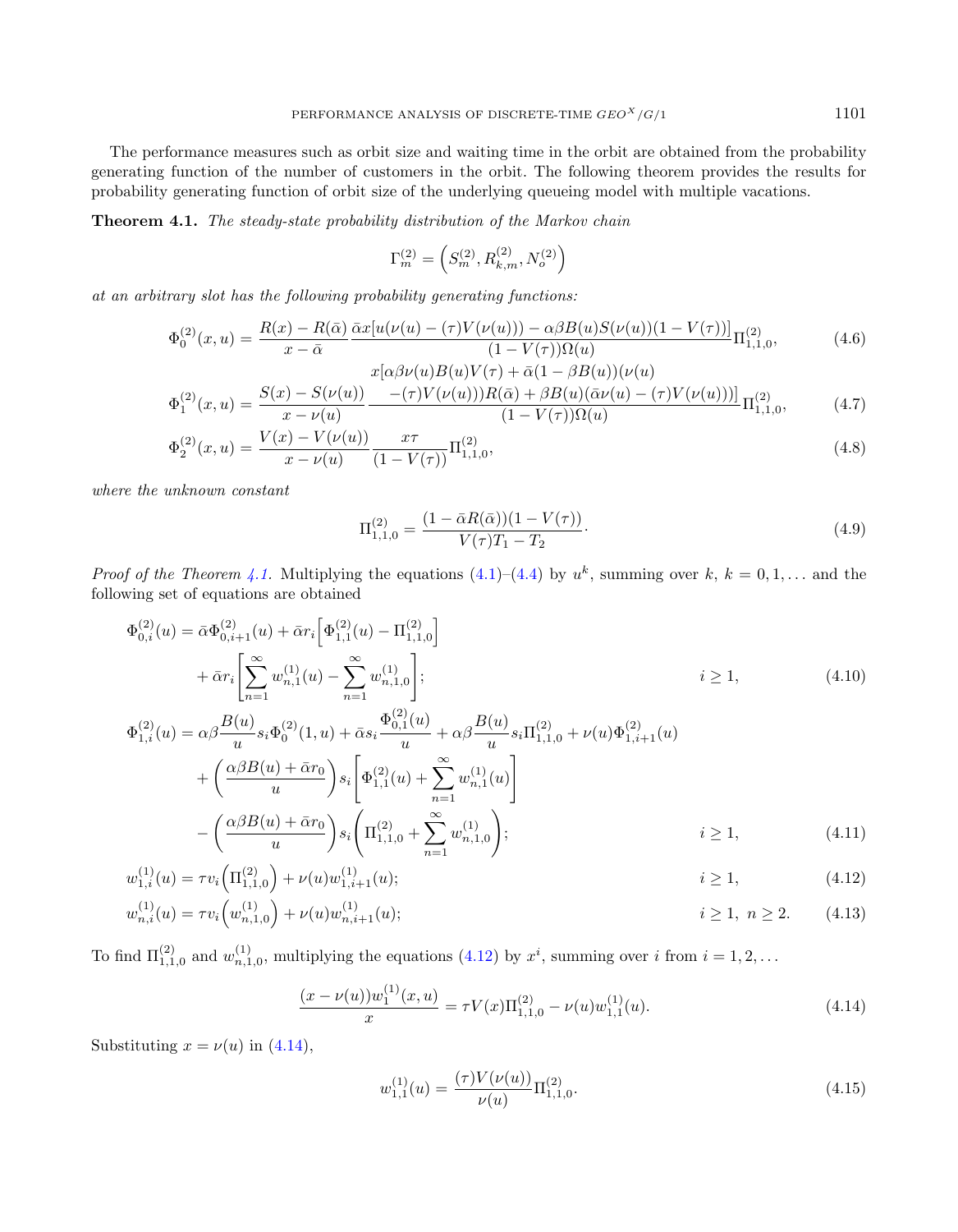Substituting  $(4.15)$  in  $(4.14)$ ,

<span id="page-13-0"></span>
$$
w_1^{(1)}(x,u) = \frac{(V(x) - V(\nu(u)))}{x - \nu(u)} x \tau \Pi_{1,1,0}^{(2)}.
$$
\n(4.16)

Differentiating [\(4.16\)](#page-13-0) w.r.t x and taking  $x = u = 0$ , we get  $w_{1,1,0}^{(1)} = V(\tau) \Pi_{1,1,0}^{(2)}$ .

Similarly multiplying the equation [\(4.13\)](#page-12-4) by  $x^i$ , summing over i from  $i = 1, 2, \ldots$ , the reduced PGF is obtained as follows

<span id="page-13-1"></span>
$$
w_n^{(1)}(x,u) = \frac{\left(V(x) - V(\nu(u))\right)}{x - \nu(u)} x \tau w_{n-1,1,0}^{(1)}; \ n \ge 2. \tag{4.17}
$$

Differentiating [\(4.17\)](#page-13-1) w.r.t x and taking  $x = u = 0$ , the conditions obtained  $w_{n,1,0}^{(1)} = V(\tau)w_{n-1,1,0}^{(1)} =$  $V(\tau)^2 w_{n-2,1,0}^{(1)} = \ldots = V(\tau)^{n-1} w_{1,1,0}^{(1)} = V(\tau)^n \Pi_{1,1,0}^{(2)}$ . Equation [\(4.17\)](#page-13-1) becomes

<span id="page-13-2"></span>
$$
w_n^{(1)}(x,u) = \frac{\left(V(x) - V(\nu(u))\right)}{x - \nu(u)} x V(\tau)^{n-1} \Pi_{1,1,0}^{(2)}; \ \ n \ge 2. \tag{4.18}
$$

The probability generating function of the orbit size when the server is in vacation is derived by summing the equation [\(4.18\)](#page-13-2) over *n* from  $n = 2, 3, \ldots$  and adding with [\(4.16\)](#page-13-0)

<span id="page-13-5"></span>
$$
\Phi_2^{(2)}(x,u) = \frac{V(x) - V(\nu(u))}{x - \nu(u)} \frac{x\tau}{(1 - V(\tau))} \Pi_{1,1,0}^{(2)}.
$$
\n(4.19)

To complete the theorem, equation [\(4.11\)](#page-12-5) is multiplied by  $x^i$ , summing over i from 1 to  $\infty$  and applying the results of  $w_{n,1,0}^{(1)}$ 

<span id="page-13-3"></span>
$$
\left(\frac{x-\bar{\alpha}}{x}\right)\Phi_0^{(2)}(x,u) = \bar{\alpha}(R(x)-r_0)\left[\Phi_{1,1}^{(1)}(u) + \sum_{n=1}^{\infty} w_{n,1}^{(1)}(u)\right] - \bar{\alpha}\Phi_{0,1}^{(2)}(u) - \bar{\alpha}(R(x)-r_0)\frac{1}{1-V(\tau)}\Pi_{1,1,0}^{(2)}.
$$
\n(4.20)

 $\Phi_0^{(1)}(1,u)$  can be obtained from [\(4.20\)](#page-13-3) by substituting  $x=1$ . Multiplying the equation [\(4.11\)](#page-12-5) by  $x^i$ , summing over *i* from 1 to  $\infty$ 

<span id="page-13-4"></span>
$$
\left(\frac{x-\nu(u)}{x}\right)\Phi_1^{(2)}(x,u) = \left(\frac{1}{u} - \frac{\beta B(u)}{u}\right)\bar{\alpha}S(x)\Phi_{0,1}^{(2)}(u) \n+ \left[\left(\frac{\beta(1-\bar{\alpha}r_0)B(u)}{u} + \frac{\bar{\alpha}r_0}{u}\right)S(x) - \nu(u)\right]\Phi_{1,1}^{(2)}(u) \n+ \left[\left(\frac{\beta(1-\bar{\alpha}r_0)B(u)}{u} + \frac{\bar{\alpha}r_0}{u}\right)S(x)\right]\sum_{n=1}^{\infty} w_{n,1}^{(1)}(u) \n- \left[\left(\frac{\beta(1-\bar{\alpha}r_0)B(u)}{u} + \frac{\bar{\alpha}r_0}{u}\right)\frac{1}{1-\nu(\tau)} - \left(\frac{\alpha\beta B(u)}{u}\right)\right]S(x)\Pi_{1,1,0}^{(2)}.
$$
\n(4.21)

Substitute the result  $w_{n,1}^{(1)}(u)$  in [\(4.20\)](#page-13-3) and [\(4.21\)](#page-13-4). Solving the system for  $\Phi_{0,1}^{(2)}(u)$  and  $\Phi_{1,1}^{(2)}(u)$  by taking  $x =$  $\bar{\alpha}$ ,  $x = \nu(u)$  in [\(4.20\)](#page-13-3) and [\(4.21\)](#page-13-4) respectively.

$$
\Phi_{0,1}^{(2)}(u) = \frac{R(\bar{\alpha} - r_0)\alpha[u(\nu(u) - (\tau)V(\nu(u)) - \alpha\beta B(u)S(\nu(u))(1 - V(\tau))]}{(1 - V(\tau))\Omega(u)}\Pi_{1,1,0}^{(2)},
$$
\n(4.22)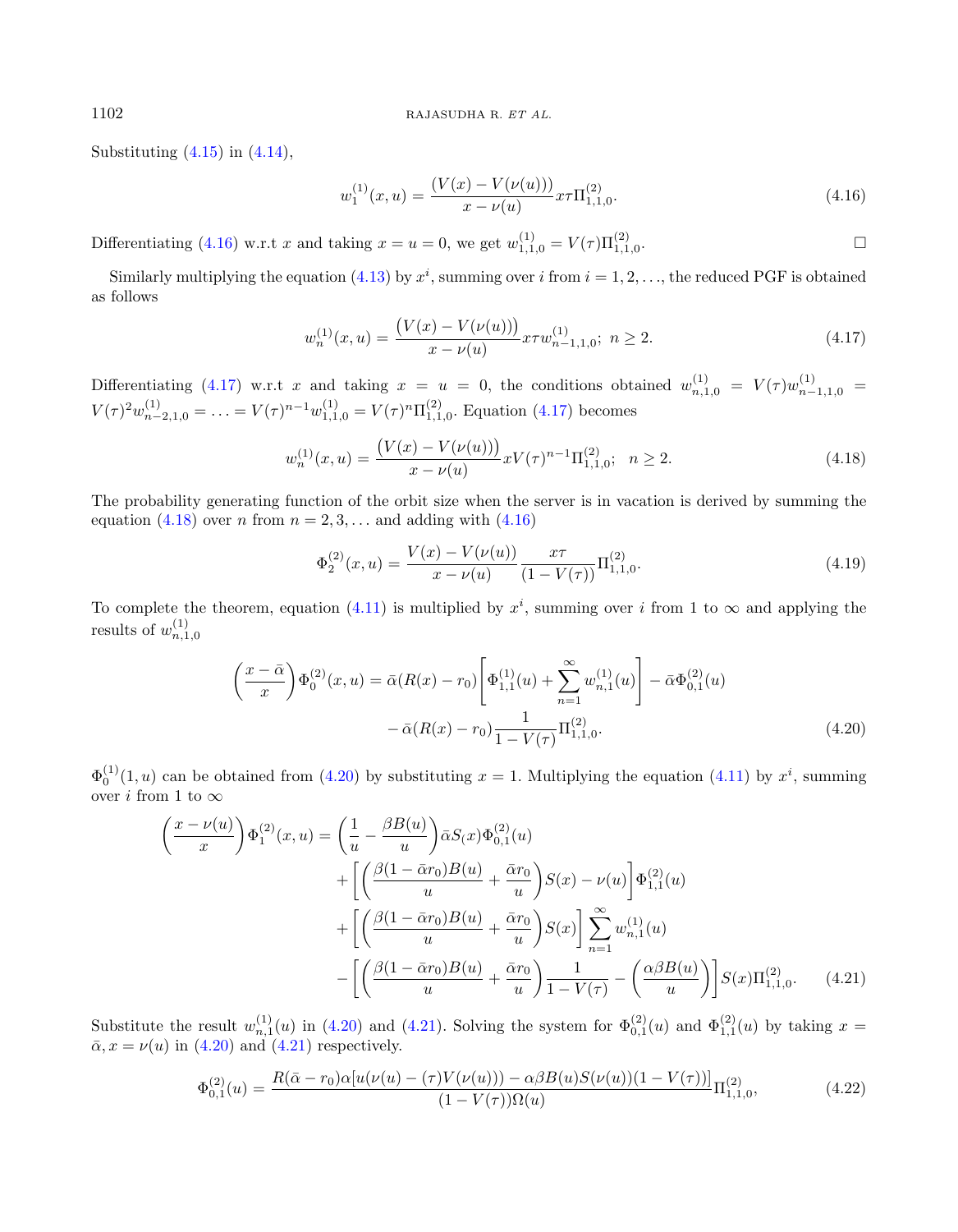$$
\Phi_{1,1}^{(2)}(u) = \frac{x[\alpha\beta\nu(u)B(u)V(\tau) + \bar{\alpha}(1-\beta B(u))(\nu(u))\beta(u)}{(1-V(\tau))\Omega(u)}\Pi_{1,1,0}^{(2)}.
$$
\n(4.23)

Substituting these results in [\(4.20\)](#page-13-3) and [\(4.21\)](#page-13-4), the PGFs of the number of customers in the orbit are concluded as

<span id="page-14-0"></span>
$$
\Phi_0^{(2)}(x, u) = \frac{R(x) - R(\bar{\alpha})}{x - \bar{\alpha}} \frac{\bar{\alpha}x[u(\nu(u) - (\tau)V(\nu(u))) - \alpha\beta B(u)S(\nu(u))(1 - V(\tau))]}{(1 - V(\tau))\Omega(u)} \Pi_{1,1,0}^{(2)},
$$
\n
$$
x[\alpha\beta\nu(u)B(u)V(\tau) + \bar{\alpha}(1 - \beta B(u))(\nu(u))
$$
\n(4.24)

$$
\Phi_1^{(2)}(x,u) = \frac{S(x) - S(\nu(u))}{x - \nu(u)} \frac{-(\tau)V(\nu(u)))R(\bar{\alpha}) + \beta B(u)(\bar{\alpha}\nu(u) - (\tau)V(\nu(u)))}{(1 - V(\tau))\Omega(u)} \Pi_{1,1,0}^{(2)}.
$$
(4.25)

The proof has completed after the determination of the unknown constant  $\Pi_{0,0}^{(1)}$  from the steady-state condition  $(4.5)$ . The equation  $(4.5)$  is given in terms of probability generating functions as

$$
\Phi_0^{(2)}(1,1) + \Phi_1^{(2)}(1,1) + \Phi_2^{(2)}(1,1) = 1.
$$
\n(4.26)

 $\Phi_0^{(2)}(1,1), \Phi_1^{(2)}(1,1)$ , and  $\Phi_2^{(2)}(1,1)$  are obtained from [\(4.24\)](#page-14-0), [\(4.25\)](#page-14-0), and [\(4.19\)](#page-13-5) taking  $x = u = 1$ 

<span id="page-14-1"></span>
$$
\Pi_{1,1,0}^{(2)} = \frac{(1 - \bar{\alpha}R(\bar{\alpha}))(1 - V(\tau))}{(V(\tau)T_1 - T_2)}.
$$
\n(4.27)

#### 4.2. Stability condition

The value of the constant  $\Pi_{1,1,0}^{(2)}$  in [\(4.27\)](#page-14-1) must be greater than zero to satisfy equation [\(4.5\)](#page-11-2).  $\Pi_{1,1,0}^{(2)} =$  $(1-\bar{\alpha}R(\bar{\alpha}))(1-V(\tau))$  $\frac{\partial R(\alpha)(1-V(\tau))}{(V(\tau)T_1-T_2} > 0$  implies the result that  $(1-\bar{\alpha}R(\bar{\alpha}))(1-V(\tau)) > 0$ . It can be reduced as  $\bar{\alpha}R(\bar{\alpha}) < 1$ , which indicates that the system is stable for any set of parameters. This is called the ergodicity, of the Markov chain  $\Gamma_m^{(2)}.$ 

## 4.3. Marginal generating functions

Taking limit  $x \to 1$ , from [\(4.6\)](#page-12-6) to [\(4.8\)](#page-12-6) in Theorem [4.1,](#page-12-0) under the stability condition, the marginal generating function of the orbit size when the server in different state is obtained.

(1) The marginal generating function of the orbit size when the server is in idle is given as

$$
\Phi_0^{(2)}(1,u) = \frac{1 - R(\bar{\alpha})}{1 - \bar{\alpha}} \frac{\bar{\alpha}x[u(\nu(u) - (\tau)V(\nu(u))) - \alpha\beta B(u)S(\nu(u))(1 - V(\tau))]}{(1 - V(\tau))\Omega(u)} \Pi_{1,1,0}^{(2)}.
$$
(4.28)

(2) The marginal generating function of the orbit size when the server is in busy state with regular service is obtained as follows

$$
\Phi_1^{(2)}(1,u) = \frac{1 - S(\nu(u))}{1 - \nu(u)} \frac{[\alpha \beta \nu(u)B(u)V(\tau) + \bar{\alpha}(1 - \beta B(u))(\nu(u))}{(1 - V(\tau))\Omega(u)} \Pi_{1,1,0}^{(2)}.
$$
\n(4.29)

(3) When the server is under vacation, the marginal generating function of the orbit size is given below

$$
\Phi_2^{(2)}(1,u) = \frac{1 - V(\nu(u))}{1 - \nu(u)} \frac{\tau}{(1 - V(\tau))} \Pi_{1,1,0}^{(2)}.
$$
\n(4.30)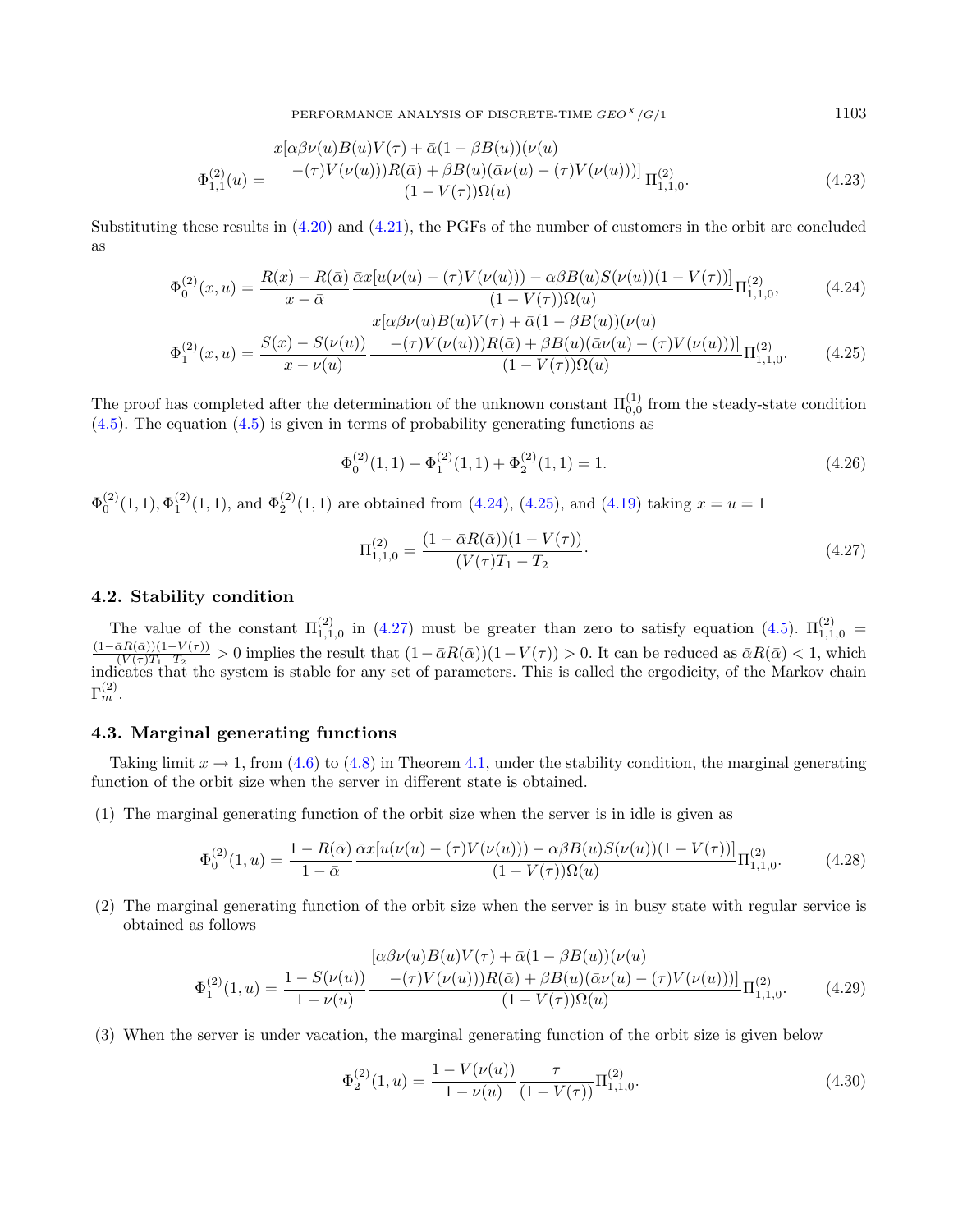(4) The probability generating function of the orbit size is derived as

<span id="page-15-0"></span>
$$
\Psi^{(2)}(u) = \Phi_0^{(2)}(1, u) + \Phi_1(1, u) + \Phi_2^{(2)}(1, u), \tag{4.31}
$$

$$
=\frac{N_1(u)}{D_2(u)}\Pi_{1,1,0}^{(2)},\tag{4.32}
$$

where  $D_2(u) = \alpha(1 - \nu(u))(1 - V(\tau))\Omega(u)$ .

(5) The probability generating function of the system size is obtained as follows:

$$
\Phi^{(2)}(u) = \Phi_0^{(2)}(1, u) + u\Phi_1^{(2)}(1, u) + \Phi_2^{(2)}(1, u). \tag{4.33}
$$

## 4.4. Performance characteristics

Using the steady solution derived in Theorem [4.1,](#page-12-0) performance measures such as system state probabilities, mean orbit size, mean system size, and waiting time in the orbit have been obtained as follows

(1) Probability that the server is in idle state is given by

<span id="page-15-3"></span>
$$
\Phi_0^{(2)}(1,1) = \frac{\bar{\alpha}\beta(1 - R(\bar{\alpha}))V(\tau)}{\Omega(1)(1 - V(\tau))}\Pi_{1,1,0}^{(2)}.
$$
\n(4.34)

(2) Probability that the server is in busy state is given by

<span id="page-15-2"></span>
$$
\Phi_1^{(2)}(1,1) = \frac{\alpha^2 \beta^2 B_1 S_1 \left[ (1 - \bar{\alpha} R(\bar{\alpha})) \bar{\beta} - V(\tau) \right]}{\Omega(1)(1 - V(\tau))} \Pi_{1,1,0}^{(2)}.
$$
\n(4.35)

(3) Probability that the server is under vacation is given by

<span id="page-15-1"></span>
$$
\Phi_2^{(2)}(1,1) = \frac{\alpha \beta(\tau) B_1 V_1}{(1 - V(\tau))} \Pi_{1,1,0}^{(2)}.
$$
\n(4.36)

(4) The arrival rate of customers to the orbit is given by

$$
P_{\text{orbit}} = \alpha \beta \Phi_1^{(2)}(1,1). \tag{4.37}
$$

- (5) The mean number of customers in the orbit group is given by  $E(N) = \Psi'(1)$ .
- (6) The mean waiting time of a customer in the orbit is given by Little's formula as

$$
W_{\text{orbit}} = \frac{E(N)}{P_{\text{orbit}}}.\tag{4.38}
$$

## 4.5. Particular cases

Suppose that  $\beta = 1$ , and  $V(\nu(u)) = 1$ , there is no arrival of impatient customers and no vacation, the proposed model becomes  $Geo^{[X]}/G/1$  with general retrial times. The following PGFs are obtained from the equations  $(4.6)$ , and  $(4.7)$  which is similar to the results in Aboul Hassen *et al.* [\[2\]](#page-27-13).

$$
\Phi_0^{(2)}(x,u) = \frac{[R(x) - R(\bar{\alpha})] \alpha x [u - B(u)S(\nu(u))] \Pi_{0,0}^{(2)}}{[x - \bar{\alpha}] [(\bar{\alpha}R(\bar{\alpha}))(1 - B(u))S(\nu(u)) - (u\nu(u) - B(u)S(\nu(u)))]},
$$
\n(4.39)

$$
\Phi_1^{(2)}(x,u) = \frac{[S(x) - S(\nu(u))] \alpha x R(\bar{\alpha})(1 - B(u)) \left(\nu(u)\Pi_{0,0}^{(2)}\right)}{[x - \nu(u)][(\bar{\alpha}R(\bar{\alpha}))(1 - B(u))S(\nu(u)) - (u\nu(u) - B(u)S(\nu(u)))]},\tag{4.40}
$$

where the value of  $\Pi_{0,0}^{(2)}$  is

$$
\Pi_{0,0}^{(2)} = \frac{1 - \alpha B_1 S_1 - B_1 \bar{\alpha} (1 - R(\bar{\alpha}))}{R(\bar{\alpha})}.
$$
\n(4.41)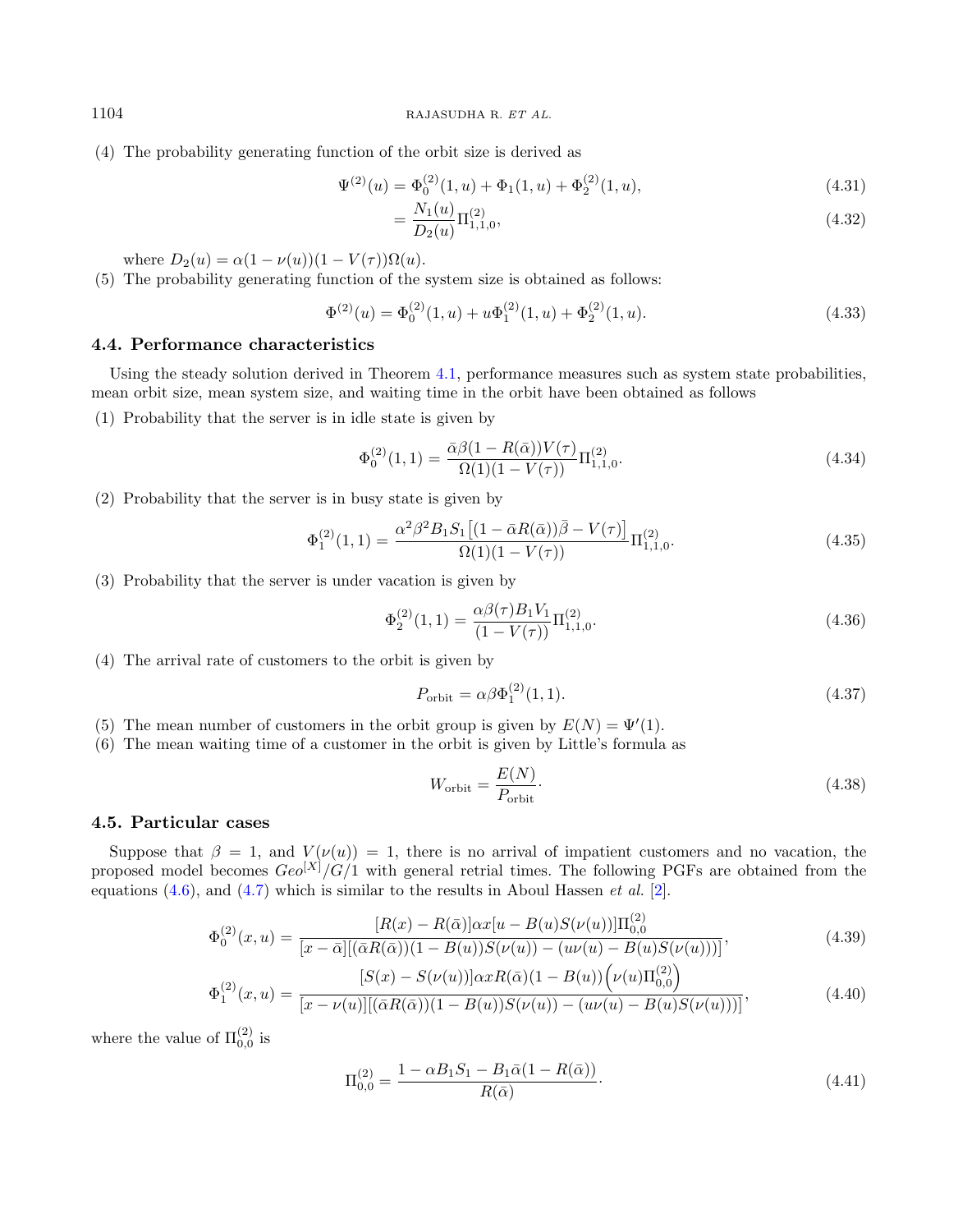# 5. *J* VACATIONS MODEL (JVM)

<span id="page-16-0"></span>Performance analysis of  $Geo<sup>X</sup>/G/1$  retrial queue with impatient customers and J vacations is analyzed in this section. Batch arrivals occur according to geometric process with rate  $\alpha$ . An arriving batch of  $L$  customers finds the server is not occupied, one of the customers from the batch gets immediate service and the rest of the  $L-1$  customers join the orbit with probability  $\beta$ . On the other hand, if the server is not available at the time of batch arrival, the decision is made by the batch whether to join the orbit with probability  $\beta$  or to abandon from the system with the probability  $1 - \beta = \overline{\beta}$ . The customers that leave the system never return later. It is assumed that customers in the orbit are persistent. At the server's service completion period, if the number of customers in the orbit is zero, then the server avails of the first vacation. If there is no arrival of the customer at the period of the server's first vacation completion, the server takes another vacation and continues with the maximum J-vacations. The server resumes to idle state either when arrival there to the system or after the completion of J<sup>th</sup> vacation. The schematic diagram of the J-vacations policy is shown in Figure [2.](#page-4-1) It is considered that the inter-arrival time, service time, retrial time, and vacation time follow general probability distribution and it is assumed that these times are independent of one another.

At the time  $m^+$ , the state of the server is denoted by,

<span id="page-16-1"></span>
$$
S_m^{(3)} = \begin{cases} 0 & \text{if the server is idle;} \\ 1 & \text{if the server is busy;} \\ 2 & \text{if the server is on vacation.} \end{cases}
$$

Let  $N_o^{(3)}$  denote the number of customers in the orbit,  $N_v^{(3)}$ , the number of vacations,  $R_{0,m}^{(3)}$ , the remaining time for retrial,  $R_{1,m}^{(3)}$ , the remaining service time of the customer, and  $R_{2,m}^{(3)}$ , the remaining vacation time of the server. The system is modeled by the stochastic process  $\Gamma_m^{(3)} = \left( S_m^{(3)}, R_{k,m}^{(3)}, N_o^{(3)} \right)$ .

 $\Gamma_m^{(3)}$  is a Markov chain and state space is

<span id="page-16-2"></span>
$$
\zeta_{JVM}^{(3)} = \{ (0,0) \cup (0,i,k) \cup (1,i,k) \cup (2,i,k); i \ge 1, k \ge 0 \}.
$$

To find the stationary distribution, the system steady-state probabilities are defined as follows

$$
\Pi_{0,0}^{(3)} = \lim_{m \to \infty} P\Big\{ S_m^{(3)} = 0, N_o^{(3)} = 0 \Big\},
$$
  
\n
$$
\Pi_{0,i,k}^{(3)} = \lim_{m \to \infty} P\Big\{ S_m^{(3)} = 0, R_{0,m}^{(3)} = i, N_o^{(3)} = k \Big\}; \t i \ge 1, k \ge 1,
$$
  
\n
$$
\Pi_{1,i,k}^{(3)} = \lim_{m \to \infty} P\Big\{ S_m^{(3)} = 1, R_{1,m}^{(3)} = i, N_o^{(3)} = k \Big\}; \t i \ge 1, k \ge 0,
$$
  
\n
$$
w_{j,i,k}^{(2)} = \lim_{m \to \infty} P\Big\{ S_m^{(3)} = 2, N_v^{(3)} = J, R_{2,m}^{(3)} = i, N_o^{(3)} = k \Big\}; \t i \ge 1, k \ge 0,
$$

The balance equations of the underlying system are obtained as follows:

$$
\Pi_{0,0}^{(3)} = \bar{\alpha} \Pi_{0,0}^{(3)} + \bar{\alpha} w_{j,1,0}^{(2)},\tag{5.1}
$$

$$
\Pi_{0,i,k}^{(3)} = \bar{\alpha} \Pi_{0,i+1,k}^{(3)} + \bar{\alpha} r_i \Pi_{1,1,k}^{(3)} + \bar{\alpha} r_i \sum_{n=1}^{j} w_{n,1,k}^{(2)}; \qquad i \ge 1, k \ge 1,
$$
\n(5.2)

$$
\Pi_{1,i,k}^{(3)} = \delta_{0,k}\alpha\beta b_{k+1} s_i \Pi_{0,0}^{(3)} + (1 - \delta_{0,k})\alpha\beta s_i \sum_{l=1}^k b_l \sum_{j=1}^\infty \Pi_{0,j,k-l+1}^{(3)} + \bar{\alpha} s_i \Pi_{0,1,k+1}^{(3)}
$$

$$
+ \bar{\alpha} \Pi_{1,i+1,k}^{(3)} + \alpha \bar{\beta} \sum_{l=1}^\infty b_l \Pi_{1,i+1,k}^{(3)} + (1 - \delta_{0,k})\alpha\beta \sum_{l=1}^k b_l \Pi_{1,i+1,k-l}^{(3)}
$$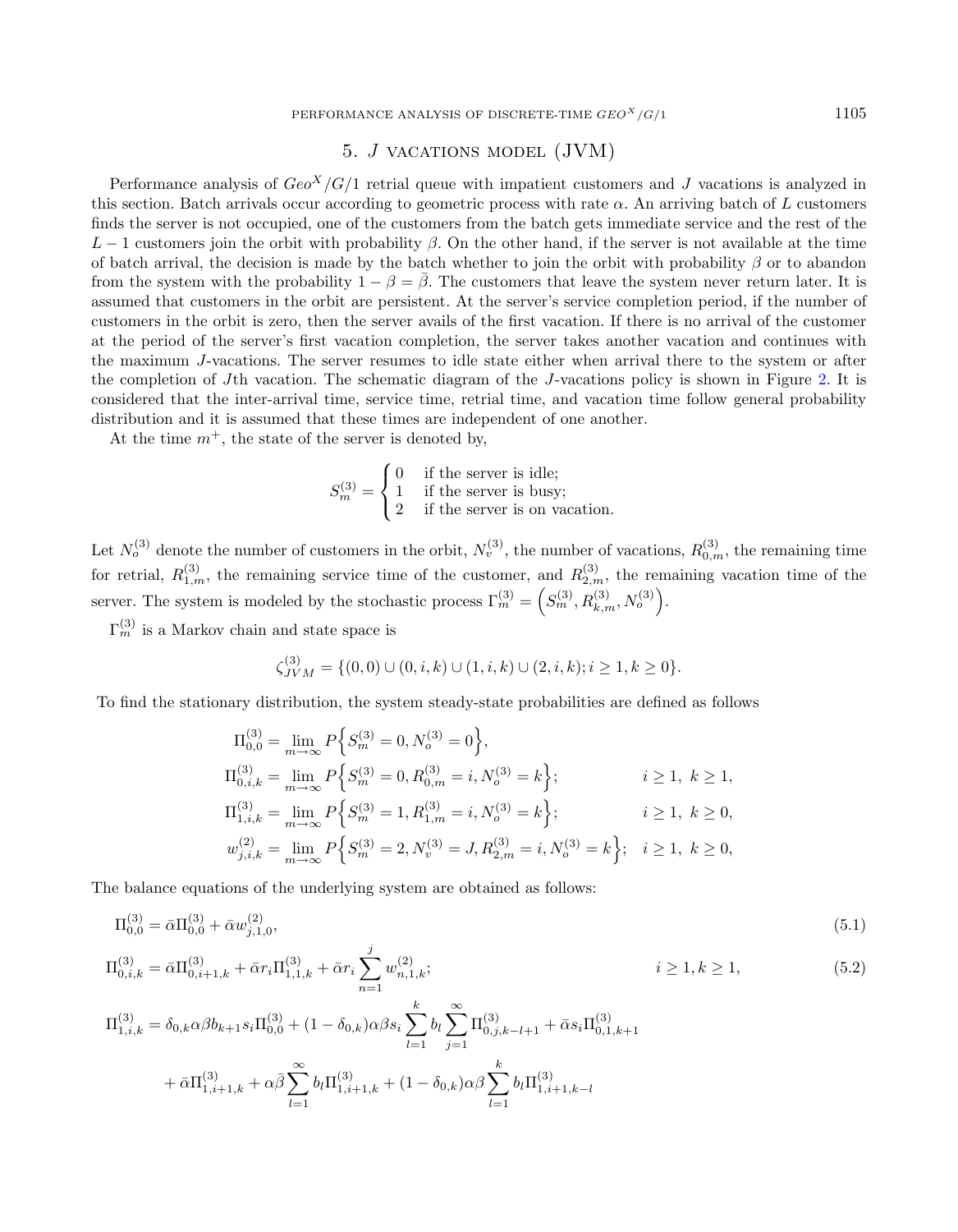$$
+ \bar{\alpha}r_{0}s_{i}\Pi_{1,1,k+1}^{(3)} + \alpha\beta \sum_{l=1}^{k} b_{l}s_{i}\Pi_{1,1,k-l+1}^{(3)}
$$
  
+  $\bar{\alpha}r_{0}s_{i} \sum_{n=1}^{j} w_{n,1,k+1}^{(2)} + \alpha\beta s_{i} \sum_{l=1}^{k} b_{l} \sum_{n=1}^{j} w_{n,1,k-l+1}^{(2)};$   $i \ge 1, k \ge 0,$   

$$
w_{1,i,k}^{(2)} = \delta_{0,k}\bar{\alpha}v_{i}\Pi_{1,1,k}^{(3)} + \delta_{0,k}\alpha\bar{\beta} \sum_{l=1}^{\infty} b_{l}v_{i}\Pi_{1,1,k}^{(3)} + \bar{\alpha}w_{1,i+1,k} + \alpha\bar{\beta} \sum_{l=1}^{\infty} b_{l}w_{n,i+1,k}^{(2)}
$$
(5.3)

$$
k \leftarrow \frac{1}{k!} \sum_{l=1}^{k} \sum_{i=1}^{k} \sum_{j=1}^{k} \sum_{j=1}^{k} \sum_{i=1}^{k} \sum_{j=1}^{k} \sum_{j=1}^{k} \sum_{j=1}^{k} \sum_{j=1}^{k} \sum_{j=1}^{k} \sum_{j=1}^{k} \sum_{j=1}^{k} \sum_{j=1}^{k} \sum_{j=1}^{k} \sum_{j=1}^{k} \sum_{j=1}^{k} \sum_{j=1}^{k} \sum_{j=1}^{k} \sum_{j=1}^{k} \sum_{j=1}^{k} \sum_{j=1}^{k} \sum_{j=1}^{k} \sum_{j=1}^{k} \sum_{j=1}^{k} \sum_{j=1}^{k} \sum_{j=1}^{k} \sum_{j=1}^{k} \sum_{j=1}^{k} \sum_{j=1}^{k} \sum_{j=1}^{k} \sum_{j=1}^{k} \sum_{j=1}^{k} \sum_{j=1}^{k} \sum_{j=1}^{k} \sum_{j=1}^{k} \sum_{j=1}^{k} \sum_{j=1}^{k} \sum_{j=1}^{k} \sum_{j=1}^{k} \sum_{j=1}^{k} \sum_{j=1}^{k} \sum_{j=1}^{k} \sum_{j=1}^{k} \sum_{j=1}^{k} \sum_{j=1}^{k} \sum_{j=1}^{k} \sum_{j=1}^{k} \sum_{j=1}^{k} \sum_{j=1}^{k} \sum_{j=1}^{k} \sum_{j=1}^{k} \sum_{j=1}^{k} \sum_{j=1}^{k} \sum_{j=1}^{k} \sum_{j=1}^{k} \sum_{j=1}^{k} \sum_{j=1}^{k} \sum_{j=1}^{k} \sum_{j=1}^{k} \sum_{j=1}^{k} \sum_{j=1}^{k} \sum_{j=1}^{k} \sum_{j=1}^{k} \sum_{j=1}^{k} \sum_{j=1}^{k} \sum_{j=1}^{k} \sum_{j=1}^{k} \sum_{j=1}^{k} \sum_{j=1}^{k} \sum_{j=1}^{k} \sum_{j=1}^{k} \sum_{j=1}^{k} \sum_{j=1}^{k} \sum_{j=1}^{k} \sum_{j=1}
$$

$$
w_{n,i,k}^{(2)} = \delta_{0,k} \bar{\alpha} v_i w_{n-1,1,k}^{(2)} + \delta_{0,k} \alpha \bar{\beta} \sum_{l=1}^{\infty} b_l v_i w_{n-1,1,k}^{(2)} + \alpha \bar{\beta} \sum_{l=1}^{j} b_l w_{n,i+1,k}^{(2)} + (1 - \delta_{0,k}) \alpha \beta \sum_{l=1}^{k} b_l w_{n,i+1,k-l}^{(2)}; \qquad 2 \le n \le j, \ i \ge 1, k \ge 0, \ (5.5)
$$

where  $\bar{\alpha} = 1 - \alpha$  and  $\delta_{i,j}$  denotes the Kronecker delta and the condition is

<span id="page-17-1"></span>
$$
\Pi_{0,0}^{(3)} + \sum_{i=1}^{\infty} \sum_{k=1}^{\infty} \Pi_{0,i,k}^{(3)} + \sum_{i=1}^{\infty} \sum_{k=0}^{\infty} \Pi_{1,i,k}^{(3)} + \sum_{n=1}^{j} \sum_{i=1}^{\infty} \sum_{k=0}^{\infty} w_{n,i,k}^{(2)} = 1.
$$
\n(5.6)

#### 5.1. Steady-state orbit size probabilities

The probability generating functions are introduced as follows to obtain the performance measures of the underlying model

<span id="page-17-0"></span>
$$
\Phi_{0,i}^{(3)}(u) = \sum_{k=1}^{\infty} \Pi_{0,i,k}^{(3)} u^k; \quad i \ge 1, \Phi_{1,i}^{(3)}(u) = \sum_{k=0}^{\infty} \Pi_{1,i,k}^{(3)} u^k; \quad i \ge 1,
$$
  
\n
$$
w_{1,i}^{(2)}(u) = \sum_{k=0}^{\infty} w_{1,i,k}^{(2)} u^k; \quad i \ge 1, w_{n,i}^{(2)}(u) = \sum_{k=0}^{\infty} w_{n,i,k}^{(2)} u^k; \quad i \ge 1,
$$
  
\n
$$
\Phi_h^{(3)}(x, u) = \sum_{i=1}^{\infty} \Phi_{h,i}^{(2)}(u) x^i, \quad \text{where } h = 0, 1
$$
  
\n
$$
w_h^{(2)}(x, u) = \sum_{i=1}^{\infty} w_{h,i}^{(2)}(u) x^i, \quad \text{where } h = 1, n \text{ and}
$$
  
\n
$$
\Phi_2^{(3)}(x, u) = \sum_{n=1}^j w_n^{(2)}(x, u).
$$

Steady-state orbit size probability generating functions have also been derived to obtain the performance characteristics of the system. The orbit size probability generating functions for the underlying  $J$  vacations model are derived in the following theorem.

**Theorem 5.1.** The steady-state probability distribution of the Markov chain  $\Gamma_m^{(3)} = \left(S_m^{(3)}, R_{k,m}^{(3)}, N_o^{(3)}\right)$  at an arbitrary slot has the following probability generating functions:

<span id="page-17-2"></span>
$$
\bar{\alpha}x[u\nu(u)V(\tau)^{J+1} + (\bar{\alpha}\beta B(u)(1 - V(\tau))S(\nu(u))\n\Phi_0^{(3)}(x, u) = \frac{R(x) - R(\bar{\alpha})}{x - \bar{\alpha}} \frac{-(\tau)uV(\nu(u))V(\tau)^{J} - u(\nu(u) - (\tau)V(\nu(u)))}{(1 - V(\tau))V(\tau)^{J}\Omega(u)}\Pi_{0,0}^{(3)},
$$
\n(5.7)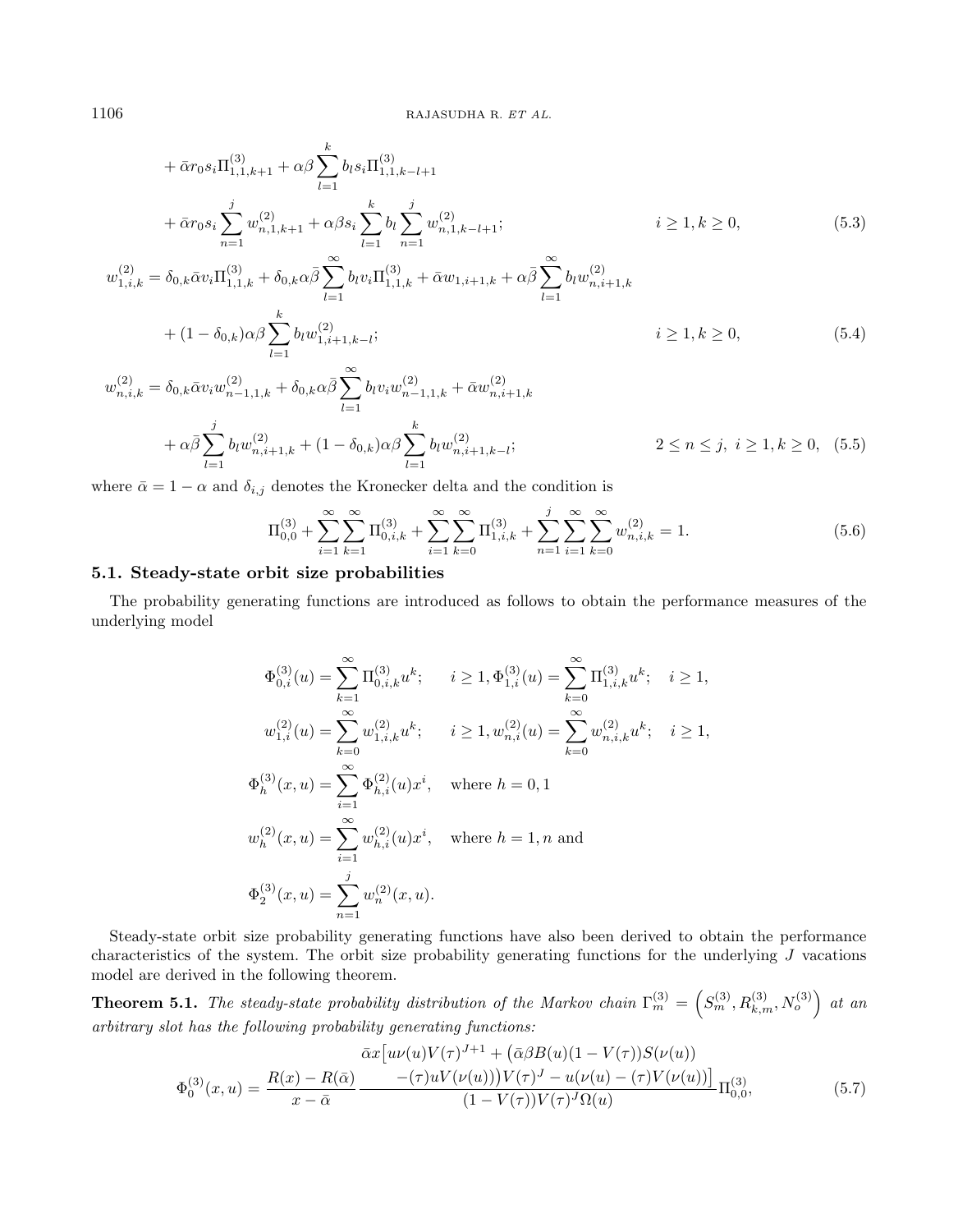$$
\Phi_1^{(3)}(x,u) = \frac{S(x) - S(\nu(u))}{x - \nu(u)} \frac{\alpha x [\nu(u)(\eta(u) - \bar{\alpha}\beta B(u))V(\tau)^{J+1} + (\bar{\alpha}\beta\nu(u)B(u)) - \tau \eta(u)(\tau - \nu(u)))]}{\bar{\alpha}(1 - V(\tau))V(\tau)^J \Omega(u)} \Pi_{0,0}^{(3)},
$$
(5.8)

$$
\Phi_2^{(3)}(x,u) = \frac{V(x) - V(\nu(u))}{x - \nu(u)} \frac{\alpha x(\tau)(1 - V(\tau)^J)}{\bar{\alpha}(1 - V(\tau))V(\tau)^J} \Pi_{0,0}^{(3)},\tag{5.9}
$$

where

$$
\Pi_{0,0}^{(3)} = \frac{\bar{\alpha}\bar{\beta}(1-\bar{\alpha}R(\bar{\alpha}))(V(\tau))^{J}(1-V(\tau))}{(1+(V(\tau))^{J+1})T_{1}-T_{2}+T_{3}(V(\tau))^{J+1}+T_{4}(V(\tau))^{J}}.
$$
\n(5.10)

*Proof of the Theorem [5.1.](#page-17-0)* From the Kolmogorov equation [\(5.1\)](#page-16-1), the condition  $w_{j,1,0}^{(2)} = \frac{\alpha}{\bar{\alpha}} \Pi_{0,0}^{(3)}$  is obtained. multiplying the equations [\(5.2\)](#page-16-2)–[\(5.5\)](#page-17-1) by  $u^k$ , summing up k, and the set of equations in terms of auxiliary generating functions has determined as

$$
\Phi_{0,i}^{(3)}(u) = \bar{\alpha}\Phi_{0,i+1}^{(3)}(u) + \bar{\alpha}r_i \left[ \Phi_{1,1}^{(3)}(u) - \Pi_{1,1,0}^{(3)} \right] \n+ \bar{\alpha}r_i \left[ \sum_{n=1}^j w_{n,1}^{(2)}(u) - \sum_{n=1}^j w_{n,1,0}^{(2)} \right]; \qquad i \ge 1,
$$
\n(5.11)  
\n
$$
\Phi_{1,i}^{(2)}(u) = \alpha\beta \frac{B(u)}{u} s_i \Phi_0^{(3)}(1, u) + \bar{\alpha} s_i \frac{\Phi_{0,1}^{(3)}(u)}{u} + \nu(u)\Phi_{1,i+1}^{(3)}(u) \n+ \alpha\beta \frac{B(u)}{u} s_i \Pi_{0,0}^{(3)} + \left( \frac{\alpha\beta B(u) + \bar{\alpha}r_0}{u} \right) s_i \left[ \Phi_{1,1}^{(3)}(u) + \sum_{n=1}^j w_{n,1}^{(2)}(u) \right]
$$
\n(6.82(c)) 1.57. A

$$
-\left(\frac{\alpha\beta B(u) + \bar{\alpha}r_0}{u}\right)s_i\left(\Pi_{1,1,0}^{(3)} + \sum_{n=1}^j w_{n,1,0}^{(2)}\right); \qquad i \ge 1,
$$
\n
$$
(5.12)
$$

$$
w_{1,i}^{(2)}(u) = \tau v_i \Pi_{1,1,0}^{(3)} + \nu(u) w_{1,i+1}^{(1)}(u); \quad i \ge 1,
$$
  
\n
$$
w_{n,i}^{(2)}(u) = \tau v_i w_{n,1,0}^{(2)} + \nu(u) w_{n,i+1}^{(2)}(u);
$$
  
\n
$$
i \ge 1, \quad 2 \le n \le j,
$$
\n(5.14)

To find  $\Pi_{1,1,0}^{(3)}$  and  $w_{n,1,0}^{(2)}$ , multiplying the equation [\(5.13\)](#page-18-0) by  $x^i$ , summing over i from  $i = 1,2,...$ 

<span id="page-18-1"></span>
$$
\frac{(x - \nu(u))w_1^{(2)}(x, u)}{x} = \tau V(x)\Pi_{1,1,0}^{(3)} - \nu(u)w_{1,1}^{(2)}(u). \tag{5.15}
$$

Substituting  $x = \nu(u)$  in (5.[15\)](#page-18-1)

<span id="page-18-2"></span>
$$
w_{1,1}^{(2)}(u) = \frac{(\tau)V(\nu(u))}{\nu(u)} \Pi_{1,1,0}^{(3)}.
$$
\n(5.16)

Substituting  $(5.16)$  in  $(5.15)$ 

<span id="page-18-3"></span>
$$
w_1^{(2)}(x,u) = \frac{\left(V(x) - V(\nu(u))\right)}{x - \nu(u)} x \tau \Pi_{1,1,0}^{(3)}.
$$
\n(5.17)

Differentiating [\(5.17\)](#page-18-3) w.r.t x and taking  $x = u = 0$ , we get  $w_{1,1,0}^{(2)} = V(\tau) \Pi_{1,1,0}^{(3)}$ .

Similarly multiplying the equation [\(5.14\)](#page-18-4) by  $x^i$ , summing over i from  $i = 1, 2, \ldots$ , the reduced PGF is obtained as follows

<span id="page-18-5"></span>
$$
\frac{(x-\nu(u))w_n^{(2)}(x,u)}{x} = \tau V(x)w_{n-1,1,0}^{(2)} - \nu(u)w_{n,1}^{(2)}(u) \quad 2 \le n \le j.
$$
\n(5.18)

<span id="page-18-7"></span><span id="page-18-6"></span><span id="page-18-4"></span><span id="page-18-0"></span>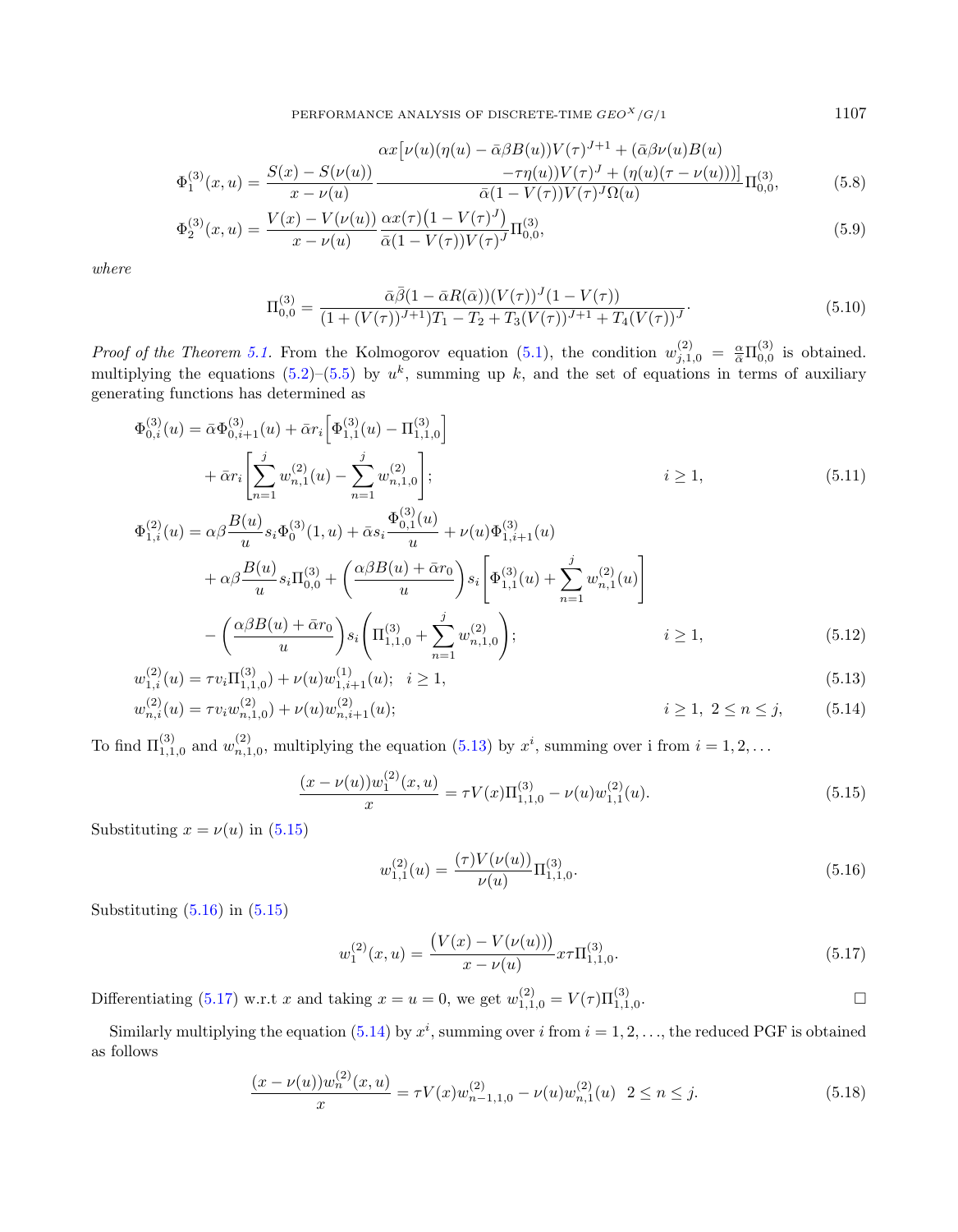Substituting  $x = \nu(u)$  in [\(5.18\)](#page-18-5)

<span id="page-19-0"></span>
$$
w_{n,1}^{(2)}(u) = \frac{(\tau)V(\nu(u))}{\nu(u)} w_{n-1,1,0}^{(2)}.
$$
\n(5.19)

Substituting  $(5.19)$  in  $(5.18)$ 

<span id="page-19-1"></span>
$$
w_n^{(2)}(x,u) = \frac{\left(V(x) - V(\nu(u))\right)}{x - \nu(u)} x \tau w_{n-1,1,0}^{(2)}.
$$
\n(5.20)

Differentiating [\(5.20\)](#page-19-1) w.r.t x and taking  $x = u = 0$ , the conditions obtained  $w_{n,1,0}^{(2)} = V(\tau)w_{n-1,1,0}^{(2)} =$  $V(\tau)^2 w_{n-2,1,0}^{(2)} = \ldots = V(\tau)^{n-1} w_{1,1,0}^{(2)} = V(\tau)^n \Pi_{1,1,0}^{(3)}$  and  $w_{j,1,0}^{(2)} = V(\tau)^j \Pi_{1,1,0}^{(3)}$ . Equation [\(5.20\)](#page-19-1) becomes

<span id="page-19-2"></span>
$$
w_n^{(2)}(x,u) = \frac{\left(V(x) - V(\nu(u))\right)}{x - \nu(u)} xV(\tau)^{n-1} \Pi_{1,1,0}^{(3)}; \ \ 2 \le n \le j. \tag{5.21}
$$

Since  $w_{j,1,0}^{(2)} = \frac{\alpha}{\bar{\alpha}} \Pi_{0,0}^{(3)}$  and  $w_{j,1,0}^{(2)} = V(\tau)^j \Pi_{1,1,0}^{(3)}$  implies that  $\Pi_{1,1,0}^{(3)} = \frac{\alpha}{\bar{\alpha}V(\tau)^j} \Pi_{0,0}^{(3)}$ . The probability generating function of the orbit size when the server is in vacation is derived as follows by summing up the equation [\(5.21\)](#page-19-2) over *n* from  $n = 2, 3, \ldots j$  and adding with  $(5.17)$ 

<span id="page-19-5"></span>
$$
\Phi_2^{(3)}(x,u) = \frac{V(x) - V(\nu(u))}{x - \nu(u)} \frac{\alpha x(\tau) (1 - V(\tau)^J)}{\bar{\alpha}(1 - V(\tau)) V(\tau)^J} \Pi_{0,0}^{(3)}.
$$
\n(5.22)

Further, to complete the proof, equation [\(5.11\)](#page-18-6) has been multiplied by  $x^i$ , summing over i from 1 to  $\infty$  and applying the results of  $w_{n,1,0}^{(2)}$ 

<span id="page-19-3"></span>
$$
\left(\frac{x-\bar{\alpha}}{x}\right)\Phi_0^{(3)}(x,u) = \bar{\alpha}(R(x)-r_0)\left[\Phi_{1,1}^{(3)}(u) + \sum_{n=1}^j w_{n,1}^{(2)}(u)\right] - \bar{\alpha}\Phi_{0,1}^{(3)}(u) -\alpha(R(x)-r_0)\frac{1-V(\tau)^J}{(1-V(\tau))V(\tau)^J}\Pi_{0,0}^{(3)}.
$$
\n(5.23)

Multiplying the equation [\(5.12\)](#page-18-7) by  $x^i$ , summing over i from 1 to  $\infty.\Phi_0^{(3)}(1,u)$  can be obtained from [\(5.23\)](#page-19-3) by substituting  $x = 1$ .

<span id="page-19-4"></span>
$$
\begin{split}\n\left(\frac{x-\nu(u)}{x}\right) \Phi_1^{(3)}(x, u) &= \left(\frac{1}{u} - \frac{\beta B(u)}{u}\right) \bar{\alpha} S(x) \Phi_{0,1}^{(3)}(u) \\
&\quad + \left[ \left(\frac{\beta(1-\bar{\alpha}r_0)B(u)}{u} + \frac{\bar{\alpha}r_0}{u}\right)S(x) - \nu(u) \right] \Phi_{1,1}^{(3)}(u) \\
&\quad + \left[ \left(\frac{\beta(1-\bar{\alpha}r_0)B(u)}{u} + \frac{\bar{\alpha}r_0}{u}\right)S(x) \right] \sum_{n=1}^j w_{n,1}^{(2)}(u) \\
&\quad - \left[ \left(\frac{\beta(1-\bar{\alpha}r_0)B(u)}{u} + \frac{\bar{\alpha}r_0}{u}\right) \frac{1 - V(\tau)^J}{(1 - V(\tau))V(\tau)^J} - \left(\frac{\alpha\beta B(u)}{u}\right) \right] S(x) \Pi_{0,0}^{(3)}.\n\end{split} \tag{5.24}
$$

Substitute the result  $w_{n,1}^{(2)}(u)$  in [\(5.23\)](#page-19-3) and [\(5.24\)](#page-19-4). Solving the system for  $\Phi_{0,1}^{(3)}(u)$  and  $\Phi_{1,1}^{(3)}(u)$  by taking  $x = \bar{\alpha}$ ,  $x = \nu(u)$  in [\(5.23\)](#page-19-3) and [\(5.24\)](#page-19-4) respectively.

$$
\bar{\alpha}[u\nu(u)V(\tau)^{J+1} + (\bar{\alpha}\beta B(u)(1 - V(\tau))S(\nu(u))\n\Phi_{0,1}^{(3)}(u) = \frac{-(\tau)uV(\nu(u))V(\tau)^{J} - u(\nu(u) - (\tau)V(\nu(u)))}{(1 - V(\tau))V(\tau)^{J}\Omega(u)}\Pi_{0,0}^{(3)},
$$
\n(5.25)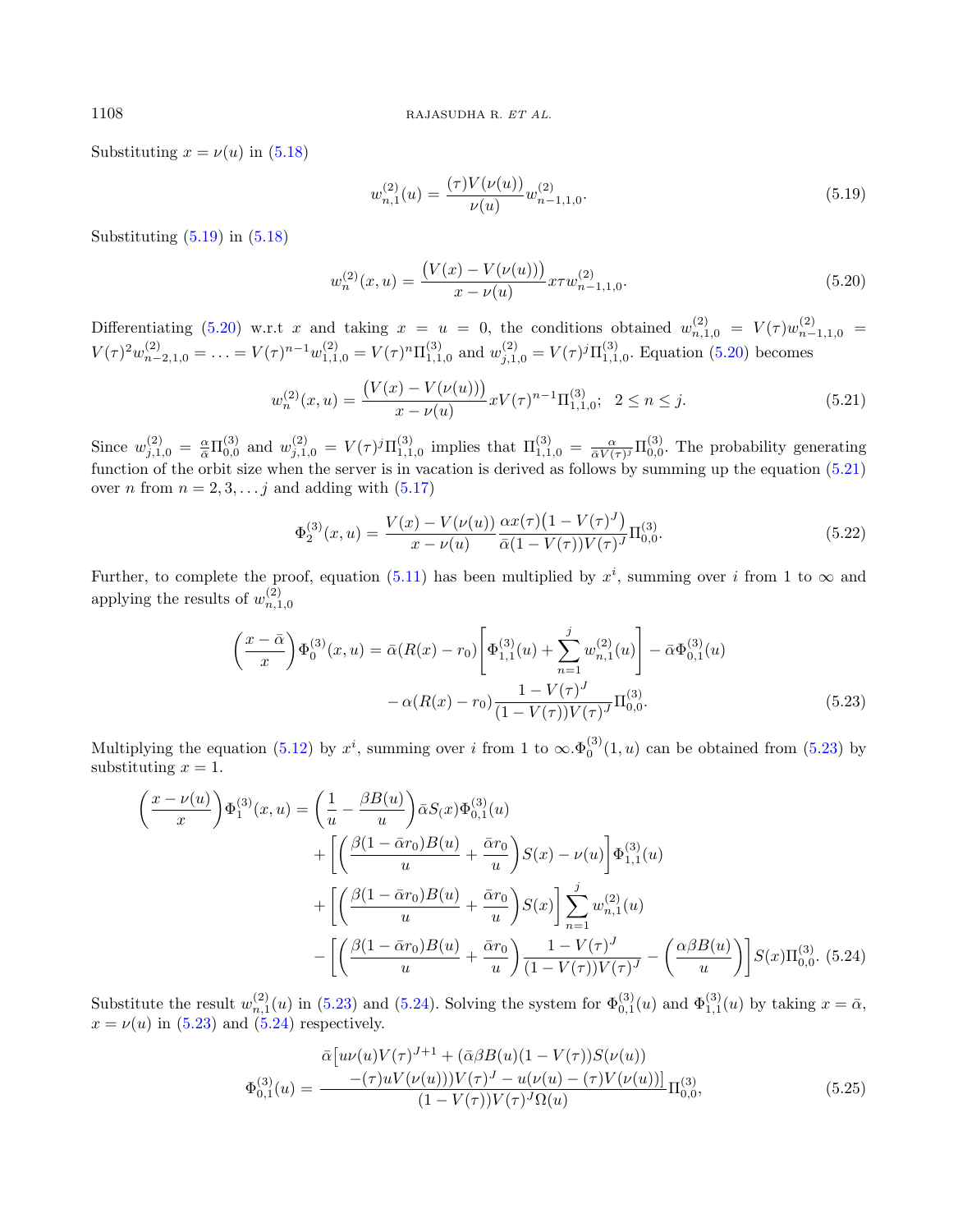PERFORMANCE ANALYSIS OF DISCRETE-TIME  $GEO<sup>X</sup>/G/1$  1109

$$
\Phi_{1,1}^{(3)}(u) = \frac{\alpha \left[ \nu(u)(\eta(u) - \bar{\alpha}\beta B(u))V(\tau)^{J+1} + (\bar{\alpha}\beta\nu(u)B(u)) \right.}{-\tau\eta(u))V(\tau)^{J} + (\eta(u)(\tau - \nu(u)))\right]} \Pi_{0,0}^{(3)}.
$$
\n(5.26)

Substituting these results in [\(5.23\)](#page-19-3) and [\(5.24\)](#page-19-4), the probability generating functions are concluded as follows:

<span id="page-20-0"></span>
$$
\Phi_0^{(3)}(x,u) = \frac{R(x) - R(\bar{\alpha})}{x - \bar{\alpha}} \frac{-(\tau)uV(\nu(u))V(\tau)^{J+1} + (\bar{\alpha}\beta B(u)(1 - V(\tau))S(\nu(u)))}{(1 - V(\tau))V(\tau)^{J} - u(\nu(u) - (\tau)V(\nu(u)))}\Pi_{0,0}^{(3)},
$$
\n
$$
\Phi_1^{(3)}(x,u) = \frac{S(x) - S(\nu(u))}{x - \nu(u)} \frac{\alpha x[\nu(u)(\eta(u) - \bar{\alpha}\beta B(u))V(\tau)^{J+1} + (\bar{\alpha}\beta\nu(u)B(u))}{-\tau\eta(u))V(\tau)^{J} + (\eta(u)(\tau - \nu(u)))}\Pi_{0,0}^{(3)},
$$
\n(5.28)

The unknown constant  $\Pi_{0,0}^{(3)}$  is determined from the steady state condition [\(5.7\)](#page-17-2) The proof is completed after obtaining the unknown constant  $\Pi_{0,0}^{(3)}$  from the steady-state condition [\(5.7\)](#page-17-2). The equation (5.7) is expressed in terms of probability generating functions as follows:

$$
\Pi_{0,0}^{(3)} + \Phi_0^{(3)}(1,1) + \Phi_1^{(3)}(1,1) + \Phi_2^{(3)}(1,1) = 1.
$$
\n(5.29)

 $\Phi_0^{(3)}(1,1), \Phi_1^{(3)}(1,1)$ , and  $\Phi_2^{(3)}(1,1)$  are obtained from [\(5.27\)](#page-20-0), [\(5.28\)](#page-20-0), and [\(5.22\)](#page-19-5) taking  $x = u = 1$ 

<span id="page-20-1"></span>
$$
\Pi_{0,0}^{(3)} = \frac{\bar{\alpha}\bar{\beta}(1-\bar{\alpha}R(\bar{\alpha}))(V(\tau))^J(1-V(\tau))}{(1+(V(\tau))^{J+1})T_1 - T_2 + T_3(V(\tau))^{J+1} + T_4(V(\tau))^J}.
$$
\n(5.30)

#### 5.2. Stability condition

Equation [\(4.5\)](#page-11-2) becomes valid if the value of the constant  $\Pi_{0,0}^{(3)}$  in [\(5.30\)](#page-20-1) is greater than zero. It is obtained  $\bar{\alpha}\bar{\beta}(1-\bar{\alpha}R(\bar{\alpha}))(V(\tau))^J(1-V(\tau))>0$  from  $\Pi_{0,0}^{(3)} = \frac{\bar{\alpha}\bar{\beta}(1-\bar{\alpha}R(\bar{\alpha}))(V(\tau))^J(1-V(\tau))}{(1+(V(\tau))^{J+1})T_1-T_2+T_3(V(\tau))^{J+1}+T_4(V(\tau))^J}>0$ . Since  $\alpha,\beta$  and  $(V(\tau))$  are probabilities,  $(1-\bar{\alpha}R(\bar{\alpha})) > 0$  which gives the result  $\bar{\alpha}R(\bar{\alpha}) < 1$ . This is called the stability condition of the Markov chain  $\Gamma_m^{(3)}$ .

# 5.3. Marginal generating functions

Applying limit  $x \to 1$  from [\(5.7\)](#page-17-2) to [\(5.9\)](#page-17-2) in Theorem [5.1,](#page-17-0) the marginal generating functions of the orbit size at different states of the server are obtained under the stability condition as follows:

(1) The marginal generating function of the orbit size when the server is in idle state is given as

$$
\Phi_0^{(3)}(1,u) = 1 + \frac{1 - R(\bar{\alpha})}{1 - \bar{\alpha}} \frac{\bar{\alpha}[u\nu(u)V(\tau)^J + (\bar{\alpha}\beta B(u)(1 - V(\tau))S(\nu(u)))}{(1 - V(\tau))V(\tau)^J - u(\nu(u) - (\tau)V(\nu(u)))} \Pi_{0,0}^{(3)}.
$$
(5.31)

(2) The marginal generating function of the orbit size when the server is busy with regular service is obtained as

$$
\Phi_1^{(3)}(1,u) = \frac{1 - S(\nu(u))}{1 - \nu(u)} \frac{\alpha x [\nu(u)(\eta(u) - \bar{\alpha}\beta B(u))V(\tau)^{J+1} + (\bar{\alpha}\beta\nu(u)B(u)) - \tau\eta(u))V(\tau)^{J} + (\eta(u)(\tau - \nu(u)))]}{\bar{\alpha}(1 - V(\tau))V(\tau)^{J}\Omega(u)} \Pi_{0,0}^{(3)}.
$$
(5.32)

(3) When the server is under vacation, the marginal generating function of the orbit size is given as

$$
\Phi_2^{(3)}(1,u) = \frac{1 - V(\nu(u))}{1 - \nu(u)} \frac{\alpha (1 - \alpha \beta) (1 - V(\tau)^J)}{\bar{\alpha} (1 - V(\tau)) V(\tau)^J} \Pi_{0,0}^{(3)}.
$$
\n(5.33)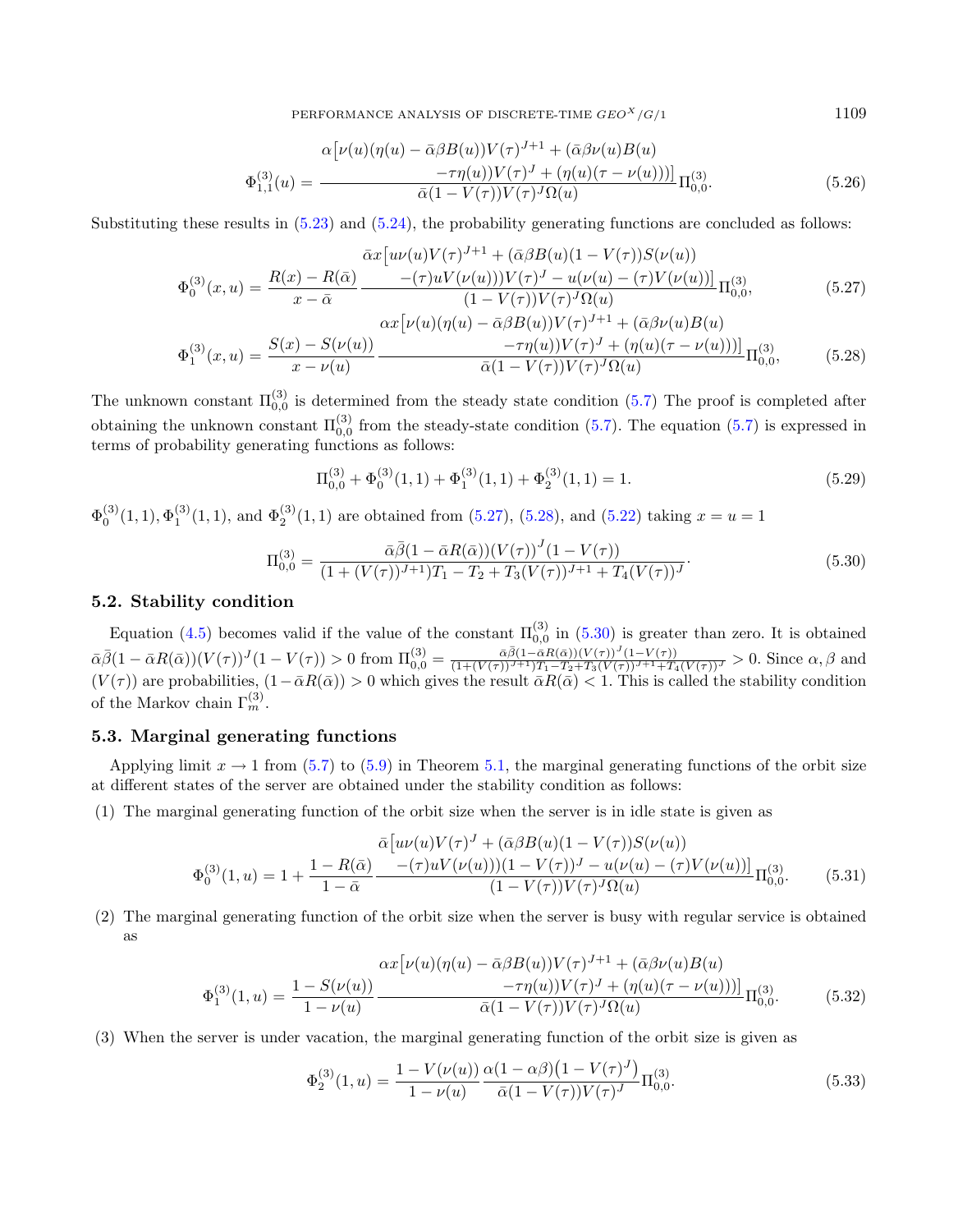(4) The probability generating function of the mean orbit size is derived as

$$
\Psi^{(3)}(u) = \Phi_0^{(3)}(1, u) + \Phi_1^{(3)}(1, u) + \Phi_2^{(3)}(1, u),
$$
\n(5.34)

<span id="page-21-0"></span>
$$
=\frac{N_1(u) + \xi_2(u)}{D_3(u)}\Pi_{0,0}^{(3)},\tag{5.35}
$$

where  $D_3(u) = \bar{\alpha}(1 - \nu(u))\nu(u)(1 - V(\tau))V(\tau)^J\Omega(u)$ .

(5) The probability generating function of the mean system size is obtained as

$$
\Phi^{(3)}(u) = \Pi_{0,0}^{(3)} + \Phi_0^{(3)}(1,u) + u\Phi_1^{(3)}(1,u) + \Phi_2^{(3)}(1,u). \tag{5.36}
$$

### 5.4. Performance characteristics

Using the steady solution derived in Theorem [5.1,](#page-17-0) performance measures such as system state probabilities, mean orbit size, mean system size and waiting time in the orbit are obtained as follows

(1) Probability that the server is in idle state is given as

<span id="page-21-3"></span>
$$
\Pi_{0,0}^{(3)} + \Phi_0^{(3)}(1,1) = \frac{\alpha \left[ (\beta - R(\bar{\alpha})) V(\tau)^{J+1} + \bar{\beta} R(\bar{\alpha}) V(\tau)^{J} - \beta (1 - R(1 - \alpha)) \right]}{\Omega(1)(1 - V(\tau)) V(\tau)^{J}} \Pi_{0,0}^{(3)}.
$$
(5.37)

(2) Probability that the server is busy in service is determined as

<span id="page-21-2"></span>
$$
\Phi_1^{(3)}(1,1) = \frac{\alpha^2 \beta B_1 S_1 \left[ \left( \bar{\alpha} \beta V(\tau) + \bar{\beta} (\bar{\alpha}(\tau)) R(\bar{\alpha}) + \alpha \beta \right) V(\tau)^J \right.}{\bar{\alpha} \bar{\beta} \Omega(1) V(\tau)^J (1 - V(\tau))} \Pi_{0,0}^{(3)}.
$$
\n(5.38)

(3) Probability that the server is under vacation is found as

<span id="page-21-1"></span>
$$
\Phi_2^{(3)}(1,1) = \frac{\alpha^2 \beta(\tau) B_1 V_1 (1 - V(\tau)^J)}{\bar{\alpha} V(\tau)^J V(\tau)} \Pi_{0,0}^{(3)}.
$$
\n(5.39)

(4) The rate of arrival to the orbit is given by

$$
P_{\text{orbit}} = \alpha \beta \Phi_1^{(3)}(1,1). \tag{5.40}
$$

- (5) The mean number of customers in the orbit group is given by  $E(N) = \Psi'(1)$ .
- (6) Mean waiting time of a customer in the orbit is given by Little's formula

$$
W_{\text{orbit}} = \frac{E(N)}{P_{\text{orbit}}}.\tag{5.41}
$$

## 5.5. Particular cases

Taking  $\beta = 1$ , and  $B(u) = u$ , there is a single arrival without impatient customers, the presented model is reduced to  $Geo/G/1$  with J-vacations. From equations [\(5.7\)](#page-17-2) to [\(5.9\)](#page-17-2), the following PGFs are obtained, which matches to the results in Yue and Zhang [\[31\]](#page-27-24).

$$
\alpha xu\Big[\Big(1-V(\bar{\alpha})^{J+1}\Big)\nu(u)-\bar{\alpha}V(\nu(u))\Big(1-V(\bar{\alpha})^{J}\Big)\\
\Phi_0^{(3)}(x,u)=\frac{R(x)-R(\bar{\alpha})}{x-\bar{\alpha}}\frac{-\Big(1-V(\bar{\alpha})^{J+1}\Big)-\bar{\alpha}\Big(1-V(\bar{\alpha})^{J}\Big)S(\nu(u))\Big]}{(1-V(\bar{\alpha}))V(\bar{\alpha})^{J}(\bar{\alpha}R(\bar{\alpha})(1-u)S(\nu(u))+u(S(\nu(u))-\nu(u)))}\Pi_{0,0}^{(3)},
$$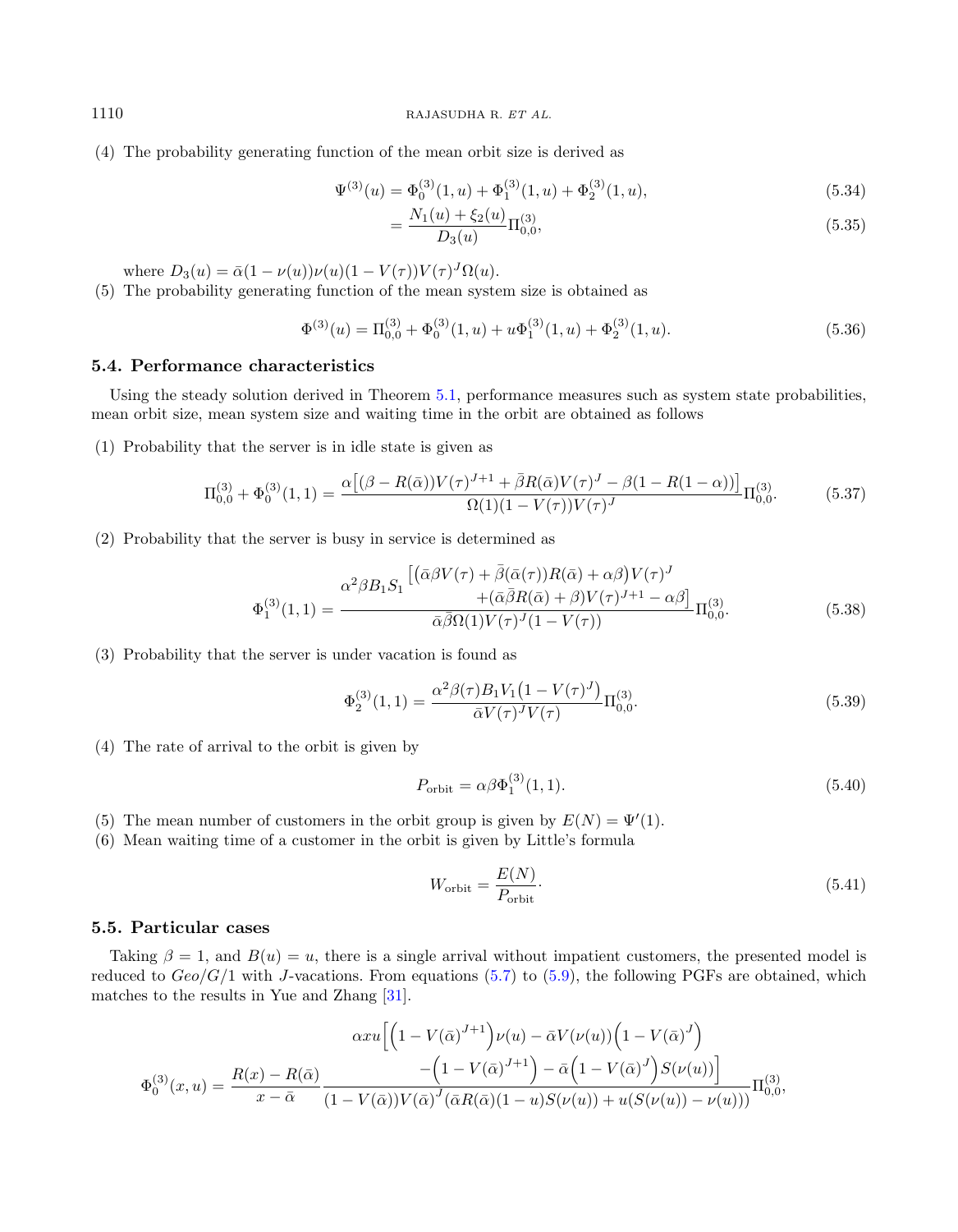$$
\Phi_1^{(3)}(x, u) = \frac{S(x) - S(\nu(u))}{x - \nu(u)} \frac{+R(\bar{\alpha}(1 - u)((1 - V(\bar{\alpha})^{J+1})\nu(u) - \bar{\alpha}V(\nu(u))(1 - V(\bar{\alpha})^{J})))]}{(1 - V(\tau))V(\tau)^{J}(\bar{\alpha}R(\bar{\alpha})(1 - u)S(\nu(u)) + u(S(\nu(u)) - \nu(u)))} \Pi_{0,0}^{(3)},
$$
  

$$
\Phi_2^{(3)}(x, u) = \frac{V(x) - V(\nu(u))}{x - \nu(u)} \frac{\alpha x (1 - V(\bar{\alpha})^{J})}{(1 - V(\bar{\alpha}))V(\bar{\alpha})^{J}} \Pi_{0,0}^{(3)},
$$

where

$$
\Pi_{0,0}^{(3)} = \frac{\left((1 - V(\bar{\alpha}))V(\bar{\alpha})^J[\bar{\alpha}R(\bar{\alpha}) + \alpha - \alpha S_1]\right)}{R(\bar{\alpha})\left(\left(1 - V(\bar{\alpha})^{J+1}\right) - \bar{\alpha}\left(1 - V(\bar{\alpha})^J\right)\right) - \alpha(1 - V_1)\left(1 - V(\bar{\alpha})^J\right)}.
$$

## 6. Results and discussions

<span id="page-22-0"></span>The three models described in the previous sections differ with one another in their vacation pattern. In steady-state, the three vacation policies such as single vacation model (SVM), multiple vacation model (MVM), and J-Vacation model (JVM) are compared based on their performance characteristics. The comparison results are presented in this section.

Case (i) Mean orbit size. In queueing scenario, the efficiency of the model seems to be evident from the measure mean orbit size. From [\(3.33\)](#page-8-0), [\(4.32\)](#page-15-0), and [\(5.35\)](#page-21-0), the marginal generating function of mean orbit size with respect to each model is obtained as

$$
\Psi^{(1)}(u) = \frac{N_1(u) - \xi_1(u)}{D_1(u)} \Pi_{0,0}^{(1)},\tag{6.1}
$$

$$
\Psi^{(2)}(u) = \frac{N_1(u)}{D_2(u)} \Pi_{1,1,0}^{(2)},\tag{6.2}
$$

$$
\Psi^{(3)}(u) = \frac{N_1(u) + \xi_2(u)}{D_3(u)} \Pi^{(3)}_{0,0}.
$$
\n(6.3)

The mean orbit size under each model can be determined by  $\Psi^{(1)'}(1), \Psi^{(2)'}(1),$  and  $\Psi^{(3)'}(1)$ . In order to compare these results, the ratio is obtained as

$$
\frac{\Psi^{(1)'}(1)}{\Psi^{(2)'}(1)} = \frac{2\alpha E_1 - E_2}{E_3} \frac{1 - V(\tau)}{V(\tau)} \frac{\Pi_{0,0}^{(1)}}{\Pi_{1,1,0}^{(2)}},\tag{6.4}
$$

<span id="page-22-1"></span>
$$
\frac{\Psi^{(1)'}(1)}{\Psi^{(3)'}(1)} = \frac{\alpha\beta B_1(E_4V(\tau) + E_5)}{E_4V(\tau)^{J+1} + E_5 + E_6V(\tau)^J} \frac{\bar{\alpha}}{\alpha} \frac{V(\tau)^J(1 - V(\tau))}{V(\tau)} \frac{\Pi_{0,0}^{(1)}}{\Pi_{0,0}^{(3)}},\tag{6.5}
$$

where

$$
E_1 = \beta((1 - \bar{\alpha}R(\bar{\alpha})) + \alpha(S_1 - 1))V(\tau) - \bar{\beta}(V_1 + \alpha\beta(S_1 - V_1))(1 - \bar{\alpha}R(\bar{\alpha})),
$$
  
\n
$$
E_2 = \alpha^4\beta^2(B_1)^2[\bar{\alpha}\bar{\beta}(S_1 - 1)R(\bar{\alpha})V(\tau) + \beta(1 - \bar{\alpha}R(\bar{\alpha}) + \alpha(S_1 - 1))]^2,
$$
  
\n
$$
E_3 = \frac{1}{2}\bar{\alpha}(\alpha^2\beta\bar{\beta}(B_1)^2S_2 + \alpha\bar{\beta}(S_1 - 1)B_2 - 2B_1) + \alpha\beta[\alpha(B_1)^2 + \alpha B_2 - \alpha\bar{\alpha}\beta(B_1)^2S_1R(\bar{\alpha})
$$
  
\n
$$
+ \alpha^2\beta(B_1)^2S_2 + \alpha(\beta(B_1)^2S_1 + (S_1 - 1)((B_1)^2 + B_2))],
$$
  
\n
$$
E_4 = (1 - \bar{\beta}S_1)\bar{\alpha}R(\bar{\alpha}) + \beta(1 + \alpha(S_1 - 1))
$$
  
\n
$$
E_5 = [\alpha\beta^2(S_1 - V_1) + \beta(1 + V_1 - \alpha(1 - V - 1)) - V_1](1 - \bar{\alpha}R(\bar{\alpha})),
$$
  
\n
$$
E_6 = \alpha\bar{\beta}[V_1 + \bar{\alpha}R(\bar{\alpha}) + (\alpha\beta(S_1 - V_1))(1 - \bar{\alpha}R(\bar{\alpha}))].
$$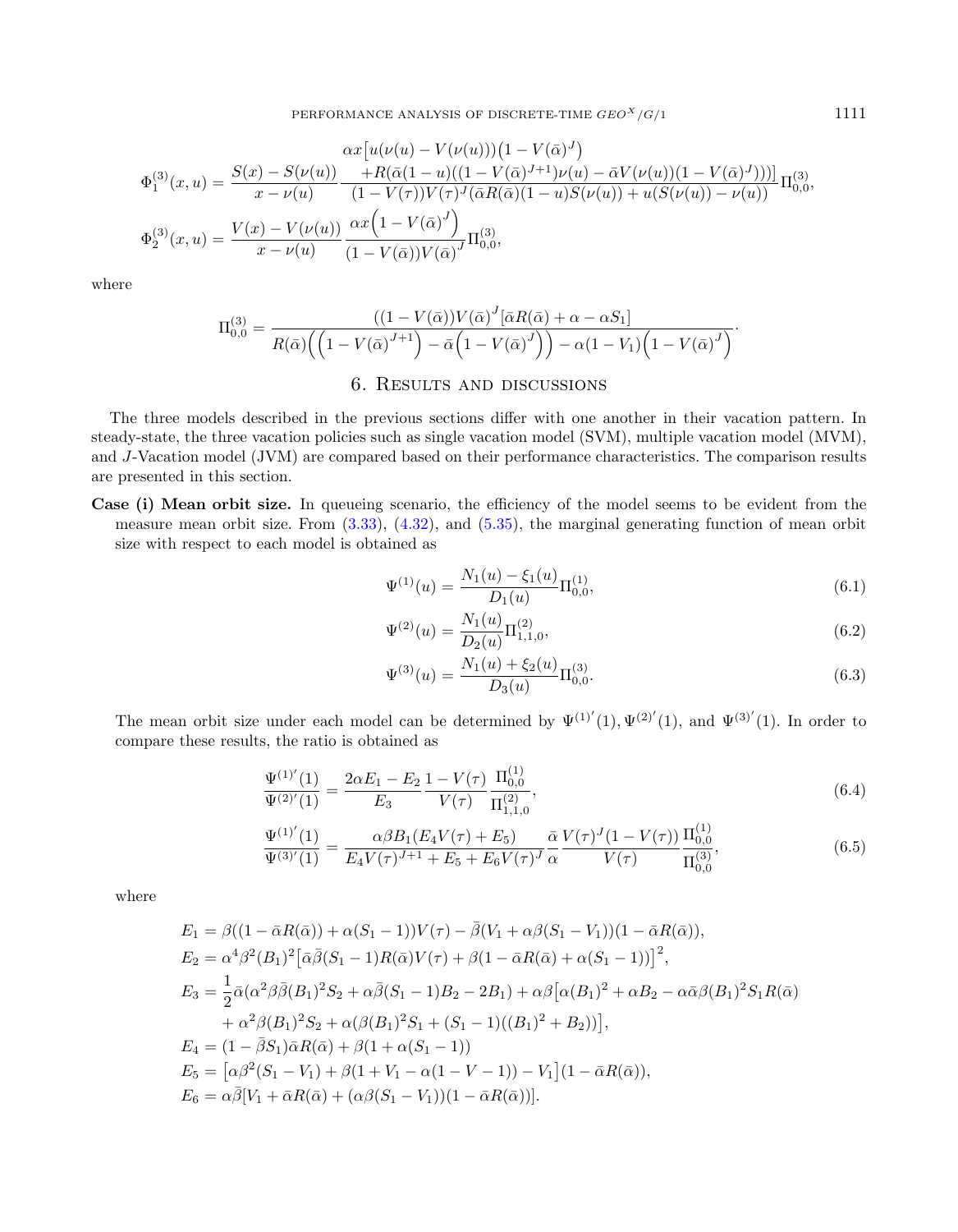From the equations [\(3.9\)](#page-6-6) and [\(4.27\)](#page-14-1), it is obtained that  $\frac{\Pi_{0,0}^{(1)}}{\Pi_{1,1,0}^{(2)}} = \frac{\bar{\beta}V(\tau)}{1-V(\tau)}$  $\frac{\beta V(\tau)}{1-V(\tau)} \frac{V(\tau)T_1 - T_2}{(1+V(\tau))T_1 - T_2 + T_1}$  $\frac{V(\tau)I_1 - I_2}{(1+V(\tau))T_1 - T_2 + T_3V(\tau)}.$ Similarly, it also found that  $\frac{\Pi_{0,0}^{(1)}}{\Pi_{0,0}^{(3)}} = \frac{V(\tau)}{V(\tau)^{J}(1-\tau)}$  $\frac{V(\tau)}{V(\tau)^{J}(1-V(\tau))} \frac{(1+(V(\tau))^{J+1})T_1-T_2+T_3(V(\tau))^{J+1}+T_4(V(\tau))^{J}}{(1+(V(\tau)))T_1-T_2+T_3(V(\tau))}$ . By observation, the relations  $E_3 > E_1$  and  $E_3 > E_2$  hold true.

These results and the equation [\(6.4\)](#page-22-1) imply that  $\frac{\Psi^{(1)'}(1)}{\Psi^{(2)'}(1)} < 1$ . The mean orbit size is less under SVM by comparing with the mean orbit size under MVM.

The relation  $\frac{\Psi^{(1)'}(1)}{\Psi^{(3)'}(1)} < 1$  is true from equation [\(6.5\)](#page-22-1), which shows that the mean orbit size is smaller in SVM when compared with JVM.

Case (ii) Vacation state. In the MVM model, the entire idle time of the server is utilized, where as in SVM and JVM, the server utilizes the partial idle time. This can be presented quantitatively by comparing the measures that the fraction of time the server is under vacation. From [\(3.36\)](#page-9-0), [\(4.36\)](#page-15-1), and [\(5.39\)](#page-21-1), the probability that the server under vacation (SV) with respect to each model is simplified as follows:

$$
P^{1}(\text{SV}) = \frac{\alpha \bar{\beta} \tau B_{1}(1 - \bar{\alpha}R(\bar{\alpha}))V_{1}}{(1 + V(\tau))T_{1} - T_{2} + T_{3}V(\tau)},
$$
\n(6.6)

<span id="page-23-0"></span>
$$
P2(SV) = \frac{\alpha\overline{\beta}\tau B_1(1 - \overline{\alpha}R(\overline{\alpha}))V_1}{V(\tau)T_1 - T_2},
$$
\n(6.7)

$$
P^{3}(\text{SV}) = \frac{\alpha^{2}\beta\bar{\beta}\tau B_{1}(1-\bar{\alpha}R(\bar{\alpha}))V_{1}(1-(V(\tau))^{J})}{(1+(V(\tau))^{J+1})T_{1}-T_{2}+T_{3}(V(\tau))^{J+1}+(V(\tau))^{J}T_{4}}.
$$
\n(6.8)

Equations [\(6.6\)](#page-23-0) and [\(6.7\)](#page-23-0) imply the following relation  $\frac{P^1(SV)}{P^2(SV)} = \frac{V(\tau)T_1 - T_2}{(1 + V(\tau))T_1 - T_2 + T_3 V(\tau)}$ 1 and also equations [\(6.6\)](#page-23-0) and [\(6.8\)](#page-23-0) establish the relation  $\frac{P^1(SV)}{P^3(SV)}$  =  $\alpha\bar{\beta}\tau B_1(1-\bar{\alpha}R(\bar{\alpha}))V_1$  $\overline{\alpha^2\beta\overline{\beta}\tau B_1(1-\bar{\alpha}R(\bar{\alpha}))V_1(1-(V(\tau))^J)}$  $\frac{(1+(V(\tau))^{J+1})T_1-T_2+T_3(V(\tau))^{J+1}+(V(\tau))^{J}T_4}{(1+V(\tau))T_1-T_2+T_3V(\tau)} < 1$ . It can be observed that the probability that the server on vacation is lesser in SVM when compared with the probability of server on vacation with MVM and the probability of server on vacation with JVM.

Case (iii) Busy state. From [\(3.35\)](#page-9-1), [\(4.35\)](#page-15-2), and [\(5.38\)](#page-21-2), the probability that the server is busy by providing service (SB) with respect to each model is obtained as follows:

$$
P^{1}(\text{SB}) = \frac{(\alpha^{2}\beta B_{1}S_{1}(V(\tau) - \bar{\beta}(1 - \bar{\alpha}R(\bar{\alpha})))) + (\alpha\beta\beta_{1}B_{1}S_{1})(\alpha\beta + \bar{\alpha}\bar{\beta}R(\bar{\alpha})V(\tau))}{(1 + V(\tau))T_{1} - T_{2} + T_{3}V(\tau)},
$$
\n(6.9)

<span id="page-23-1"></span>
$$
P^2(\text{SB}) = \frac{\alpha^2 \beta B_1 S_1 \left( V(\tau) - \bar{\beta} (1 - \bar{\alpha} R(\bar{\alpha})) \right)}{V(\tau) T_1 - T_2},\tag{6.10}
$$

$$
P^{3}(\text{SB}) = \frac{(\alpha^{2}\beta B_{1}S_{1}((V(\tau))^{J+1} - \bar{\beta}(1 - \bar{\alpha}R(\bar{\alpha})))) + (\alpha\beta\beta_{1}B_{1}S_{1})(\alpha\beta + \bar{\alpha}\bar{\beta}R(\bar{\alpha})(V(\tau))^{J})}{(\alpha\beta\beta_{1}B_{1}S_{1})(\alpha\beta + \bar{\alpha}\bar{\beta}R(\bar{\alpha})(V(\tau))^{J+1})}
$$
\n
$$
P^{3}(\text{SB}) = \frac{(\alpha\beta\beta_{1}B_{1}S_{1})(\alpha\beta + \bar{\alpha}\bar{\beta}R(\bar{\alpha})(V(\tau))^{J+1})}{(1 + (V(\tau))^{J+1})T_{1} - T_{2} + (V(\tau))^{J+1}T_{3} + (V(\tau))^{J}T_{4}}.
$$
\n(6.11)

The equations  $(6.9)$ – $(6.11)$  gives the relations  $\frac{P^1(SB)}{P^2(SB)} < 1$  and  $\frac{P^1(SB)}{P^3(SB)} < 1$ .

Case (iv) Idle state. From  $(3.34)$ ,  $(4.34)$ , and  $(5.37)$ , the probability that the server in idle (SI) with respect to each model is determined as follows

$$
P^{1}(\text{SI}) = \frac{\bar{\alpha}(1 - R(\bar{\alpha}))V(\tau) + \bar{\alpha}(\bar{\beta}V(\tau) + \beta(1 - R(\bar{\alpha})))}{\beta[(1 + V(\tau))T_1 - T_2 + T_3V(\tau)]},
$$
\n(6.12)

<span id="page-23-2"></span>
$$
P^2(SI) = \frac{\bar{\alpha}(1 - R(\bar{\alpha}))V(\tau)}{V(\tau)T_1 - T_2},\tag{6.13}
$$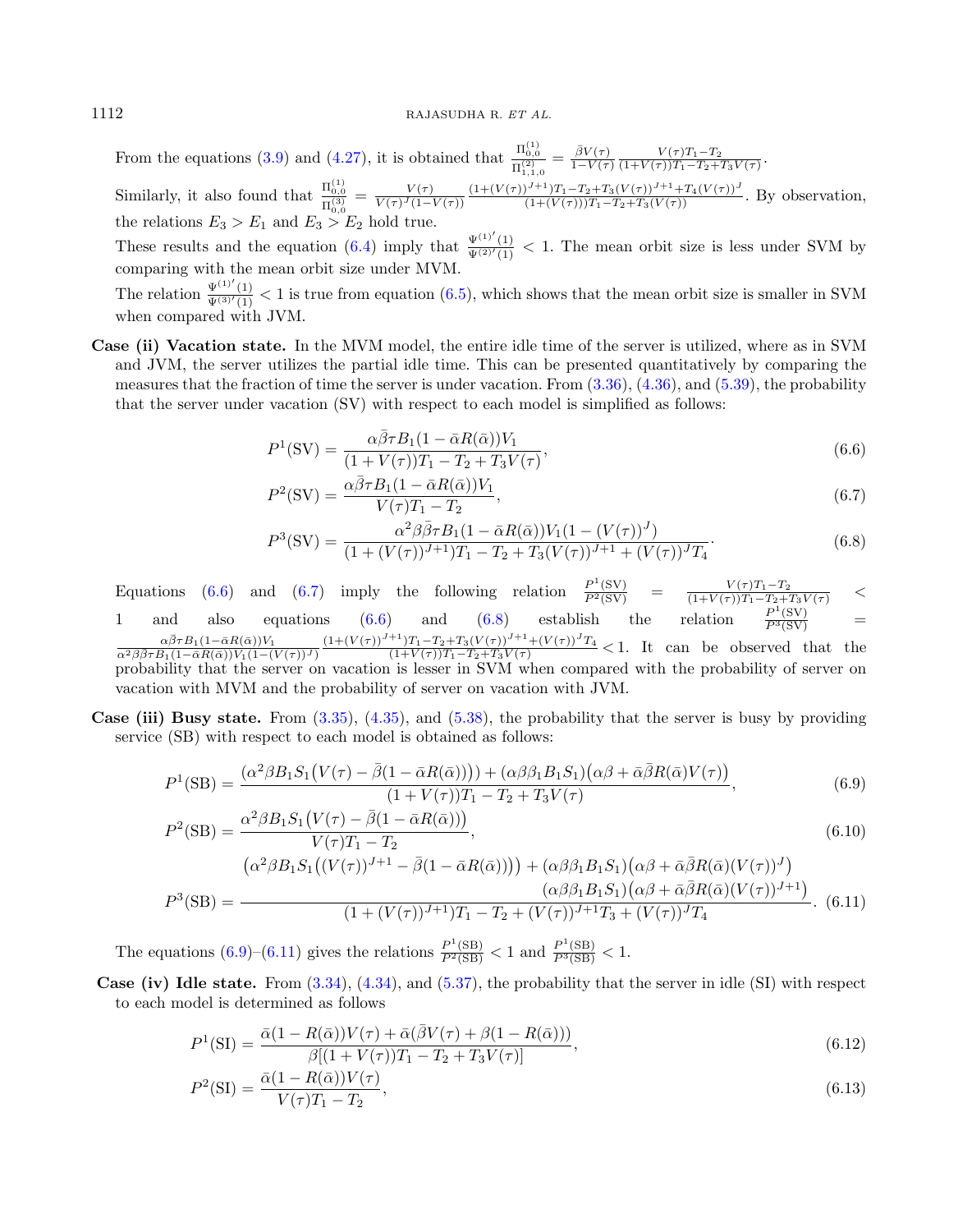| $\alpha$ | 0.30 |  | $0.35$ $0.40$ $0.45$ $0.50$ $0.55$                         |  | 0.60 |
|----------|------|--|------------------------------------------------------------|--|------|
|          |      |  | $P1(SI)$ 0.4101 0.3309 0.2672 0.2166 0.1766 0.1451 0.1203  |  |      |
|          |      |  | $P^2(SI)$ 0.3197 0.2506 0.1961 0.1533 0.1268 0.0979 0.0721 |  |      |
|          |      |  | $P3(SI)$ 0.3522 0.2732 0.2116 0.1638 0.1196 0.0931 0.0753  |  |      |

<span id="page-24-1"></span>TABLE 1. Arrival rate *vs.* probability that the server is in idle state.

TABLE 2. Arrival rate *vs.* probability that the server is in busy state.

<span id="page-24-2"></span>

| $\alpha$ | 0.20 | 0.21                                                                                                                                                           | 0.22 | 0.23 | 0.24 | 0.25 | 0.26 | 0.27 | 0.28 | 0.29 | 0.3 |
|----------|------|----------------------------------------------------------------------------------------------------------------------------------------------------------------|------|------|------|------|------|------|------|------|-----|
|          |      | $P^1(\text{SB})$ 0.5611 0.5839 0.6060 0.6272 0.6476 0.6671 0.6857 0.7035 0.7205 0.7366 0.7520                                                                  |      |      |      |      |      |      |      |      |     |
|          |      | $P^2(SB)$ 0.5836 0.6134 0.6424 0.6703 0.6973 0.7232 0.7481 0.7721 0.7950 0.8169 0.8379                                                                         |      |      |      |      |      |      |      |      |     |
|          |      | $P^3(\text{SB}) \quad 0.5581 \quad 0.5842 \quad 0.6093 \quad 0.6332 \quad 0.6560 \quad 0.6777 \quad .6983 \quad 0.7178 \quad 0.7362 \quad 0.7536 \quad 0.7700$ |      |      |      |      |      |      |      |      |     |

$$
P^3(SI) = \frac{\bar{\alpha}(1 - R(\bar{\alpha}))(V(\tau))^{J+1} + \bar{\alpha}(\bar{\beta}(V(\tau))^{J+1} + \beta(1 - R(\bar{\alpha}))) - \bar{\beta}R(\bar{\alpha})(V(\tau))^{J+1}}{\beta[(1 + (V(\tau))^{J+1})T_1 - T_2 + (V(\tau))^{J+1}T_3 + (V(\tau))^{J}T_4]}.
$$
(6.14)

Equations [\(6.12\)](#page-23-2) and [\(6.13\)](#page-23-2) imply the result  $\frac{P^1(SI)}{P^2(SI)} = \frac{\bar{\alpha}(1 - R(\bar{\alpha}))V(\tau) + \bar{\alpha}(\bar{\beta}V(\tau) + \beta(1 - R(\bar{\alpha})))}{\bar{\alpha}(1 - R(\bar{\alpha}))V(\tau)}$  $\frac{V(\tau)+\alpha(\beta V(\tau)+\beta(1-R(\alpha)))}{\bar{\alpha}(1-R(\bar{\alpha}))V(\tau)} \frac{V(\tau)T_1-T_2}{\beta[(1+V(\tau))T_1-T_2+1]}$  $\beta[(1+V(\tau))T_1-T_2+T_3V(\tau)]$  $>$  1 and also equations [\(6.12\)](#page-23-2) and [\(6.14\)](#page-23-2) indicate that the following result holds true  $\frac{P^1(SV)}{P^3(SV)}$  =  $\alpha\bar{\beta}\tau B_1(1-\bar{\alpha}R(\bar{\alpha}))V_1$  $\overline{\alpha^2\beta\overline{\beta}\tau B_1(1-\bar{\alpha}R(\bar{\alpha}))V_1(1-(V(\tau))^J)}$  $\frac{(1+(V(\tau))^{J+1})T_1-T_2+T_3(V(\tau))^{J+1}+(V(\tau))^{J}T_4}{\beta[(1+(V(\tau))^{J+1})T_1-T_2+(V(\tau))^{J+1}T_3+(V(\tau))^{J}T_4]} > 1.$ 

From  $P^1(SI) > P^2(SI)$  and  $P^1(SI) > P^3(SI)$ , it can be observed that the probability that the server waiting for the customer is greater in SVM when compared with the probability that the server is waiting for the customer with the MVM and JVM.

# 7. Numerical results and discussions

<span id="page-24-0"></span>This section explores three queueing models numerically to show their effectiveness. The following assumptions and notations are used for numerical analysis,

| Arrival rate                                                                    | $\alpha$ |
|---------------------------------------------------------------------------------|----------|
| customer impatience's probability                                               | ß.       |
| Retrial rate                                                                    | $r_{-}$  |
| Service time follows a geometric distribution with parameter                    |          |
| Vacation time follows a geometric distribution with parameter                   | $\eta$   |
| The values of all the parameters have taken to fulfill the stability condition. |          |

Taking  $\beta = 0.9, r = 0.9, B_1 = 5, S_1 = 3, V_1 = 2$  $\beta = 0.9, r = 0.9, B_1 = 5, S_1 = 3, V_1 = 2$  $\beta = 0.9, r = 0.9, B_1 = 5, S_1 = 3, V_1 = 2$ , Table 1 displays the steady-state probabilities with respect to different arrival rates. It shows the results the probability that the server is in an idle state under SVM, MVM, and JVM. It is observed that the probability that the server is waiting for the customer to provide service is greater in the single vacation model. From Table [2,](#page-24-2) it appears that the probability that the server is in a busy is higher in the single vacation model than those in  $J$  vacations model and multiple vacations model. The probability that the server is under vacation is lower in a single vacation model but is greater in the MVM, as can be viewed in Table [3.](#page-25-0) In Tables [4](#page-25-1) and [5,](#page-25-2) the three vacation models SVM, MVM, and JVM have been compared based on the characteristic mean orbit size. Considering  $\beta = 0.9, r = 0.9, B_1 = 5, S_1 = 3, S_2 = 15, V_1 = 2, V_2 = 6,$ Table [4](#page-25-1) displays the effect of arrival rate on the mean orbit size and it evident orbit size increases with increasing values of  $\alpha$ .  $E(N)$  has been observed concerning each vacation model and it is apparent from Table [4](#page-25-1) that the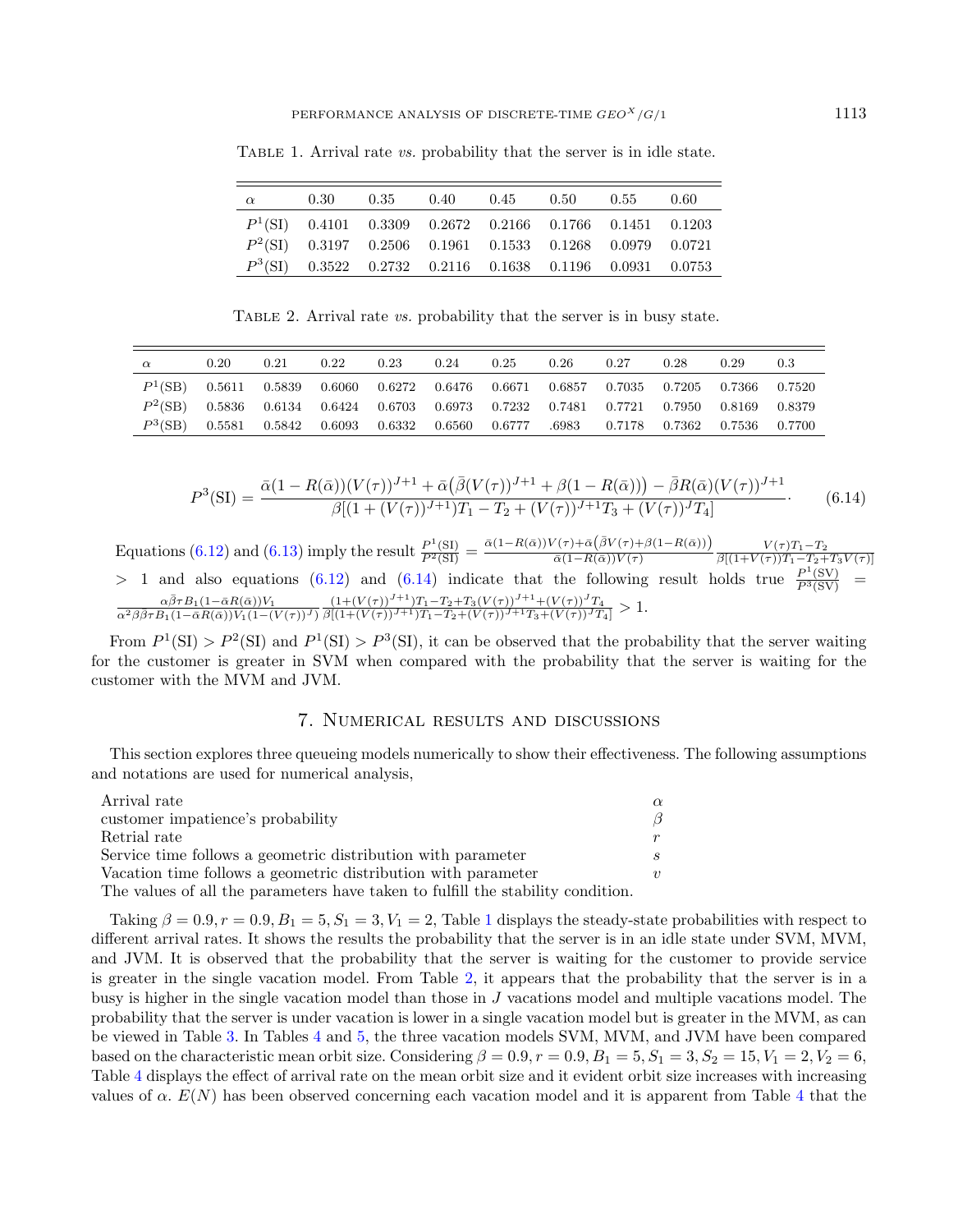| $\alpha$                                                  | 0.30 |  | $0.35$ $0.40$ $0.45$ $0.50$ $0.55$ $0.60$ |  |  |
|-----------------------------------------------------------|------|--|-------------------------------------------|--|--|
| $P1(SV)$ 0.0716 0.0684 0.0639 0.0587 0.0534 0.0480 0.0428 |      |  |                                           |  |  |
| $P2(SV)$ 0.2480 0.2603 0.2692 0.2767 0.2846 0.2945 0.3087 |      |  |                                           |  |  |
| $P3(SV)$ 0.1222 0.1119 0.1003 0.0886 0.0774 0.0671 0.0577 |      |  |                                           |  |  |

<span id="page-25-0"></span>Table 3. Arrival rate vs. probability that the server is under vacation state.

Table 4. Effect of arrival rate on mean orbit size.

<span id="page-25-1"></span>

| $\alpha$                                                 |  | $0.1$ $0.2$ $0.3$ $0.4$ $0.5$ $0.6$ $0.7$ $0.8$ |  |  |  |
|----------------------------------------------------------|--|-------------------------------------------------|--|--|--|
| $P1(SV)$ 29.30 56.05 86.22 124.9 172.7 230.2 297.2 374.1 |  |                                                 |  |  |  |
| $P2(SV)$ 33.49 56.50 86.46 125.5 174.1 232.7 302.0 385.6 |  |                                                 |  |  |  |
| $P3(SV)$ 33.27 56.69 86.56 125.3 173.3 231.0 298.3 375.4 |  |                                                 |  |  |  |

Table 5. Effect of retrial rate on mean orbit size.

<span id="page-25-2"></span>

| $r$ and $r$                                                           |  |  | $0.1$ $0.2$ $0.3$ $0.4$ $0.5$ $0.6$ $0.7$ $0.8$ $0.9$ $1.0$ |  |  |  |
|-----------------------------------------------------------------------|--|--|-------------------------------------------------------------|--|--|--|
| $P^1(SV)$ 142.0 134.9 127.8 120.8 113.7 106.7 99.81 92.97 86.22 76.33 |  |  |                                                             |  |  |  |
| $P^2(SV)$ 141.4 134.4 127.3 120.3 113.4 106.5 99.68 92.99 86.46 80.17 |  |  |                                                             |  |  |  |
| $P^3(SV)$ 142.7 135.6 128.5 121.4 114.3 107.3 100.3 93.39 86.56 79.86 |  |  |                                                             |  |  |  |



<span id="page-25-3"></span>Figure 3. Effect of retrail on (a) Probability that the server busy. (b) Probability that the server busy.

single vacation model possesses a lesser mean orbit size when compared with other vacation models, MVM and JVM. Table [5](#page-25-2) has plotted mean orbit size against the retrial rate.  $E(N)$  values tend to decrease with the increasing values of the retrial rate. Table [5](#page-25-2) shows a similar effect as seen in Table [4](#page-25-1) that the mean orbit size is smaller in the single vacation model. It can be observed that single vacation model is a superior model to the multiple vacations model and J-vacations from the numerical observation on mean orbit size and other performance characteristics.

This model focusses on the importance of vacation queueing models. The value  $\Pi_{0,0}$  represents the probability that the server is free and that no customer in the orbit.  $1 - \Pi_{0,0}$  is the probability measure that the server is occupied. Taking the values of the parameter as in Atencia et al. [\[8\]](#page-27-6),  $\alpha = 0.2, B_1 = 1, S_1 = 2$ , and assuming  $\beta = 0.9, S_2 = 15, V_1 = 2, V_2 = 6$ , Figure [3a](#page-25-3) displays the values  $1 - \Pi_{0,0}$  with respect to the proposed SVM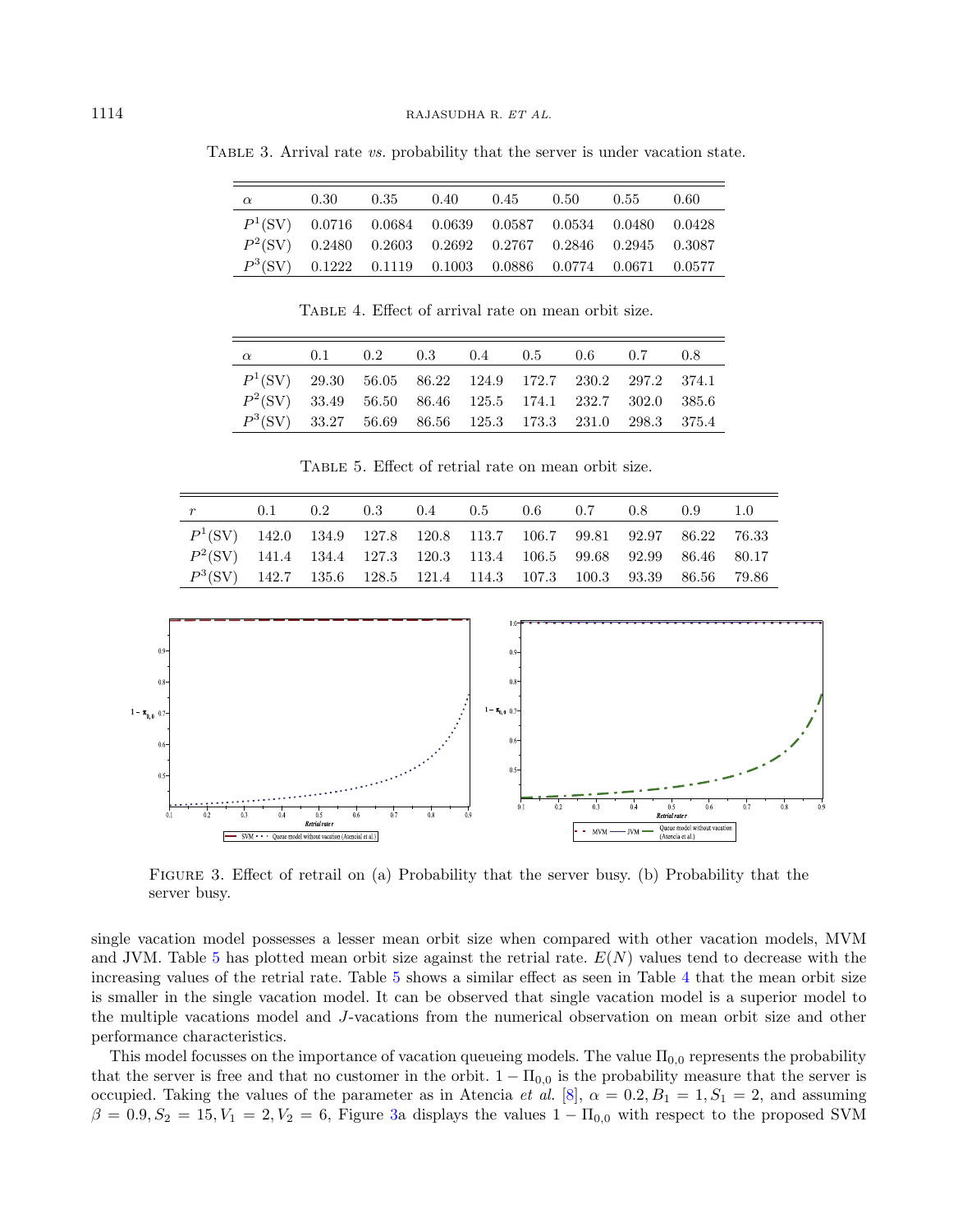

<span id="page-26-1"></span>Figure 4. Effect of retrail on (a) Probability that the server busy. (b): Probability that the server busy.

and queueing model without vacation [\[8\]](#page-27-6). It can be observed that as the retrial rate increases, the utilization factor also increases. The utilization factor, the probability that the server is busy, is more in SVM than those observed by Atencia *et al.* [\[8\]](#page-27-6). Similarly, Figure [3b](#page-25-3) shows the values  $1-\Pi_{0,0}$  with respect to the proposed MVM. JVM, and queueing model without vacation [\[8\]](#page-27-6). It can be concluded that vacation models are more appropriate at a place where the server should be utilized properly. Using the parameter values  $\alpha = 0.1, B_1 = 1, S_1 = 2$ as in Aboul-Hassan [\[2\]](#page-27-13) and assuming  $\beta = 0.9, S_2 = 15, V_1 = 2, V_2 = 6$ , the utilization factors are presented in Figure [4a](#page-26-1) based on proposed SVM and batch arrival model given by Aboul-Hassan [\[2\]](#page-27-13). It can be noticed that  $1 - \Pi_{0,0}$  increases if the retrial rate increases. Also Figure [4b](#page-26-1) shows the comparison between the proposed MVM, JVM, and batch arrival model given by Aboul-Hassan [\[2\]](#page-27-13). The utilization of the server can be made more effective by fitting the model using Vacations.

## 8. Conclusion and future work

<span id="page-26-0"></span>This paper majorly would help designers to make decisions regarding allocate server under various conditions of vacations. The study considered a discrete-time bulk arrival  $Geo<sup>X</sup>/G/1$  with three types of vacations, single, multiple, and  $J$  vacations. The probability generating functions and marginal generating functions have been derived for each model. In a steady-state, performance characteristics of the three models have been obtained. A theoretical comparative analysis among three models based on the measures was also presented. From the theoretical observation on mean orbit size and the other performance characteristics, it was observed that a single vacation is superior to the multiple vacations model and  $J$  vacations model in discrete-time bulk arrival  $Geo<sup>X</sup>/G/1$  queueing context. The result concluded in the paper will be more helpful to the designer to choose the appropriate model. The consistency of the theory developed has also been also verified through numerical illustration.

Future studies can consider the reward for work can be included during the vacation. Further, optimal cost of the model and waiting time distribution can be incorporated in the study. The comparisons can also be revised conditionally. Also, the general arrival process also can be included to enhance the model. The work can also be carried out using simulation with general distribution.

Acknowledgements. We thank the editor and the anonymous reviewers for their insightful comments, which helped in improving the paper. One of the authors (R. Rajasudha) gratefully acknowledges for the support received to carry out this research work from the SFRF programme in Office of QI & CEP, IIT Delhi.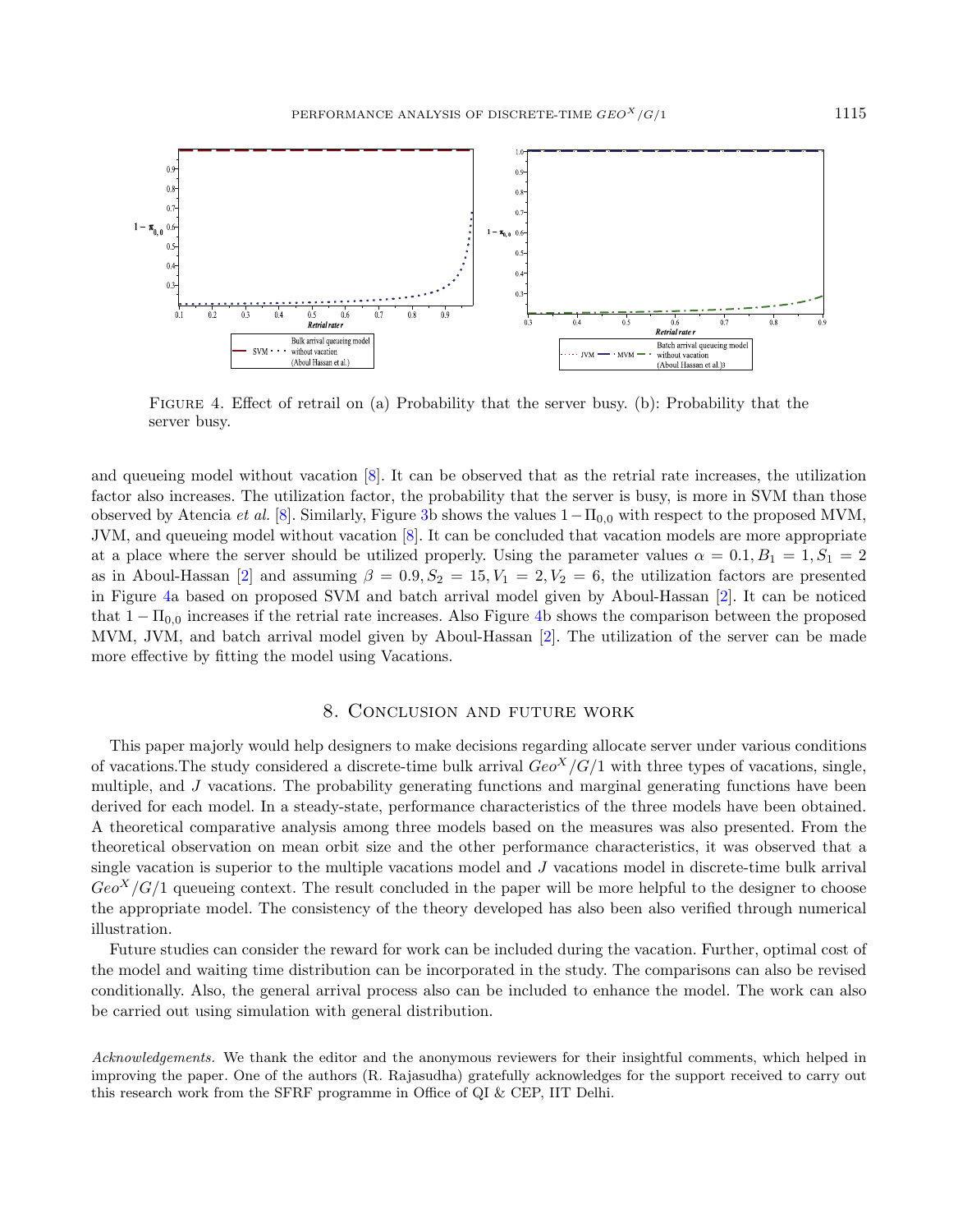#### <span id="page-27-13"></span><span id="page-27-12"></span><span id="page-27-11"></span><span id="page-27-5"></span><span id="page-27-2"></span><span id="page-27-1"></span><span id="page-27-0"></span> $1116$  RAJASUDHA R. ET AL.

#### **REFERENCES**

- <span id="page-27-23"></span><span id="page-27-14"></span><span id="page-27-6"></span>[1] A.K. Aboul-Hassan, S. Raiba and F. Taboly, A discrete-time Geo/G/1 queue with general retrial times and balking customers. J. Korean Stat. Soc. 37 (2008) 335–348.
- <span id="page-27-9"></span>[2] A.K. Aboul-Hassan, S. Raiba and F. Taboly, Performance evaluation of a discrete-time  $Geo<sup>X</sup>/G/1$  retrial queue with general retrial times. Comput. Math. Appl.  $58$  (2009) 548–557.
- <span id="page-27-18"></span>[3] A.S. Alfa, Applied Discrete-time Queues. Springer (2015).
- <span id="page-27-3"></span>[4] A.S. Alfa, Queueing Theory for Telecommunications – Discrete Time Modelling of a Single Node System. Springer (2010).
- <span id="page-27-27"></span>[5] G. Anupam, G. Choudhaury and S. Dharmaraja, Performance analysis of DRX mechanism using batch arrival vacation queueing system with N-policy in LTE-A networks. Ann. Telecommun. 75 (2020) 353–367.
- <span id="page-27-7"></span>[6] J.R. Artalejoa, A.N. Dudinb and V.I. Klimenokb, Stationary analysis of a retrial queue with preemptive repeated attempts. Oper. Res. Lett. 28 (2001) 173–180.
- <span id="page-27-28"></span>[7] J.R. Artalejo, I. Atencia and P. Moreno, A discrete-time  $Geo^{[X]}/G/1$  retrial queue with control of admission. Appl. Math. Modell. 29 (2005) 1100–1120.
- <span id="page-27-17"></span>[8] I. Atencia and P. Moreno, A discrete-time Geo/G/1 retrial queue with general retrial times. Queueng Syst. 48 (2004) 5–21.
- [9] F.M. Chang and J.C. Ke, On a batch retrial model with J vacations. J. Comput. Appl. Math. 232 (2009) 402-414.
- <span id="page-27-29"></span>[10] G. Choudhurya, L. Tadj and K. Dekaa, A batch arrival retrial queueing system with two phases of service and service interruption. Comput. Math. Appl. 59 (2010) 437–450.
- <span id="page-27-16"></span>[11] I. Dimitriou, On the power series approximations of a structured batch arrival two-class retrial system with weighted fair orbit queues. Perform. Eval. 132 (2019) 38–56.
- <span id="page-27-15"></span>[12] B.T. Doshi, Queueing systems with vacations: a survey. Queueing Syst. 1 (1986) 29-66.
- [13] G.I. Falin and J.G.C. Templeton, Retrial Queues. Chapman and Hall, London (1997).
- <span id="page-27-22"></span>[14] S. Gao and J. Wang, Discrete-time  $Ge^{[X]}/G/1$  retrial queue with general retrial times, working vacations and vacation interruption. Qual. Technol. Quant. Manag. 10 (2013) 495–512.
- <span id="page-27-8"></span>[15] A. Gomez-Corral, A bibliographical guide to the analysis of retrial queues through matrix analytic techniques. Ann. Oper. Res. 141 (2006) 163–191.
- <span id="page-27-26"></span>[16] M. Haridass and R. Arumuganathan, Analysis of a single server batch arrival retrial queueing system with modified vacations and N-policy. RAIRO-Oper. Res. 49 (2014) 279–296.
- <span id="page-27-30"></span><span id="page-27-20"></span>[17] J.J. Hunter, Mathematical Techniques of Applied Probability: Discrete-time Models: Techniques and Applications. Vol. 2. Academic Press, New York (1983).
- <span id="page-27-21"></span>[18] V. Jailaxmi and R. Arumuganathan, Analysis of a retrial queue with multiple vacations and state dependent arrivals. RAIRO-Oper. Res. 49 (2015) 619–634.
- <span id="page-27-19"></span>[19] T. Jiang, Tail asymptotics for a batch service polling system with retrials and non-persistent customers. J. Math. Anal. Appl. 459 (2008) 893–905.
- <span id="page-27-10"></span>[20] Z. Liu and Y. Song, Geo/Geo/1 retrial queue with non-persistent customers and working vacations. J. Appl. Math. Comput. 42 (2013) 103–115.
- <span id="page-27-25"></span>[21] G. Malik and S. Upadhyaya, Single vacation policy for discrete-time retrial queue with two types of customers. In: Strategic System Assurance and Business Analytics. Springer, Singapore (2020) 335–349.
- <span id="page-27-4"></span>[22] R. Nobel, Retrial queueing models in discrete time: a short survey of some late arrival models. Ann. Oper. Res. 247 (2016) 37–63.
- <span id="page-27-24"></span>[23] E. Rosenberg and U. Yechiali, The  $M^X/G/1$  queue with single and multiple vacations under the LIFO service regime. Oper. Res. Lett. 14 (1993) 171–179.
- [24] L.D. Servi and S.G. Finn,  $M/M/1$  queues with working vacations. *Perform. Eval.* **50** (2002) 41–52.
- [25] R. Sudhesh, A. Azhagappan and S. Dharmaraja, Transient Analysis of M/M/1 queue with working vacation, heterogeneous service and customers' impatience. RAIRO-Oper. Res. 51 (2017) 591-606.
- [26] H. Tagaki and D. Wu,  $M/G/1$  queue with multiple working vacations. Perform. Eval. **63** (2006) 654–681.
- [27] H. Takagi, Queueing analysis: a foundation of performance evaluation. In: Vacations and Priority Systems, Part 1. Vol. I. Amsterdam, North Holland (1991).
- [28] M. Takahashi, H. Osawa and T. Fujisawa,  $Geo<sup>[X]</sup>/G/1$  retrial queue with non-preemptive priority. Asia Pac. J. Oper. Res. 16 (1999) 215–234.
- [29] T.Y. Wang, J.C. Ke and F.M. Chang, Discrete-time Geo/G/1 queue with randomized vacations and at most J vacations. Appl. Math. Modell. 35 (2011) 2297–2308.
- [30] T. Yang and H. Li, Steady-State queue size distribution of discrete-time  $PH/Geo/1$  retrial queues. Math. Comput. Model. 30 (1999) 51–63.
- [31] D. Yue and F. Zhang, A discrete-time Geo/G/1 retrial queue with J-vacation policy and general retrial times. J. Syst. Sci. Complex. 26 (2013) 556–571.